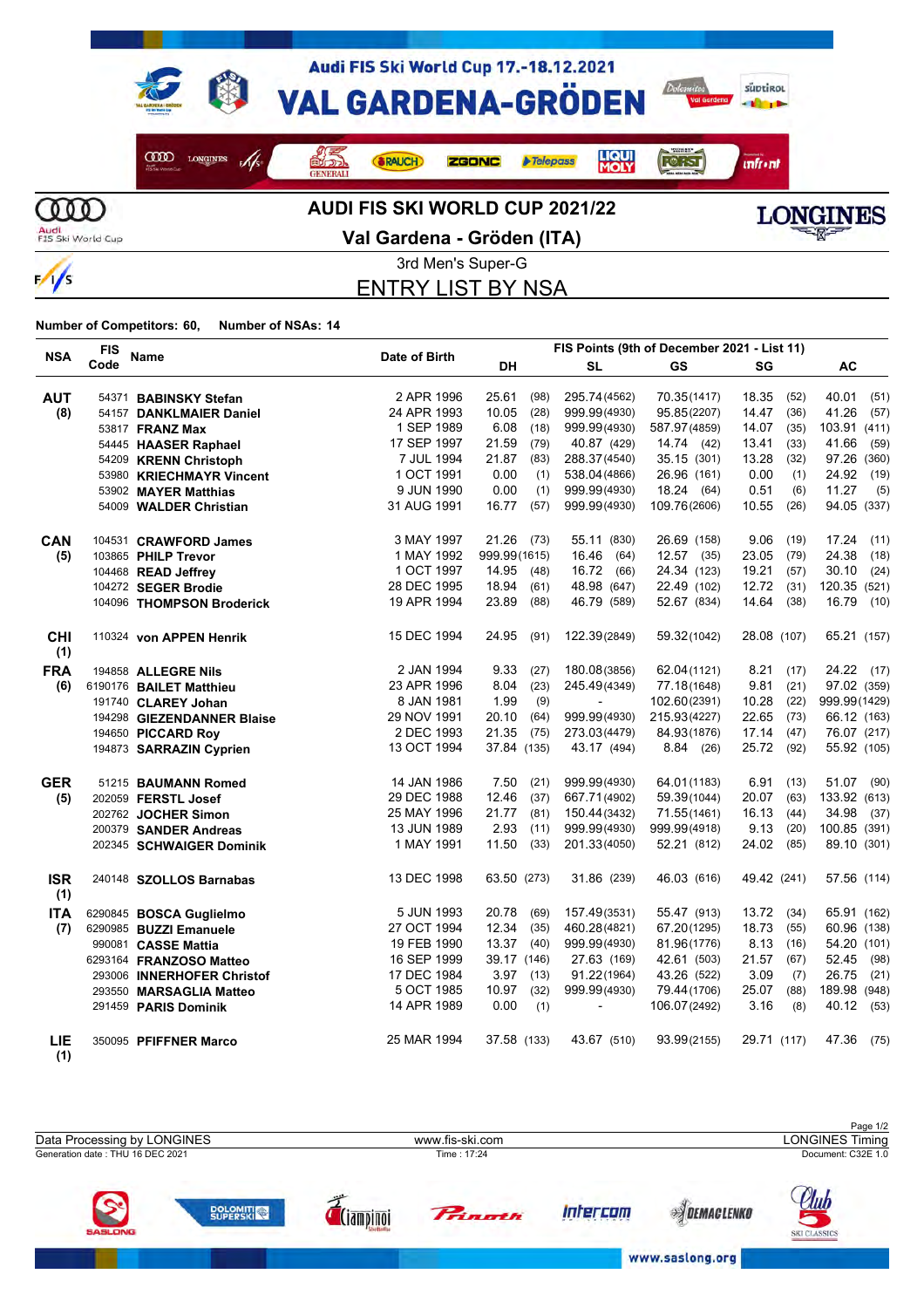

 $\frac{1}{\sqrt{2}}$ 

Audi<br>FIS Ski World Cup

## **AUDI FIS SKI WORLD CUP 2021/22**

**Val Gardena - Gröden (ITA)**



3rd Men's Super-G ENTRY LIST BY NSA

| <b>NSA</b>        | <b>FIS</b> | Name                             |               | FIS Points (9th of December 2021 - List 11) |               |              |               |                 |
|-------------------|------------|----------------------------------|---------------|---------------------------------------------|---------------|--------------|---------------|-----------------|
|                   | Code       |                                  | Date of Birth | <b>DH</b>                                   | <b>SL</b>     | <b>GS</b>    | SG            | <b>AC</b>       |
| <b>NOR</b>        |            | 422676 FOSSLAND Markus Nordgaard | 5 JAN 1999    | 39.58 (148)                                 | 131.64(3058)  | 37.30 (349)  | 27.45 (105)   | 198.26<br>(988) |
| (3)               |            | 422139 KILDE Aleksander Aamodt   | 21 SEP 1992   | 0.81<br>(7)                                 | 344.85(4682)  | 4.20(10)     | 0.00<br>(1)   | 9.08<br>(4)     |
|                   |            | 422310 SEJERSTED Adrian Smiseth  | 16 JUL 1994   | 9.09<br>(26)                                | 307.91(4606)  | 109.26(2588) | 7.23<br>(14)  | 45.92<br>(70)   |
| <b>RUS</b><br>(1) |            | 481327 TRIKHICHEV Pavel          | 7 NOV 1992    | 40.09 (150)                                 | 14.12<br>(54) | 25.78 (138)  | 26.90 (102)   | 34.97<br>(31)   |
| <b>SLO</b>        |            | 561255 CATER Martin              | 20 DEC 1992   | 6.47<br>(20)                                | 167.09(3678)  | 81.14(1751)  | 19.83<br>(62) | 24.00<br>(16)   |
| (4)               |            | 561310 HROBAT Miha               | 3 FEB 1995    | 23.00<br>(86)                               | 83.94(1757)   | 47.93 (673)  | 23.34<br>(83) | 34.97<br>(31)   |
|                   |            | 561216 KLINE Bostjan             | 9 MAR 1991    | 15.90<br>(54)                               | 494.90(4848)  | 84.00(1846)  | 21.57<br>(67) | 83.98<br>(270)  |
|                   |            | 561397 NARALOCNIK Nejc           | 5 JAN 1999    | 25.58<br>(97)                               | 64.98(1138)   | 59.11(1037)  | 32.67 (137)   | 58.69 (122)     |
| <b>SUI</b>        |            | 511852 CAVIEZEL Gino             | 23 JUN 1992   | 44.19 (169)                                 | 117.92(2743)  | 5.45(16)     | 10.42<br>(25) | 36.85<br>(40)   |
| (10)              |            | 511383 FEUZ Beat                 | 11 FEB 1987   | 0.00<br>(1)                                 | 999.99(4930)  | 263.69(4473) | 10.38<br>(24) | 191.30<br>(956) |
|                   |            | 512124 HINTERMANN Niels          | 5 MAY 1995    | 5.75<br>(16)                                | 282.38(4511)  | 234.36(4344) | 18.49<br>(53) | 34.06<br>(28)   |
|                   |            | 512042 KRYENBUEHL Urs            | 28 JAN 1994   | 0.76<br>(6)                                 | 402.36(4764)  | 164.40(3753) | 12.04<br>(30) | 51.76<br>(93)   |
|                   |            | 512182 MEILLARD Loic             | 29 OCT 1996   | 26.48<br>(99)                               | $1.74$ (11)   | 2.76<br>(8)  | 10.35<br>(23) | 7.05<br>(3)     |
|                   |            | 511896 MURISIER Justin           | 8 JAN 1992    | 27.96 (103)                                 | 39.30 (389)   | 6.01<br>(18) | 14.48<br>(37) | 21.72<br>(13)   |
|                   |            | 512269 ODERMATT Marco            | 8 OCT 1997    | 8.42<br>(24)                                | 134.60(3118)  | 0.00<br>(1)  | 0.00<br>(1)   | 57.58 (115)     |
|                   |            | 512038 ROGENTIN Stefan           | 16 MAY 1994   | 15.21<br>(51)                               | 118.34(2757)  | 46.69 (635)  | 15.48<br>(41) | 34.34<br>(29)   |
|                   |            | 511638 TUMLER Thomas             | 5 NOV 1989    | 74.82 (360)                                 | 999.99(4930)  | 19.50 (73)   | 20.37<br>(64) | 110.87 (454)    |
|                   |            | 511981 WEBER Ralph               | 31 MAY 1993   | 11.56<br>(34)                               | 198.92(4034)  | 127.26(3087) | 15.35<br>(40) | 38.66<br>(47)   |
| <b>SWE</b><br>(1) |            | 502230 SUNDIN Olle               | 17 DEC 1997   | 21.01<br>(71)                               | 80.39(1624)   | 33.95 (271)  | 28.11 (108)   | 40.75<br>(56)   |
| <b>USA</b>        |            | 6531444 ARVIDSSON Erik           | 3 SEP 1996    | 14.69<br>(46)                               | 22.76 (110)   | 24.30 (122)  | 26.31<br>(96) | 58.89 (127)     |
| (7)               |            | 6530104 BENNETT Bryce            | 14 JUL 1992   | 8.00<br>(22)                                | 134.60(3118)  | 369.81(4704) | 19.24<br>(58) | 36.92<br>(41)   |
|                   |            | 6530319 COCHRAN-SIEGLE Ryan      | 27 MAR 1992   | 2.73<br>(10)                                | 117.65(2737)  | $12.13$ (34) | 6.00<br>(12)  | 25.29<br>(20)   |
|                   |            | 530874 GANONG Travis             | 14 JUL 1988   | 4.88<br>(14)                                | 999.99(4930)  | 578.76(4855) | 11.41<br>(28) | 259.71(1214)    |
|                   |            | 934643 GOLDBERG Jared            | 17 JUN 1991   | 10.06<br>(29)                               | 278.37(4496)  | 123.68(2988) | 22.51<br>(72) | 49.36<br>(82)   |
|                   |            | 6531520 MORSE Sam                | 27 MAY 1996   | 20.83<br>(70)                               | 72.65(1376)   | 52.02 (807)  | 31.99 (128)   | 95.46<br>(346)  |
|                   |            | 533866 NYMAN Steven              | 12 FEB 1982   | 13.34<br>(39)                               | 999.99(4930)  | 187.28(4010) | 15.95<br>(42) | 131.55 (593)    |

| Legend:<br> SG | No points<br>Super-G                   | AC<br><b>SL</b>   | Alpine Combined<br>Slalom | DH              | Downhill | GS                  | Giant Slalom           |
|----------------|----------------------------------------|-------------------|---------------------------|-----------------|----------|---------------------|------------------------|
|                |                                        |                   |                           |                 |          |                     | Page 2/2               |
|                | Data Processing by LONGINES            |                   |                           | www.fis-ski.com |          |                     | <b>LONGINES Timing</b> |
|                | Generation date: THU 16 DEC 2021       |                   |                           | Time: 17:24     |          |                     | Document: C32E 1.0     |
|                | $\tilde{\mathbf{z}}$<br><b>SASLONG</b> | <b>DOLOMITION</b> | $3$ mnina                 | <b>Princth</b>  | Intercom | <b>EXPENACLENKO</b> | <b>SKI CLASSICS</b>    |
|                |                                        |                   |                           |                 |          | www.sasiong.org     |                        |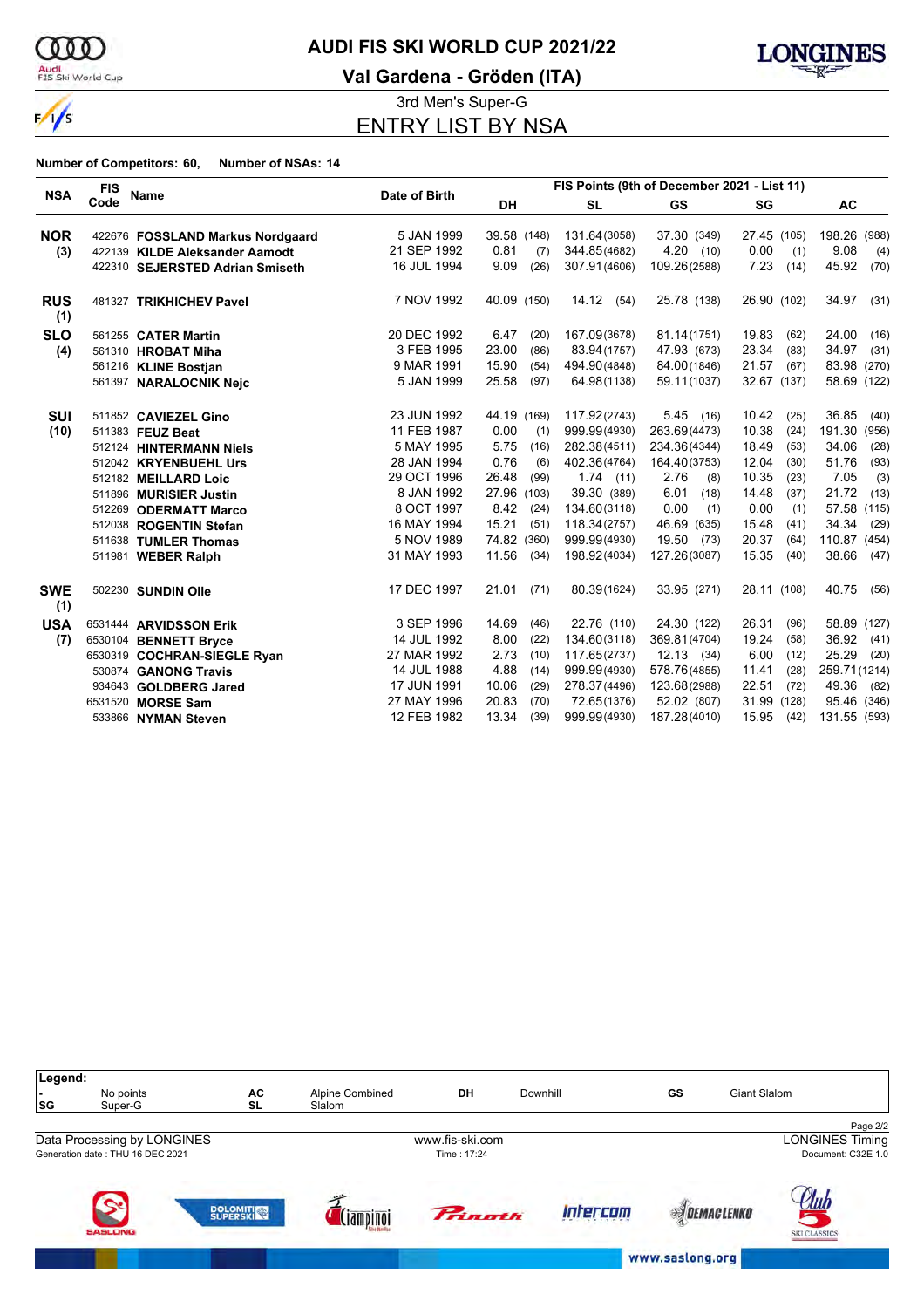

 $\frac{1}{s}$ 

## **Val Gardena - Gröden (ITA)**



3rd Men's Super-G FRI 17 DEC 2021 DRAW LIST

Start Time 11:45

| Number of Competitors: 60. Number of NSAs: 14 | Rank 80 in the FIS List: OCHSNER Cedric 23.05 FIS Points |  |
|-----------------------------------------------|----------------------------------------------------------|--|

| No.            | <b>FIS</b><br>Code | Name                            | <b>NSA</b><br>Code | <b>WCSL-SG</b> |      | WCSL-O         |       | <b>FIS SG</b> |      |
|----------------|--------------------|---------------------------------|--------------------|----------------|------|----------------|-------|---------------|------|
| 1              | 53980              | <b>KRIECHMAYR Vincent</b>       | <b>AUT</b>         | 466            | (1)  | 886            | (5)   | 0.00          | (1)  |
| $\mathbf 2$    | 512269             | <b>ODERMATT Marco</b>           | SUI                | 436            | (2)  | 1354           | (1)   | 0.00          | (1)  |
| 3              | 53902              | <b>MAYER Matthias</b>           | <b>AUT</b>         | 367            | (3)  | 900            | (3)   | 0.51          | (6)  |
| 4              | 422139             | <b>KILDE Aleksander Aamodt</b>  | <b>NOR</b>         | 229            | (4)  | 656            | (10)  | 0.00          | (1)  |
| 5              | 200379             | <b>SANDER Andreas</b>           | <b>GER</b>         | 224            | (5)  | 447            | (17)  | 9.13          | (20) |
| 6              | 530874             | <b>GANONG Travis</b>            | <b>USA</b>         | 169            | (7)  | 289            | (32)  | 11.41         | (28) |
| $\overline{7}$ | 422310             | <b>SEJERSTED Adrian Smiseth</b> | <b>NOR</b>         | 165            | (9)  | 217            | (43)  | 7.23          | (14) |
| 8              | 990081             | <b>CASSE Mattia</b>             | <b>ITA</b>         | 152            | (11) | 175            | (55)  | 8.13          | (16) |
| 9              | 511383             | <b>FEUZ Beat</b>                | <b>SUI</b>         | 150            | (12) | 725            | (9)   | 10.38         | (24) |
| 10             | 6190176            | <b>BAILET Matthieu</b>          | <b>FRA</b>         | 147            | (13) | 313            | (26)  | 9.81          | (21) |
| 11             | 51215              | <b>BAUMANN Romed</b>            | <b>GER</b>         | 137            | (14) | 363            | (19)  | 6.91          | (13) |
| 12             | 54009              | <b>WALDER Christian</b>         | <b>AUT</b>         | 133            | (15) | 144            | (62)  | 10.55         | (26) |
| 13             | 194858             | <b>ALLEGRE Nils</b>             | <b>FRA</b>         | 113            | (16) | 225            | (42)  | 8.21          | (17) |
| 14             | 293006             | <b>INNERHOFER Christof</b>      | ITA                | 112            | (17) | 305            | (27)  | 3.09          | (7)  |
| 15             | 6530319            | <b>COCHRAN-SIEGLE Ryan</b>      | <b>USA</b>         | 111            | (18) | 320            | (25)  | 6.00          | (12) |
| 16             | 291459<br>$+500$   | <b>PARIS Dominik</b>            | <b>ITA</b>         | 107            | (19) | 507            | (14)  | 3.16          | (8)  |
| 17             | 512182<br>$+500$   | <b>MEILLARD Loic</b>            | SUI                | 75             | (26) | 824            | (6)   | 10.35         | (23) |
| 18             | 511852             | <b>CAVIEZEL Gino</b>            | SUI                | 103            | (20) | 345            | (22)  | 10.42         | (25) |
| 19             | 54445              | <b>HAASER Raphael</b>           | <b>AUT</b>         | 94             | (22) | 110            | (76)  | 13.41         | (33) |
| 20             | 104531             | <b>CRAWFORD James</b>           | CAN                | 85             | (23) | 150            | (60)  | 9.06          | (19) |
| 21             | 194298             | <b>GIEZENDANNER Blaise</b>      | <b>FRA</b>         | 85             | (23) | 87             | (87)  | 22.65         | (73) |
| 22             | 104096             | <b>THOMPSON Broderick</b>       | CAN                | 76             | (25) | 100            | (77)  | 14.64         | (38) |
| 23             | 53817              | <b>FRANZ Max</b>                | <b>AUT</b>         | 67             | (27) | 290            | (31)  | 14.07         | (35) |
| 24             | 511896             | <b>MURISIER Justin</b>          | SUI                | 66             | (28) | 327            | (23)  | 14.48         | (37) |
| 25             | 512042             | <b>KRYENBUEHL Urs</b>           | <b>SUI</b>         | 65             | (29) | 191            | (51)  | 12.04         | (30) |
| 26             | 202059             | <b>FERSTL Josef</b>             | <b>GER</b>         | 60             | (30) | 97             | (80)  | 20.07         | (63) |
| 27             | 104272             | <b>SEGER Brodie</b>             | CAN                | 57             | (31) | 61             | (96)  | 12.72         | (31) |
| 28             | 54371              | <b>BABINSKY Stefan</b>          | <b>AUT</b>         | 56             | (32) | 56             | (99)  | 18.35         | (52) |
| 29             | 512038             | <b>ROGENTIN Stefan</b>          | <b>SUI</b>         | 51             | (33) | 95             | (82)  | 15.48         | (41) |
| 30             | 191740             | <b>CLAREY Johan</b>             | <b>FRA</b>         | 47             | (34) | 297            | (30)  | 10.28         | (22) |
| 31             | 54209              | <b>KRENN Christoph</b>          | <b>AUT</b>         | $\mathbf{1}$   | (63) | $\mathbf{1}$   | (169) | 13.28         | (32) |
| 32             | 6290845            | <b>BOSCA Guglielmo</b>          | <b>ITA</b>         | 2              | (62) | $\overline{2}$ | (166) | 13.72         | (34) |
| 33             | 54157              | <b>DANKLMAIER Daniel</b>        | <b>AUT</b>         | 43             | (35) | 127            | (71)  | 14.47         | (36) |
| 34             | 511981             | <b>WEBER Ralph</b>              | <b>SUI</b>         | 13             | (52) | 46             | (106) | 15.35         | (40) |
| 35             | 533866             | <b>NYMAN Steven</b>             | <b>USA</b>         | 23             | (45) | 69             | (95)  | 15.95         | (42) |
| 36             | 202762             | <b>JOCHER Simon</b>             | <b>GER</b>         | 25             | (43) | 80             | (88)  | 16.13         | (44) |
| 37             | 194650             | <b>PICCARD Roy</b>              | <b>FRA</b>         | 11             | (54) | 11             | (146) | 17.14         | (47) |
| 38             | 512124             | <b>HINTERMANN Niels</b>         | <b>SUI</b>         | 3              | (60) | 98             | (79)  | 18.49         | (53) |

| FRI 17 DEC 2021 / Val Gardena - Gröden (ITA) / 0041 |  |                 |        | Page 1/2     |                                    |  |
|-----------------------------------------------------|--|-----------------|--------|--------------|------------------------------------|--|
| Data Processing by LONGINES                         |  | www.fis-ski.com |        |              | <b>LONGINES Timing</b>             |  |
| Generation date: THU 16 DEC 2021                    |  | Time: 17:24     |        |              | Document: C45 1.0                  |  |
| $\tilde{\mathbf{z}}$<br><b>SASLONG</b>              |  | <b>Princth</b>  | tercom | <b>LENKI</b> | <u>Au</u> r<br><b>SKI CLASSICS</b> |  |

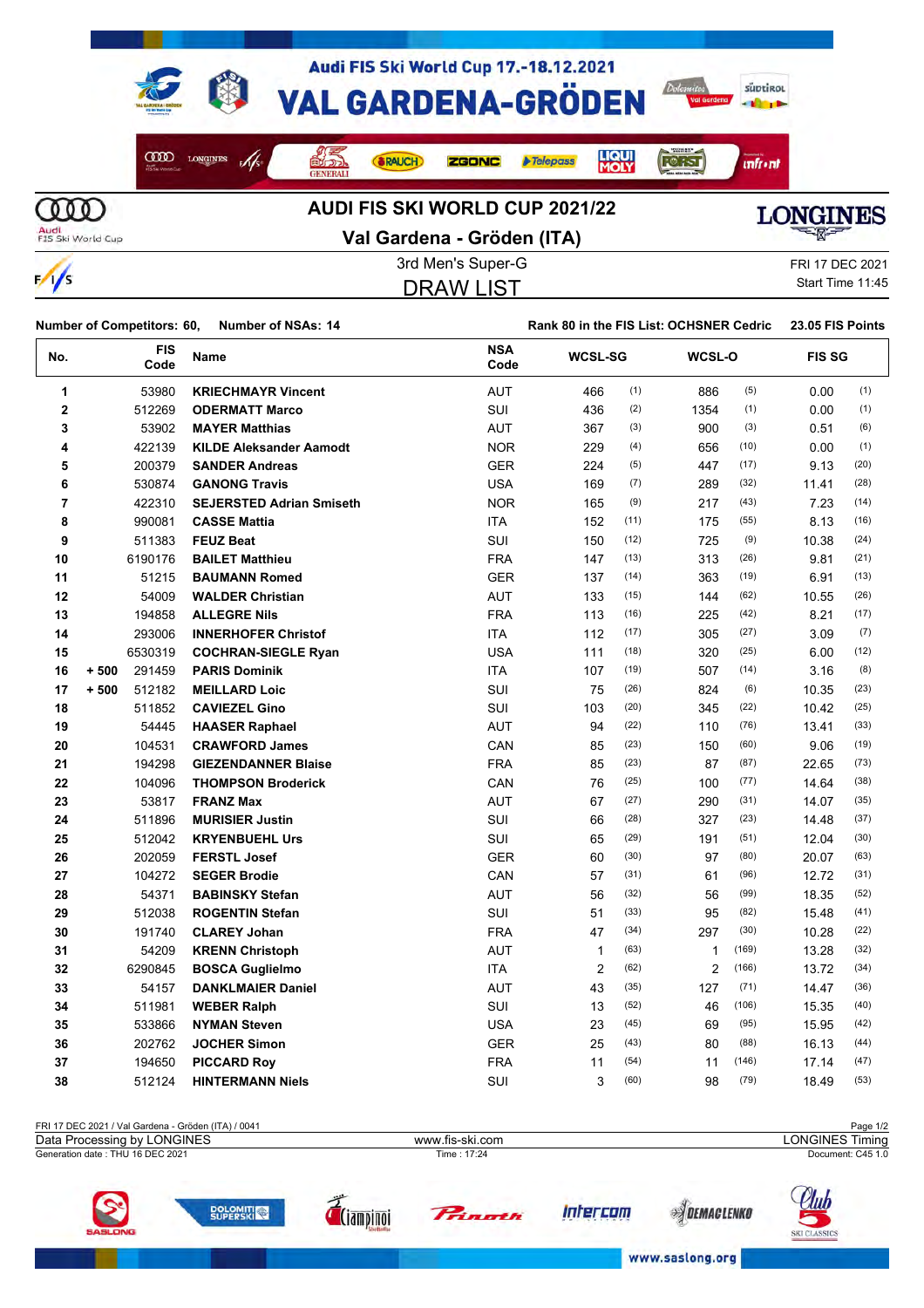$\frac{1}{\sqrt{2}}$ 

**Legend:**

## **AUDI FIS SKI WORLD CUP 2021/22**

**Val Gardena - Gröden (ITA)**



3rd Men's Super-G FRI 17 DEC 2021 DRAW LIST

Start Time 11:45

٦

|     | <b>Number of Competitors: 60,</b> | <b>Number of NSAs: 14</b>        |                    | Rank 80 in the FIS List: OCHSNER Cedric |      |                |       | 23.05 FIS Points |       |
|-----|-----------------------------------|----------------------------------|--------------------|-----------------------------------------|------|----------------|-------|------------------|-------|
| No. | <b>FIS</b><br>Code                | <b>Name</b>                      | <b>NSA</b><br>Code | <b>WCSL-SG</b>                          |      | WCSL-O         |       | <b>FIS SG</b>    |       |
| 39  | 6290985                           | <b>BUZZI Emanuele</b>            | <b>ITA</b>         | 31                                      | (40) | 39             | (111) | 18.73            | (55)  |
| 40  | 104468                            | <b>READ Jeffrey</b>              | CAN                | 19                                      | (49) | 30             | (117) | 19.21            | (57)  |
| 41  | 6530104                           | <b>BENNETT Bryce</b>             | <b>USA</b>         | 22                                      | (48) | 141            | (64)  | 19.24            | (58)  |
| 42  | 561255                            | <b>CATER Martin</b>              | <b>SLO</b>         | 7                                       | (58) | 119            | (73)  | 19.83            | (62)  |
| 43  | 511638                            | <b>TUMLER Thomas</b>             | SUI                | 36                                      | (38) | 55             | (100) | 20.37            | (64)  |
| 44  | 561216                            | <b>KLINE Bostjan</b>             | <b>SLO</b>         | 11                                      | (54) | 76             | (91)  | 21.57            | (67)  |
| 45  | 6293164                           | <b>FRANZOSO Matteo</b>           | <b>ITA</b>         | $\overline{\phantom{a}}$                |      |                |       | 21.57            | (67)  |
| 46  | 934643                            | <b>GOLDBERG Jared</b>            | <b>USA</b>         | 23                                      | (45) | 92             | (84)  | 22.51            | (72)  |
| 47  | 103865                            | <b>PHILP Trevor</b>              | CAN                | 13                                      | (52) | 128            | (70)  | 23.05            | (79)  |
| 48  | 561310                            | <b>HROBAT Miha</b>               | <b>SLO</b>         | 23                                      | (45) | 23             | (124) | >23.34           | (83)  |
| 49  | 202345                            | <b>SCHWAIGER Dominik</b>         | <b>GER</b>         | 10                                      | (56) | 99             | (78)  | >24.02           | (85)  |
| 50  | 293550                            | <b>MARSAGLIA Matteo</b>          | <b>ITA</b>         | 41                                      | (36) | 136            | (66)  | >25.07           | (88)  |
| 51  | 194873                            | <b>SARRAZIN Cyprien</b>          | <b>FRA</b>         |                                         |      | 36             | (113) | >25.72           | (92)  |
| 52  | 6531444                           | <b>ARVIDSSON Erik</b>            | <b>USA</b>         | 1                                       | (63) | 28             | (120) | >26.31           | (96)  |
| 53  | 481327                            | <b>TRIKHICHEV Pavel</b>          | <b>RUS</b>         |                                         |      | 16             | (132) | >26.90           | (102) |
| 54  | 422676                            | <b>FOSSLAND Markus Nordgaard</b> | <b>NOR</b>         |                                         |      |                |       | >27.45           | (105) |
| 55  | 110324                            | von APPEN Henrik                 | <b>CHI</b>         |                                         |      |                |       | >28.08           | (107) |
| 56  | 502230                            | <b>SUNDIN Olle</b>               | <b>SWE</b>         |                                         |      |                |       | >28.11           | (108) |
| 57  | 350095                            | <b>PFIFFNER Marco</b>            | LIE                |                                         |      |                |       | >29.71           | (117) |
| 58  | 6531520                           | <b>MORSE Sam</b>                 | <b>USA</b>         |                                         |      | $\overline{2}$ | (166) | >31.99           | (128) |
| 59  | 561397                            | <b>NARALOCNIK Nejc</b>           | <b>SLO</b>         |                                         |      |                |       | >32.67           | (137) |
| 60  | 240148                            | <b>SZOLLOS Barnabas</b>          | <b>ISR</b>         |                                         |      | 20             | (127) | >49.42           | (241) |

| ⋗<br>WCSL-SGI | No points<br>Greater than 80th rank in the FIS points list<br>FIS World Cup Start List points for Super G | $+500$<br>No. | <b>Control Number</b> | <b>FIS SG</b><br>WCSL-O | At least 500 points on WCSL-O after 15th place or after 30th place<br>FIS points for Super G (11th FIS points list 2021/2022)<br>Overall FIS World Cup Start List points |                   |                                    |
|---------------|-----------------------------------------------------------------------------------------------------------|---------------|-----------------------|-------------------------|--------------------------------------------------------------------------------------------------------------------------------------------------------------------------|-------------------|------------------------------------|
|               | FRI 17 DEC 2021 / Val Gardena - Gröden (ITA) / 0041                                                       |               |                       |                         |                                                                                                                                                                          |                   | Page 2/2                           |
|               | Data Processing by LONGINES                                                                               |               |                       | www.fis-ski.com         |                                                                                                                                                                          |                   | <b>LONGINES Timing</b>             |
|               | Generation date: THU 16 DEC 2021                                                                          |               |                       | Time: 17:24             |                                                                                                                                                                          |                   | Document: C45 1.0                  |
|               | $\mathbf{S}$<br><b>DOLOMITICA</b><br><b>SASLONG</b>                                                       |               | ampino                | Primoth                 | ntercom                                                                                                                                                                  | <b>DEMACLENKO</b> | <u>Itul</u><br><b>SKI CLASSICS</b> |

www.saslong.org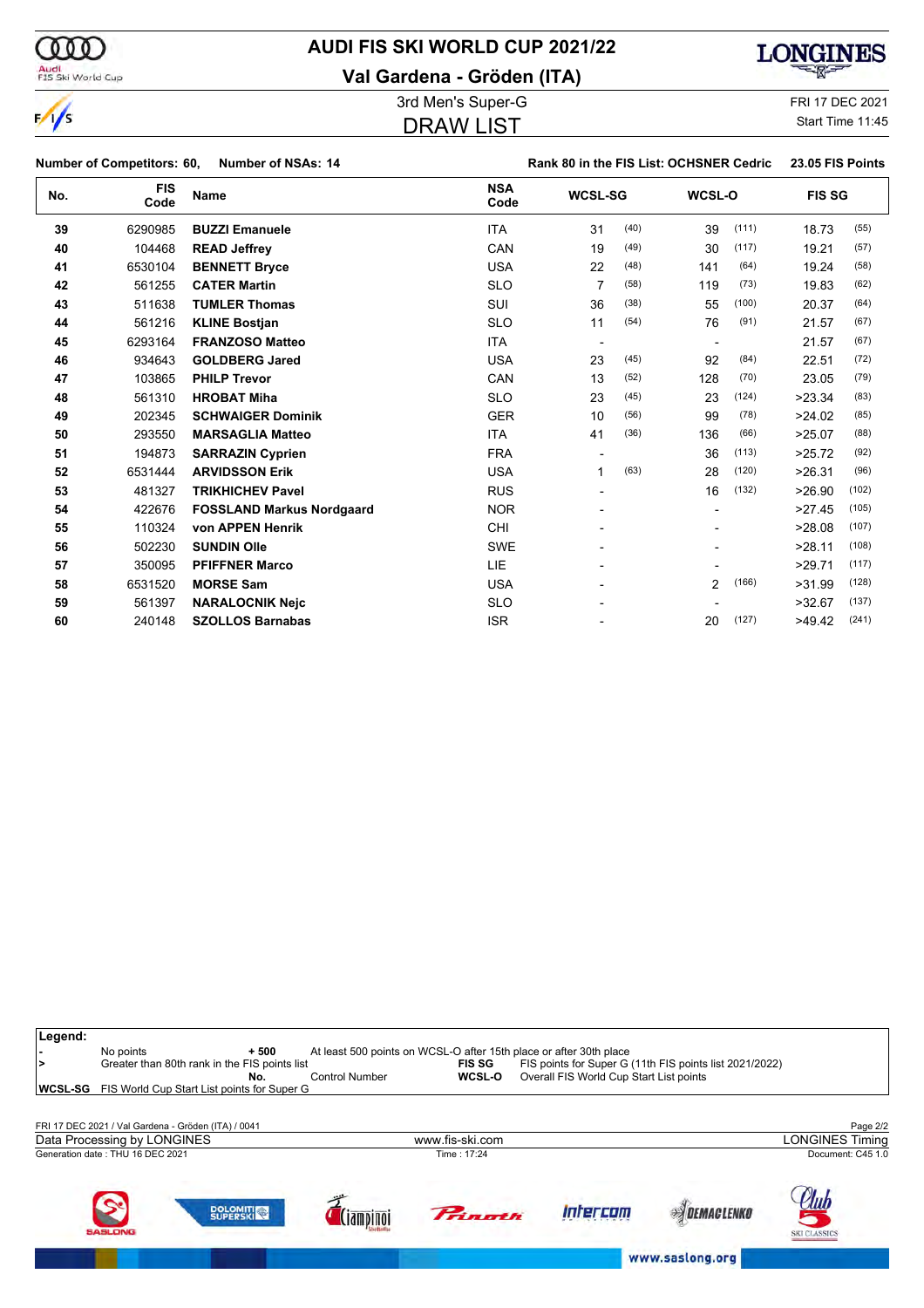

 $\frac{1}{s}$ 

## **Val Gardena - Gröden (ITA)**



START LIST

3rd Men's Super-G FRI 17 DEC 2021 Start Time 11:45

|  | Number of Competitors: 60, Number of NSAs: |  |  | 14 |
|--|--------------------------------------------|--|--|----|
|--|--------------------------------------------|--|--|----|

| <b>Bib</b>     | <b>FIS</b> | Name                                              | Year of NSA          |            |      | Ski                 |
|----------------|------------|---------------------------------------------------|----------------------|------------|------|---------------------|
|                | Code       |                                                   | <b>Birth</b>         | Code       | Time |                     |
| 1              |            | 6190176 BAILET Matthieu                           | 1996 FRA             |            |      | Salomon             |
| $\overline{2}$ |            | 293006 INNERHOFER Christof                        | 1984 ITA             |            |      | Rossignol           |
| 3              |            | 990081 CASSE Mattia                               | 1990                 | <b>ITA</b> |      | Head                |
| 4              |            | 512182 MEILLARD Loic                              | 1996                 | SUI        |      | Rossignol           |
| 5              |            | 530874 GANONG Travis                              | 1988 USA             |            |      | Atomic              |
| 6              |            | 511852 CAVIEZEL Gino                              | 1992 SUI             |            |      | Dynastar            |
| 7              |            | 422310 SEJERSTED Adrian Smiseth                   | 1994 NOR             |            |      | Atomic              |
| 8              |            | 6530319 COCHRAN-SIEGLE Ryan                       | 1992 USA             |            |      | Head                |
| 9              |            | 512269 ODERMATT Marco                             | 1997 SUI             |            |      | Stoeckli            |
| 10             |            | 54009 WALDER Christian                            | 1991 AUT             |            |      | Salomon             |
| 11             |            | 53980 KRIECHMAYR Vincent                          | 1991 AUT             |            |      | Head                |
| 12             |            | 51215 BAUMANN Romed                               |                      | 1986 GER   |      | Salomon             |
| 13             |            | 422139 KILDE Aleksander Aamodt                    |                      | 1992 NOR   |      | Atomic              |
| 14             |            | 104531 CRAWFORD James                             | 1997 CAN             |            |      | Head                |
| 15             |            | 200379 SANDER Andreas                             | 1989 GER             |            |      | Atomic              |
| 16             |            | 54445 HAASER Raphael                              | 1997 AUT             |            |      | Fischer             |
| 17             |            | 511383 FEUZ Beat                                  | 1987 SUI             |            |      | Head                |
| 18             |            | 291459 PARIS Dominik                              | 1989 ITA             |            |      | Nordica             |
| 19             |            | 53902 MAYER Matthias                              | 1990 AUT             |            |      | Head                |
| 20             |            | 194858 ALLEGRE Nils                               | 1994 FRA             |            |      | Salomon             |
|                |            | ------------------------- break <sup>.</sup>      |                      |            |      |                     |
| 21             |            | 512038 ROGENTIN Stefan                            | 1994 SUI             |            |      | Fischer             |
| 22             |            | 191740 CLAREY Johan                               | 1981 FRA             |            |      | Head                |
| 23<br>24       |            | 511896 MURISIER Justin                            | 1992 SUI<br>1991 FRA |            |      | Head<br>Atomic      |
| 25             |            | 194298 GIEZENDANNER Blaise<br>104272 SEGER Brodie | 1995 CAN             |            |      | Atomic              |
| 26             |            | 202059 <b>FERSTL Josef</b>                        | 1988 GER             |            |      | Head                |
| 27             |            | 104096 THOMPSON Broderick                         | 1994 CAN             |            |      | Head                |
| 28             |            | 54371 BABINSKY Stefan                             | 1996 AUT             |            |      | Head                |
| 29             |            | 512042 KRYENBUEHL Urs                             | 1994 SUI             |            |      | Fischer             |
| 30             |            | 53817 <b>FRANZ Max</b>                            | 1989 AUT             |            |      | Fischer             |
|                |            | ------------------ break ---                      |                      |            |      |                     |
| 31             |            | 54209 KRENN Christoph                             | 1994 AUT             |            |      | Salomon             |
| 32             |            | 6290845 BOSCA Guglielmo                           | 1993 ITA             |            |      | Head                |
| 33             |            | 54157 DANKLMAIER Daniel                           | 1993 AUT             |            |      | Atomic              |
| 34             |            | 511981 WEBER Ralph                                | 1993 SUI             |            |      | Head                |
| 35             |            | 533866 NYMAN Steven                               | 1982 USA             |            |      | Fischer             |
| 36             |            | 202762 JOCHER Simon                               | 1996 GER             |            |      | Head                |
| 37             |            | 194650 PICCARD Roy                                | 1993 FRA             |            |      | Rossignol           |
| 38             |            | 512124 HINTERMANN Niels                           | 1995 SUI             |            |      | Atomic              |
| 39             |            | 6290985 BUZZI Emanuele                            | 1994 ITA             |            |      | Head                |
| 40             |            | 104468 READ Jeffrey                               | 1997 CAN             |            |      | Atomic              |
| 41<br>42       |            | 6530104 BENNETT Bryce                             | 1992 USA             |            |      | Fischer<br>Stoeckli |
|                |            | 561255 CATER Martin                               | 1992 SLO             |            |      |                     |

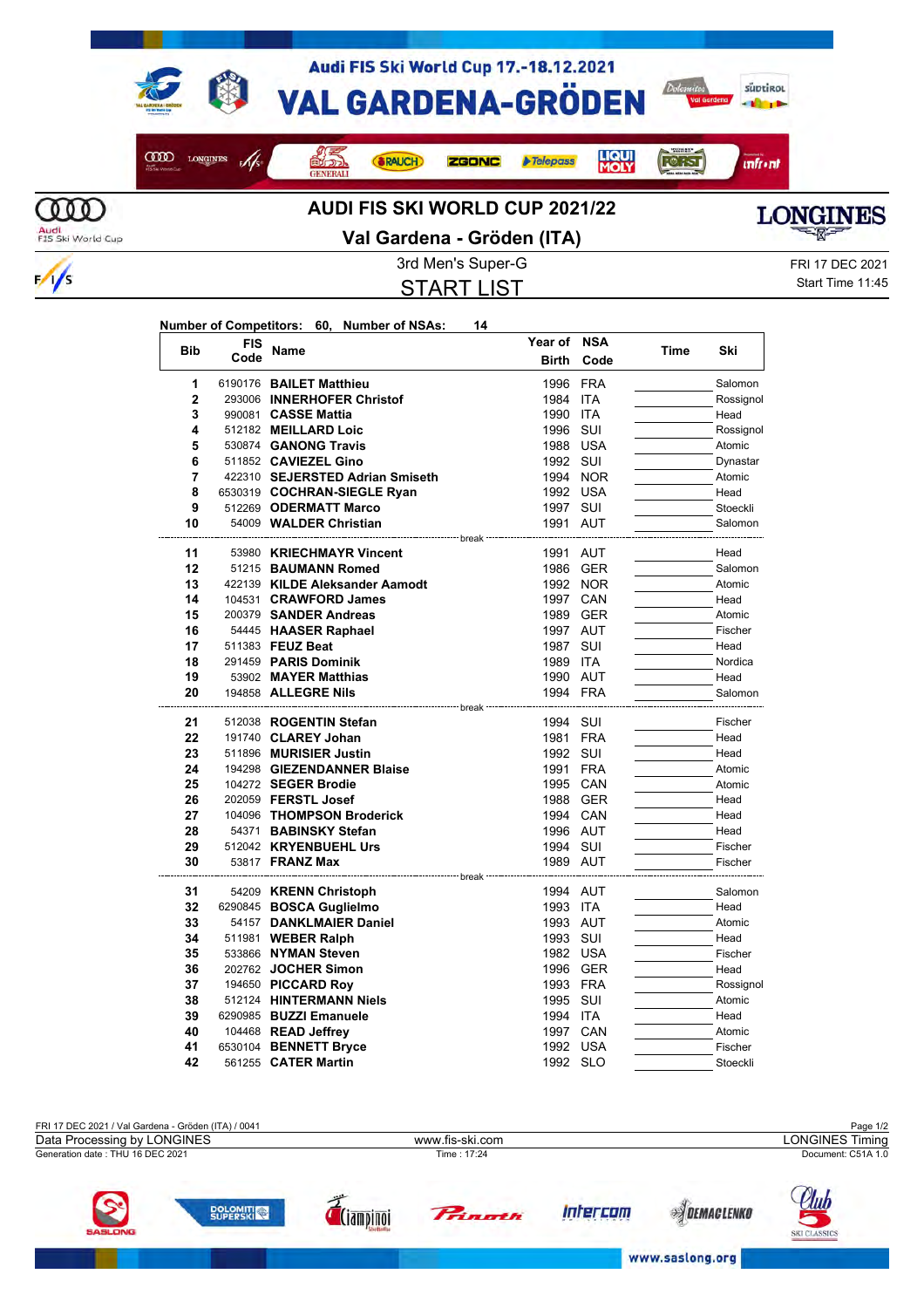

**Val Gardena - Gröden (ITA)**



000

**LONGINES** 3rd Men's Super-G FRI 17 DEC 2021

Start Time 11:45

| טי וסעטט פ ווסונט ווע |  |
|-----------------------|--|
| <b>START LIST</b>     |  |
|                       |  |

**Number of Competitors: 60, Number of NSAs: 14**

| <b>Bib</b> | <b>FIS</b> | Name                             | Year of      | NSA        | Time | Ski       |
|------------|------------|----------------------------------|--------------|------------|------|-----------|
|            | Code       |                                  | <b>Birth</b> | Code       |      |           |
| 43         |            | 511638 TUMLER Thomas             | 1989         | SUI        |      | Stoeckli  |
| 44         |            | 561216 KLINE Bostian             | 1991         | <b>SLO</b> |      | Salomon   |
| 45         |            | 6293164 FRANZOSO Matteo          | 1999         | <b>ITA</b> |      | Atomic    |
| 46         |            | 934643 GOLDBERG Jared            | 1991         | <b>USA</b> |      | Head      |
| 47         |            | 103865 PHILP Trevor              | 1992         | CAN        |      | Rossignol |
| 48         |            | 561310 HROBAT Miha               | 1995         | <b>SLO</b> |      | Atomic    |
| 49         |            | 202345 SCHWAIGER Dominik         | 1991         | <b>GER</b> |      | Head      |
| 50         |            | 293550 MARSAGLIA Matteo          | 1985         | <b>ITA</b> |      | Fischer   |
| 51         |            | 194873 SARRAZIN Cyprien          | 1994         | <b>FRA</b> |      | Rossignol |
| 52         |            | 6531444 ARVIDSSON Erik           | 1996         | <b>USA</b> |      | Head      |
| 53         |            | 481327 TRIKHICHEV Pavel          | 1992         | <b>RUS</b> |      | Head      |
| 54         |            | 422676 FOSSLAND Markus Nordgaard | 1999         | <b>NOR</b> |      | Atomic    |
| 55         |            | 110324 von APPEN Henrik          | 1994         | <b>CHI</b> |      | Head      |
| 56         |            | 502230 SUNDIN Olle               | 1997         | <b>SWE</b> |      | Head      |
| 57         |            | 350095 PFIFFNER Marco            | 1994         | LIE        |      | Fischer   |
| 58         |            | 6531520 MORSE Sam                | 1996         | <b>USA</b> |      | Fischer   |

**Year of NSA**

| Jury                                                                                         |                                                                                                     |                   |                                                      | Technical Data                                                                                                                                      |            |                       |                                                           |
|----------------------------------------------------------------------------------------------|-----------------------------------------------------------------------------------------------------|-------------------|------------------------------------------------------|-----------------------------------------------------------------------------------------------------------------------------------------------------|------------|-----------------------|-----------------------------------------------------------|
| <b>FIS Technical Delegate</b><br>Referee<br><b>Assistant Referee</b><br><b>Chief of Race</b> | <b>AUERNIG Hans-Peter</b><br><b>WALDNER Markus</b><br><b>TRINKL Hannes</b><br><b>SENONER Rainer</b> |                   | <b>AUT</b><br><b>FIS</b><br><b>FIS</b><br><b>ITA</b> | <b>Course Name</b><br><b>Start Altitude</b><br><b>Finish Altitude</b><br><b>Vertical Drop</b><br><b>Course Length</b><br><b>Homologation Number</b> |            |                       | Saslong<br>2010m<br>1410m<br>700m<br>2415m<br>14180/11/21 |
| <b>Race Information</b>                                                                      |                                                                                                     |                   |                                                      |                                                                                                                                                     |            |                       |                                                           |
| <b>Course Setter</b><br><b>Gates/Turning Gates</b>                                           | <b>EVERS Andreas</b><br>42/39                                                                       |                   | <b>GER</b>                                           |                                                                                                                                                     |            |                       |                                                           |
| <b>Start Time</b>                                                                            | 11:45                                                                                               |                   |                                                      |                                                                                                                                                     |            |                       |                                                           |
| Forerunners:                                                                                 |                                                                                                     |                   |                                                      |                                                                                                                                                     |            |                       |                                                           |
|                                                                                              | F1 - CASON Mattia<br>F4 - SIMONI Federico                                                           | <b>ITA</b><br>ITA |                                                      | F2 - SCUSSEL Federico                                                                                                                               | <b>ITA</b> | F3 - DALMASSO Giacomo | <b>ITA</b>                                                |

**60** 240148 **SZOLLOS Barnabas 1998 ISR** Kaestle

**58** 6531520 **MORSE Sam** 1996 USA<br>
59 561397 **NARALOCNIK Neic** 1999 SLO **561397 NARALOCNIK Nejc**<br>240148 **SZOLLOS Barnabas** 1998 1998 ISR

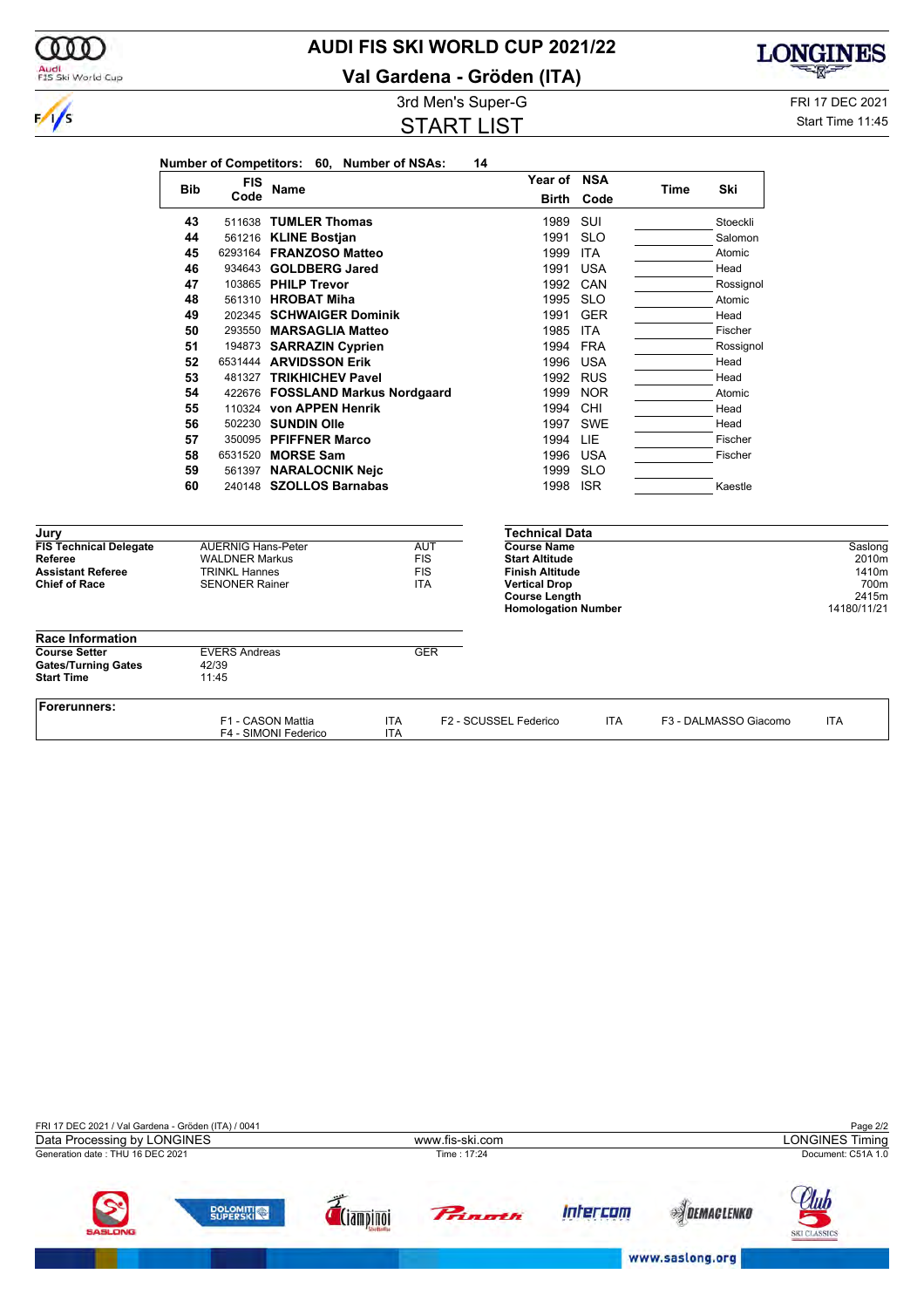

 $\frac{1}{s}$ 



**Val Gardena - Gröden (ITA)**

OFFICIAL RESULTS

3rd Men's Super-G FRI 17 DEC 2021 Start Time 11:45

**Number of Competitors: 60, Number of NSAs: 14 Penalty applied: 0.00** 

|                |                | <b>FIS</b> |                                  | YB   | <b>NSA</b> |         |                   | <b>Distance</b> | Race          | Ski       |
|----------------|----------------|------------|----------------------------------|------|------------|---------|-------------------|-----------------|---------------|-----------|
| Rank           | Bib            | Code       | Name                             |      | Code       | Time    | <b>Difference</b> | (m)             | <b>Points</b> |           |
| 1              | 13             | 422139     | <b>KILDE Aleksander Aamodt</b>   | 1992 | <b>NOR</b> | 1:25.91 |                   |                 | 0.00          | Atomic    |
| $\mathbf 2$    | 19             | 53902      | <b>MAYER Matthias</b>            | 1990 | <b>AUT</b> | 1:26.13 | 0.22              | 6.17            | 3.05          | Head      |
| 3              | 11             | 53980      | <b>KRIECHMAYR Vincent</b>        | 1991 | <b>AUT</b> | 1:26.18 | 0.27              | 7.57            | 3.74          | Head      |
| 4              | 17             | 511383     | <b>FEUZ Beat</b>                 | 1987 | SUI        | 1:26.48 | 0.57              | 15.92           | 7.90          | Head      |
| 5              | 21             | 512038     | <b>ROGENTIN Stefan</b>           | 1994 | SUI        | 1:26.65 | 0.74              | 20.62           | 10.25         | Fischer   |
| 6              | 18             | 291459     | <b>PARIS Dominik</b>             | 1989 | <b>ITA</b> | 1:26.71 | 0.80              | 22.28           | 11.08         | Nordica   |
| $\overline{7}$ | 30             | 53817      | <b>FRANZ Max</b>                 | 1989 | <b>AUT</b> | 1:26.76 | 0.85              | 23.66           | 11.77         | Fischer   |
| 8              | 14             | 104531     | <b>CRAWFORD James</b>            | 1997 | CAN        | 1.26.83 | 0.92              | 25.59           | 12.74         | Head      |
| 9              | 8              | 6530319    | <b>COCHRAN-SIEGLE Ryan</b>       | 1992 | <b>USA</b> | 1:26.90 | 0.99              | 27.51           | 13.71         | Head      |
| 10             | 5              | 530874     | <b>GANONG Travis</b>             | 1988 | <b>USA</b> | 1:26.91 | 1.00              | 27.79           | 13.85         | Atomic    |
| 11             | 26             | 202059     | <b>FERSTL Josef</b>              | 1988 | <b>GER</b> | 1:26.95 | 1.04              | 28.89           | 14.41         | Head      |
| 12             | 42             | 561255     | <b>CATER Martin</b>              | 1992 | <b>SLO</b> | 1:27.05 | 1.14              | 31.63           | 15.79         | Stoeckli  |
| 13             | 25             | 104272     | <b>SEGER Brodie</b>              | 1995 | CAN        | 1:27.06 | 1.15              | 31.90           | 15.93         | Atomic    |
| 14             | 33             | 54157      | <b>DANKLMAIER Daniel</b>         | 1993 | <b>AUT</b> | 1:27.09 | 1.18              | 32.72           | 16.35         | Atomic    |
| 15             | 36             | 202762     | <b>JOCHER Simon</b>              | 1996 | <b>GER</b> | 1:27.10 | 1.19              | 32.99           | 16.48         | Head      |
| 15             | 20             | 194858     | <b>ALLEGRE Nils</b>              | 1994 | <b>FRA</b> | 1:27.10 | 1.19              | 32.99           | 16.48         | Salomon   |
| 17             | 22             | 191740     | <b>CLAREY Johan</b>              | 1981 | <b>FRA</b> | 1:27.11 | 1.20              | 33.27           | 16.62         | Head      |
| 18             | 15             | 200379     | <b>SANDER Andreas</b>            | 1989 | GER        | 1:27.14 | 1.23              | 34.09           | 17.04         | Atomic    |
| 19             | 38             | 512124     | <b>HINTERMANN Niels</b>          | 1995 | SUI        | 1:27.15 | 1.24              | 34.36           | 17.18         | Atomic    |
| 20             | 12             | 51215      | <b>BAUMANN Romed</b>             | 1986 | <b>GER</b> | 1:27.18 | 1.27              | 35.18           | 17.59         | Salomon   |
| 21             | 32             | 6290845    | <b>BOSCA Guglielmo</b>           | 1993 | ITA        | 1:27.22 | 1.31              | 36.27           | 18.15         | Head      |
| 22             | 28             | 54371      | <b>BABINSKY Stefan</b>           | 1996 | <b>AUT</b> | 1:27.23 | 1.32              | 36.54           | 18.28         | Head      |
| 23             | 3              | 990081     | <b>CASSE Mattia</b>              | 1990 | <b>ITA</b> | 1:27.26 | 1.35              | 37.36           | 18.70         | Head      |
| 24             | 9              | 512269     | <b>ODERMATT Marco</b>            | 1997 | SUI        | 1:27.28 | 1.37              | 37.91           | 18.98         | Stoeckli  |
| 25             | 10             | 54009      | <b>WALDER Christian</b>          | 1991 | <b>AUT</b> | 1:27.35 | 1.44              | 39.81           | 19.95         | Salomon   |
| 26             | 29             | 512042     | <b>KRYENBUEHL Urs</b>            | 1994 | SUI        | 1:27.50 | 1.59              | 43.88           | 22.02         | Fischer   |
| 26             | 16             | 54445      | <b>HAASER Raphael</b>            | 1997 | <b>AUT</b> | 1:27.50 | 1.59              | 43.88           | 22.02         | Fischer   |
| 28             | $\overline{2}$ | 293006     | <b>INNERHOFER Christof</b>       | 1984 | ITA        | 1:27.56 | 1.65              | 45.51           | 22.86         | Rossignol |
| 29             | 40             | 104468     | <b>READ Jeffrey</b>              | 1997 | CAN        | 1:27.60 | 1.69              | 46.59           | 23.41         | Atomic    |
| 30             | 46             | 934643     | <b>GOLDBERG Jared</b>            | 1991 | <b>USA</b> | 1:27.71 | 1.80              | 49.56           | 24.93         | Head      |
| 31             | 51             | 194873     | <b>SARRAZIN Cyprien</b>          | 1994 | <b>FRA</b> | 1:27.73 | 1.82              | 50.10           | 25.21         | Rossignol |
| 32             | $\overline{7}$ | 422310     | <b>SEJERSTED Adrian Smiseth</b>  | 1994 | <b>NOR</b> | 1:27.74 | 1.83              | 50.37           | 25.35         | Atomic    |
| 33             | 50             | 293550     | <b>MARSAGLIA Matteo</b>          | 1985 | ITA        | 1:27.80 | 1.89              | 51.99           | 26.18         | Fischer   |
| 34             | $\mathbf{1}$   | 6190176    | <b>BAILET Matthieu</b>           | 1996 | <b>FRA</b> | 1:27.83 | 1.92              | 52.79           | 26.60         | Salomon   |
| 35             | 34             | 511981     | <b>WEBER Ralph</b>               | 1993 | SUI        | 1:27.85 | 1.94              | 53.33           | 26.87         | Head      |
| 36             | 27             | 104096     | <b>THOMPSON Broderick</b>        | 1994 | CAN        | 1:27.87 | 1.96              | 53.87           | 27.15         | Head      |
| 37             | 23             | 511896     | <b>MURISIER Justin</b>           | 1992 | SUI        | 1:27.92 | 2.01              | 55.21           | 27.84         | Head      |
| 38             | 41             | 6530104    | <b>BENNETT Bryce</b>             | 1992 | <b>USA</b> | 1:27.99 | 2.08              | 57.09           | 28.81         | Fischer   |
| 39             | 54             | 422676     | <b>FOSSLAND Markus Nordgaard</b> | 1999 | <b>NOR</b> | 1:28.03 | 2.12              | 58.16           | 29.37         | Atomic    |
| 40             | 37             | 194650     | <b>PICCARD Roy</b>               | 1993 | <b>FRA</b> | 1:28.04 | 2.13              | 58.43           | 29.50         | Rossignol |
| 41             | 48             | 561310     | <b>HROBAT Miha</b>               | 1995 | <b>SLO</b> | 1:28.05 | 2.14              | 58.70           | 29.64         | Atomic    |
| 42             | 35             | 533866     | <b>NYMAN Steven</b>              | 1982 | <b>USA</b> | 1:28.09 | 2.18              | 59.77           | 30.20         | Fischer   |
| 43             | 52             | 6531444    | <b>ARVIDSSON Erik</b>            | 1996 | <b>USA</b> | 1:28.13 | 2.22              | 60.83           | 30.75         | Head      |
| 44             | 6              | 511852     | <b>CAVIEZEL Gino</b>             | 1992 | SUI        | 1:28.28 | 2.37              | 64.83           | 32.83         | Dynastar  |
| 45             | 43             | 511638     | <b>TUMLER Thomas</b>             | 1989 | SUI        | 1:28.29 | 2.38              | 65.10           | 32.97         | Stoeckli  |
| 46             | 39             | 6290985    | <b>BUZZI Emanuele</b>            | 1994 | <b>ITA</b> | 1:28.34 | 2.43              | 66.43           | 33.66         | Head      |

| FRI 17 DEC 2021 / Val Gardena - Gröden (ITA) / 0041 |                 |      |               | Page 1/2                          |  |
|-----------------------------------------------------|-----------------|------|---------------|-----------------------------------|--|
| Data Processing by LONGINES                         | www.fis-ski.com |      |               | <b>LONGINES Timing</b>            |  |
| Generation date: FRI 17 DEC 2021                    | Time: 13:38     |      |               | Document: C73A 1.0                |  |
| $\mathbf{z}$<br><b>SASLONG</b>                      | <b>Princth</b>  | rcom | <b>CIFNKP</b> | <u>suu</u><br><b>SKI CLASSICS</b> |  |

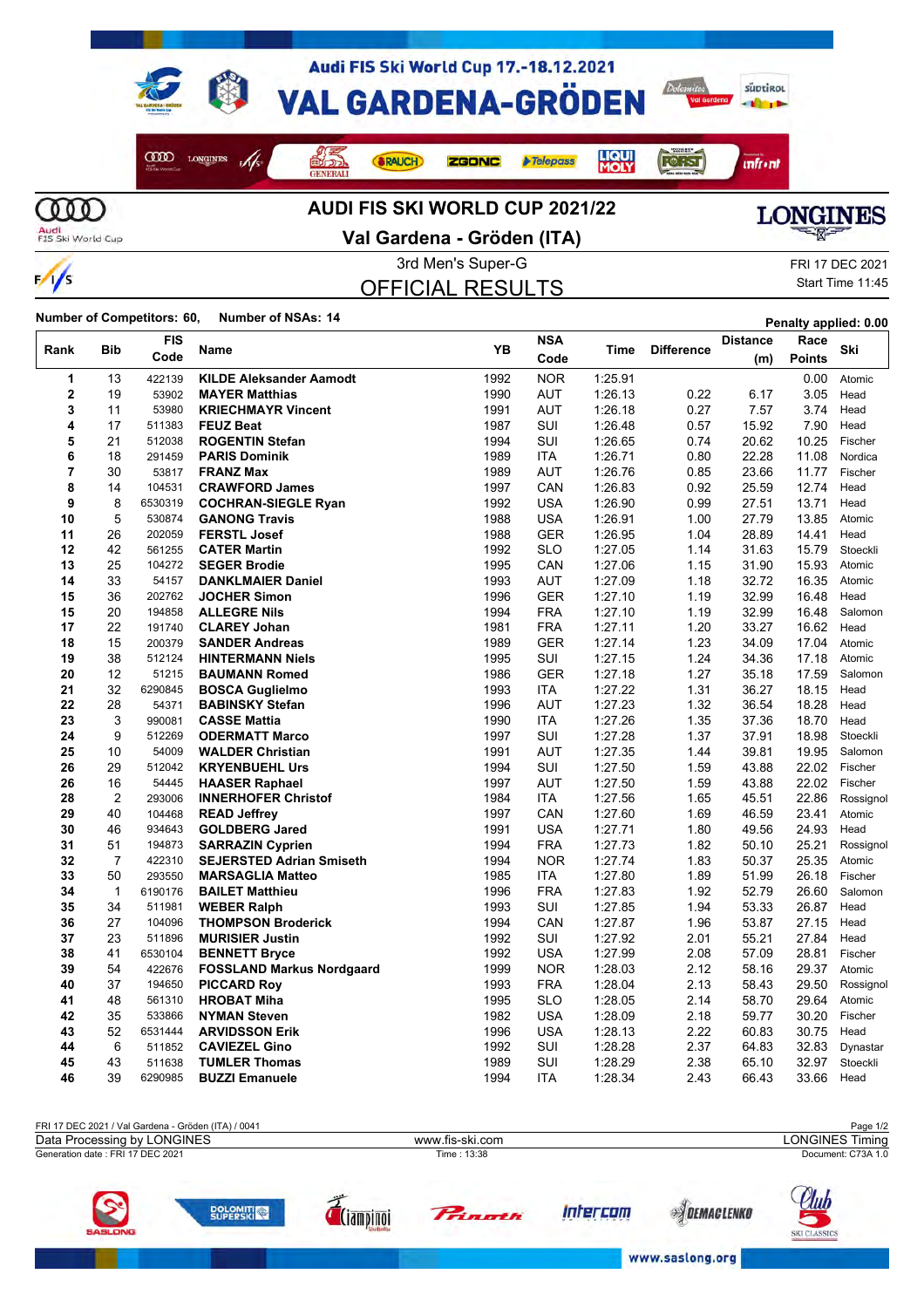

## **AUDI FIS SKI WORLD CUP 2021/22**

**Val Gardena - Gröden (ITA)**



3rd Men's Super-G FRI 17 DEC 2021 OFFICIAL RESULTS

Start Time 11:45

| Rank                                                                                         | <b>Bib</b>   | <b>FIS</b><br>Code                   | Name                                                                                                |                          |                                                      | <b>YB</b>             | <b>NSA</b><br>Code                                                                            | Time       | <b>Difference</b> | <b>Distance</b><br>(m) | Race<br><b>Points</b> | Ski                               |
|----------------------------------------------------------------------------------------------|--------------|--------------------------------------|-----------------------------------------------------------------------------------------------------|--------------------------|------------------------------------------------------|-----------------------|-----------------------------------------------------------------------------------------------|------------|-------------------|------------------------|-----------------------|-----------------------------------|
| 47                                                                                           | 24           | 194298                               | <b>GIEZENDANNER Blaise</b>                                                                          |                          |                                                      | 1991                  | <b>FRA</b>                                                                                    | 1:28.36    | 2.45              | 66.96                  | 33.94                 | Atomic                            |
| 48                                                                                           | 31           | 54209                                | <b>KRENN Christoph</b>                                                                              |                          |                                                      | 1994                  | <b>AUT</b>                                                                                    | 1:28.51    | 2.60              | 70.94                  | 36.01                 | Salomon                           |
| 49                                                                                           | 47           | 103865                               | <b>PHILP Trevor</b>                                                                                 |                          |                                                      | 1992                  | CAN                                                                                           | 1:28.62    | 2.71              | 73.85                  | 37.54                 | Rossignol                         |
| 50                                                                                           | 45           | 6293164                              | <b>FRANZOSO Matteo</b>                                                                              |                          |                                                      | 1999                  | <b>ITA</b>                                                                                    | 1:28.69    | 2.78              | 75.70                  | 38.51                 | Atomic                            |
| 51                                                                                           | 4            | 512182                               | <b>MEILLARD Loic</b>                                                                                |                          |                                                      | 1996                  | SUI                                                                                           | 1:29.15    | 3.24              | 87.77                  | 44.88                 | Rossignol                         |
| 52                                                                                           | 53           | 481327                               | <b>TRIKHICHEV Pavel</b>                                                                             |                          |                                                      | 1992                  | <b>RUS</b>                                                                                    | 1:29.23    | 3.32              | 89.86                  | 45.99                 | Head                              |
| 53                                                                                           | 60           | 240148                               | <b>SZOLLOS Barnabas</b>                                                                             |                          |                                                      | 1998                  | <b>ISR</b>                                                                                    | 1:29.52    | 3.61              | 97.39                  | 50.00                 | Kaestle                           |
| 54                                                                                           | 55           | 110324                               | von APPEN Henrik                                                                                    |                          |                                                      | 1994                  | CHI                                                                                           | 1:29.92    | 4.01              | 107.70                 | 55.55                 | Head                              |
|                                                                                              |              | <b>DID NOT FINISH: 5 competitors</b> |                                                                                                     |                          |                                                      |                       |                                                                                               |            |                   |                        |                       |                                   |
|                                                                                              | 44           | 561216                               | <b>KLINE Bostjan</b>                                                                                |                          |                                                      | 1991                  | <b>SLO</b>                                                                                    |            |                   |                        |                       | Salomon                           |
|                                                                                              | 49           | 202345                               | <b>SCHWAIGER Dominik</b>                                                                            |                          |                                                      | 1991                  | <b>GER</b>                                                                                    |            |                   |                        |                       | Head                              |
|                                                                                              | 57           | 350095                               | <b>PFIFFNER Marco</b>                                                                               |                          |                                                      | 1994                  | LIE                                                                                           |            |                   |                        |                       | Fischer                           |
|                                                                                              | 58           | 6531520                              | <b>MORSE Sam</b>                                                                                    |                          |                                                      | 1996                  | <b>USA</b>                                                                                    |            |                   |                        |                       | Fischer                           |
|                                                                                              | 59           | 561397                               | <b>NARALOCNIK Nejc</b>                                                                              |                          |                                                      | 1999                  | <b>SLO</b>                                                                                    |            |                   |                        |                       |                                   |
|                                                                                              |              | DID NOT START: 1 competitor          |                                                                                                     |                          |                                                      |                       |                                                                                               |            |                   |                        |                       |                                   |
|                                                                                              | 56           | 502230                               | <b>SUNDIN Olle</b>                                                                                  |                          |                                                      | 1997                  | <b>SWE</b>                                                                                    |            |                   |                        |                       | Head                              |
| Jury                                                                                         |              |                                      |                                                                                                     |                          |                                                      |                       | <b>Technical Data</b>                                                                         |            |                   |                        |                       |                                   |
| <b>FIS Technical Delegate</b><br>Referee<br><b>Assistant Referee</b><br><b>Chief of Race</b> |              |                                      | <b>AUERNIG Hans-Peter</b><br><b>WALDNER Markus</b><br><b>TRINKL Hannes</b><br><b>SENONER Rainer</b> |                          | <b>AUT</b><br><b>FIS</b><br><b>FIS</b><br><b>ITA</b> |                       | <b>Course Name</b><br><b>Start Altitude</b><br><b>Finish Altitude</b><br><b>Vertical Drop</b> |            |                   |                        |                       | Saslong<br>2010m<br>1410m<br>700m |
|                                                                                              |              |                                      |                                                                                                     |                          |                                                      |                       | <b>Course Length</b><br><b>Homologation Number</b>                                            |            |                   |                        |                       | 2415m<br>14180/11/21              |
| <b>Race Information</b>                                                                      |              |                                      |                                                                                                     |                          |                                                      |                       |                                                                                               |            |                   |                        |                       |                                   |
| <b>Course Setter</b><br><b>Gates/Turning Gates</b><br><b>Start Time</b>                      |              |                                      | <b>EVERS Andreas</b><br>42/39<br>11:45                                                              |                          | <b>GER</b>                                           |                       |                                                                                               |            |                   |                        |                       |                                   |
| Forerunners:                                                                                 |              |                                      | F1 - CASON Mattia<br>F4 - SIMONI Federico                                                           | <b>ITA</b><br><b>ITA</b> |                                                      | F2 - SCUSSEL Federico |                                                                                               | <b>ITA</b> |                   | F3 - DALMASSO Giacomo  |                       | <b>ITA</b>                        |
| <b>Conditions on course:</b>                                                                 |              |                                      |                                                                                                     |                          |                                                      |                       |                                                                                               |            |                   |                        |                       |                                   |
|                                                                                              | <b>SUNNY</b> |                                      | <b>HARD</b><br>Snow:                                                                                |                          |                                                      | Temperature - Start:  | $-1^{\circ}C$                                                                                 |            |                   | Temperature - Finish:  | $-2^{\circ}$ C        |                                   |

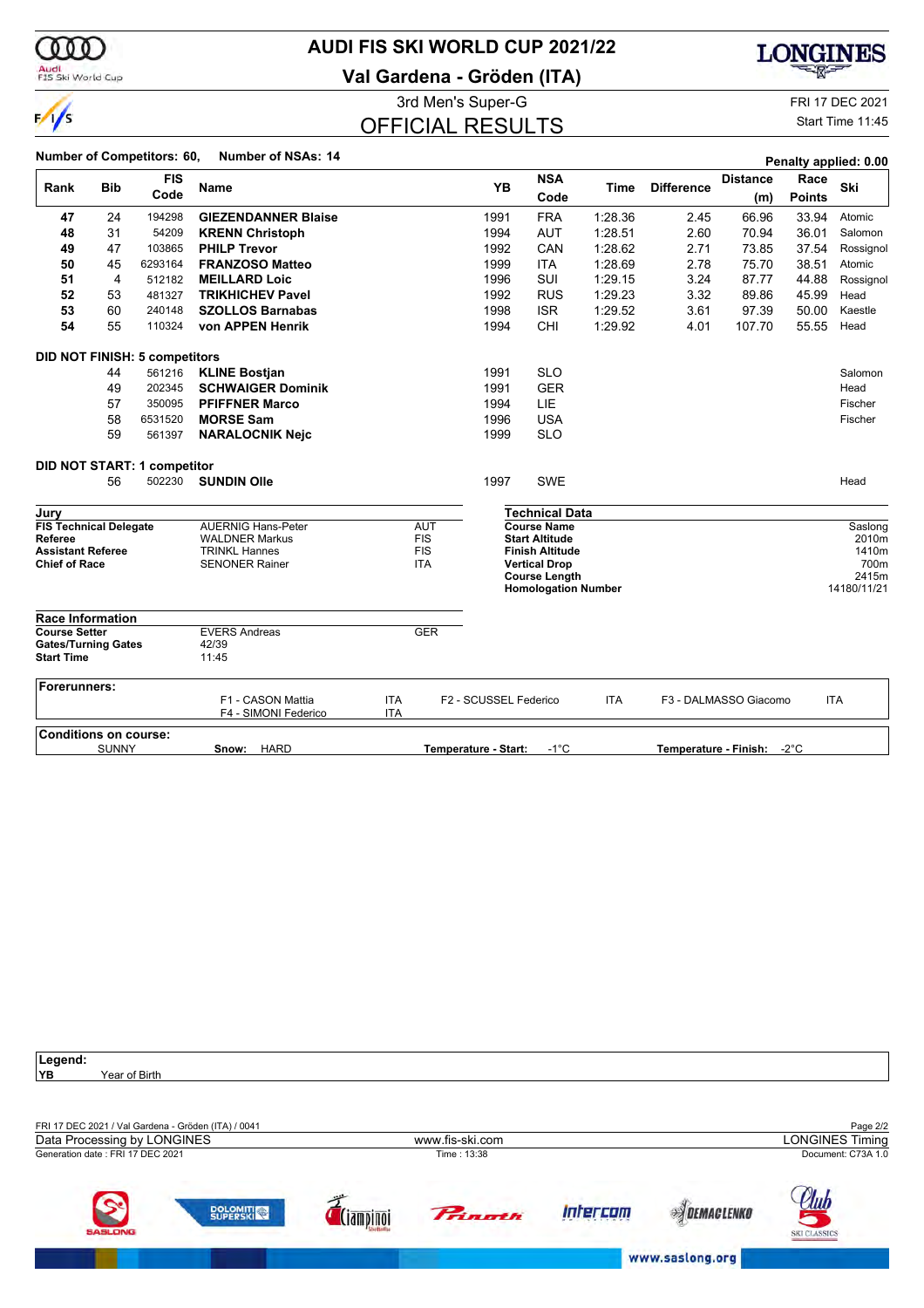

 $\frac{1}{s}$ 

**Val Gardena - Gröden (ITA)**



PENALTY CALCULATION

3rd Men's Super-G FRI 17 DEC 2021 Start Time 11:45

#### **Best 10 at Finish F-factor:** 1190

|                |            | <b>FIS</b> |                                | <b>NSA</b> | <b>FIS</b>    |        | Racel         |
|----------------|------------|------------|--------------------------------|------------|---------------|--------|---------------|
| Rank           | <b>Bib</b> | Code       | <b>Name</b>                    | Code       | <b>Points</b> | Best 5 | <b>Points</b> |
|                | 13         |            | 422139 KILDE Aleksander Aamodt | <b>NOR</b> | 0.00          | 0.00   | 0.00          |
| $\overline{2}$ | 19         |            | 53902 MAYER Matthias           | <b>AUT</b> | 0.51          | 0.51   | 3.05          |
| 3              | 11         |            | 53980 KRIECHMAYR Vincent       | AUT        | 0.00          | 0.00   | 3.74          |
| 4              | 17         |            | 511383 FEUZ Beat               | SUI        | 10.38         |        |               |
| 5              | 21         |            | 512038 ROGENTIN Stefan         | SUI        | 15.48         |        |               |
| 6              | 18         |            | 291459 PARIS Dominik           | <b>ITA</b> | 3.16          | 3.16   | 11.08         |
|                | 30         |            | 53817 <b>FRANZ Max</b>         | AUT        | 14.07         |        |               |
| 8              | 14         |            | 104531 CRAWFORD James          | CAN        | 9.06          |        |               |
| 9              |            |            | 8 6530319 COCHRAN-SIEGLE Ryan  | USA        | 6.00          | 6.00   | 13.71         |
| 10             |            |            | 530874 GANONG Travis           | USA        | 11.41         |        |               |

#### **Best 5 FIS Points Started**

| Rank           | <b>Bib</b> | <b>FIS</b><br><b>Name</b>      | <b>NSA</b> | <b>FIS</b>    |
|----------------|------------|--------------------------------|------------|---------------|
|                |            | Code                           | Code       | <b>Points</b> |
|                |            | 422139 KILDE Aleksander Aamodt | <b>NOR</b> | 0.00          |
| 3              | 11         | 53980 KRIECHMAYR Vincent       | <b>AUT</b> | 0.00          |
| 24             | 9          | 512269 ODERMATT Marco          | SUI        | 0.00          |
| $\overline{2}$ | 19         | 53902 MAYER Matthias           | <b>AUT</b> | 0.51          |
| 28             |            | 293006 INNERHOFER Christof     | <b>ITA</b> | 3.09          |

| <b>TOTALS:</b>                               |          |      |       |
|----------------------------------------------|----------|------|-------|
| FIS Points of Best 5 Started (B)             | 3.60     |      |       |
| FIS Points of Best 5 at Finish in Top 10 (A) |          | 9.67 |       |
| Race Points of Corresponding Competitors (C) |          |      | 31.58 |
| Calculated Penalty (A+B-C):10 =>             | $-1.831$ |      |       |
| Rounded                                      | $-1.83$  |      |       |
| <b>Category Adder</b>                        | 0.00     |      |       |
| <b>Correction Value (Z)</b>                  | 0.00     |      |       |
| <b>Calculated Penalty</b>                    | $-1.83$  |      |       |
| <b>Penalty Applied</b>                       | 0.00     |      |       |

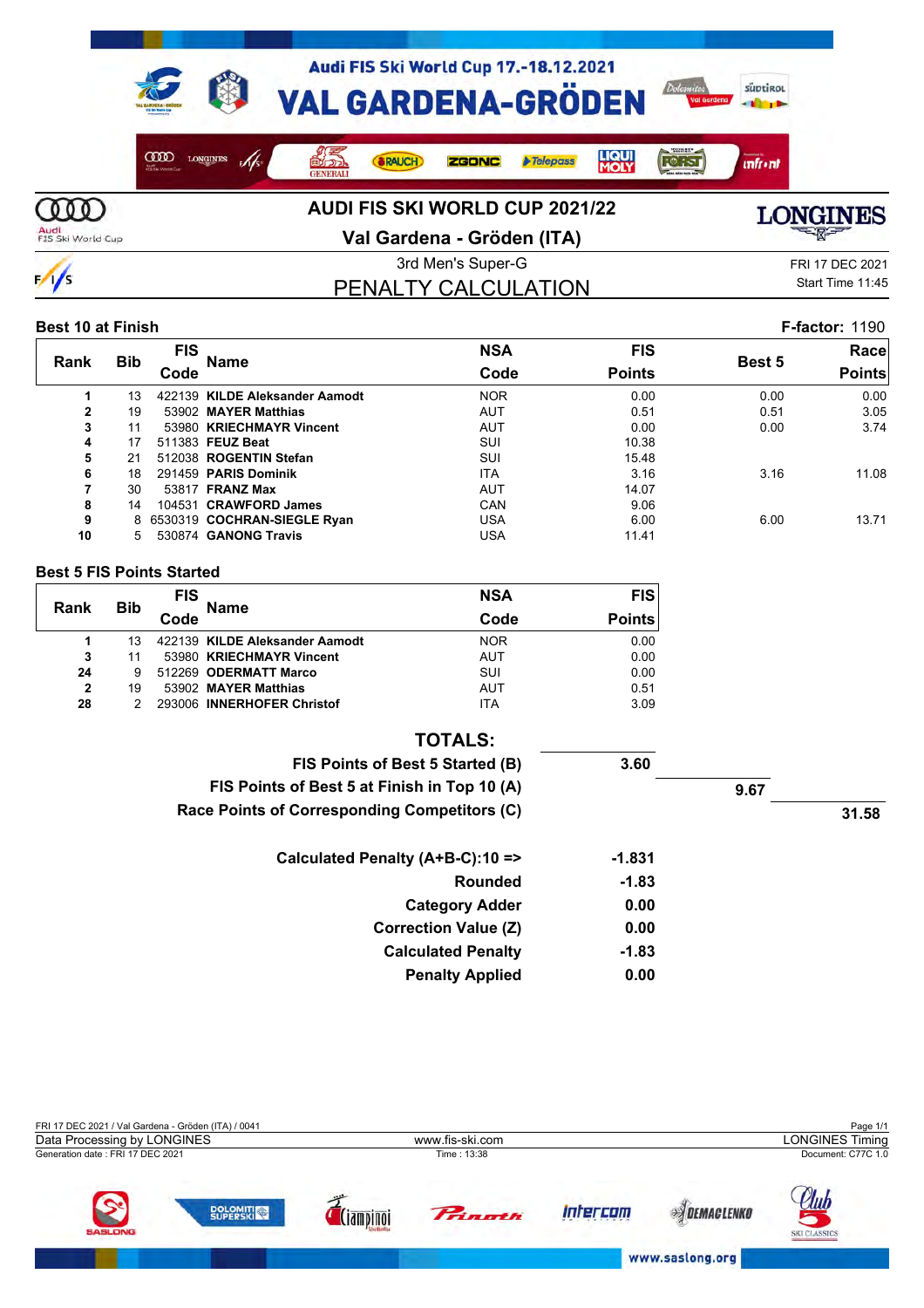

 $\frac{1}{s}$ 

**Val Gardena - Gröden (ITA)**



PERFORMANCE ANALYSIS BY RANK

3rd Men's Super-G FRI 17 DEC 2021 Start Time 11:45

|              |    |                            | <b>NSA</b> |       | <b>Positions</b> |                      |                            | <b>Partials</b> |              |      | <b>Difference</b>                        |     | Speed       |      |
|--------------|----|----------------------------|------------|-------|------------------|----------------------|----------------------------|-----------------|--------------|------|------------------------------------------|-----|-------------|------|
|              |    | Rank Bib Name<br>Ski       | Code       | Pos   |                  | <b>Time Rank Pos</b> |                            |                 |              |      | Time Rank Time Dist.(m) Pos. (km/h) Rank |     |             |      |
| 1            |    | 13 KILDE Aleksander Aamodt | <b>NOR</b> | Int1: | 13.87            |                      | $(1)$ 11-12:               | 15.26           | (4)          | 0.00 |                                          | Sp1 | 101.56      | (13) |
|              |    | Atomic                     |            | Int2: | 29.13            |                      | $(1)$ 12-13:               | 18.18           | (1)          | 0.00 |                                          |     | Sp2 108.60  | (17) |
|              |    |                            |            | Int3: | 47.31            |                      | $(1)$ 13-14:               | 15.07           | (5)          | 0.00 |                                          |     |             |      |
|              |    |                            |            | Int4: | 1:02.38          |                      | $(1)$ 14-Fin:              | 23.53           | (1)          | 0.00 |                                          |     |             |      |
|              |    |                            |            | Fin:  | 1:25.91          | (1)                  |                            |                 |              | 0.00 | 0.00                                     |     | Avg: 101.20 |      |
| $\mathbf{2}$ |    | 19 MAYER Matthias          | <b>AUT</b> | Int1: | 13.98            |                      | $(6)$ 11-12:               |                 |              | 0.11 |                                          | Sp1 | 99.87       | (31) |
|              |    | Head                       |            | Int2: | 29.23            | (2)                  | $12-13:$                   | 15.25<br>18.19  | (3)<br>(2)   | 0.10 |                                          |     | Sp2 108.90  | (12) |
|              |    |                            |            | Int3: | 47.42            |                      | $(2)$ 13-14:               | 14.96           | (1)          | 0.11 |                                          |     |             |      |
|              |    |                            |            | Int4: | 1:02.38          |                      | $(1)$ 14-Fin:              | 23.75           | (8)          | 0.00 |                                          |     |             |      |
|              |    |                            |            | Fin:  | 1:26.13          | (2)                  |                            |                 |              | 0.22 | 6.17                                     |     | Avg: 100.94 |      |
| 3            | 11 | <b>KRIECHMAYR Vincent</b>  | <b>AUT</b> | Int1: | 13.93            |                      | $(2)$ 11-12:               |                 |              | 0.06 |                                          | Sp1 | 99.77       | (33) |
|              |    | Head                       |            | Int2: | 29.23            | (2)                  | $12-13:$                   | 15.30           | (7)          | 0.10 |                                          |     | Sp2 110.20  | (1)  |
|              |    |                            |            | Int3: | 47.52            |                      | $(3)$ 13-14:               | 18.29<br>15.11  | (3)          | 0.21 |                                          |     |             |      |
|              |    |                            |            | Int4: | 1:02.63          |                      | $(3)$ 14-Fin:              | 23.55           | (8)<br>(4)   | 0.25 |                                          |     |             |      |
|              |    |                            |            | Fin:  | 1:26.18          | (3)                  |                            |                 |              | 0.27 | 7.57                                     |     | Avg: 100.88 |      |
| 4            |    | 17 FEUZ Beat               | SUI        | Int1: | 14.22            |                      | $(43)$ 11-12:              |                 |              | 0.35 |                                          | Sp1 | 103.74      | (7)  |
|              |    | Head                       |            | Int2: | 29.43            |                      | $(12)$ 12-13:              | 15.21           | (1)          | 0.30 |                                          |     | Sp2 108.50  | (18) |
|              |    |                            |            | Int3: | 47.81            | (8)                  | $13 - 14$ :                | 18.38<br>15.14  | (11)<br>(12) | 0.50 |                                          |     |             |      |
|              |    |                            |            | Int4: | 1:02.95          |                      | $(5)$ 14-Fin:              | 23.53           | (1)          | 0.57 |                                          |     |             |      |
|              |    |                            |            | Fin:  | 1:26.48          | (4)                  |                            |                 |              | 0.57 | 15.92                                    |     | Avg: 100.53 |      |
| 5            |    | 21 ROGENTIN Stefan         | <b>SUI</b> | Int1: | 14.03            |                      | $(12)$ 11-12:              |                 |              | 0.16 |                                          | Sp1 | 100.04      | (29) |
|              |    | Fischer                    |            | Int2: | 29.43            |                      | $(12)$ 12-13:              | 15.40           | (18)         | 0.30 |                                          |     | Sp2 108.00  | (23) |
|              |    |                            |            | Int3: | 47.86            |                      | $(13)$ 13-14:              | 18.43<br>15.11  | (16)         | 0.55 |                                          |     |             |      |
|              |    |                            |            | Int4: | 1:02.97          |                      | $(6)$ 14-Fin:              | 23.68           | (8)<br>(6)   | 0.59 |                                          |     |             |      |
|              |    |                            |            | Fin:  | 1:26.65          | (5)                  |                            |                 |              | 0.74 | 20.62                                    |     | Avg: 100.33 |      |
| 6            |    | 18 PARIS Dominik           | <b>ITA</b> | Int1: | 13.97            |                      |                            |                 |              | 0.10 |                                          | Sp1 | 105.78      | (3)  |
|              |    | Nordica                    |            | Int2: | 29.28            | (4)                  | $(3)$ 11-12:<br>$12 - 13:$ | 15.31           | (10)         | 0.15 |                                          |     | Sp2 110.00  | (2)  |
|              |    |                            |            | Int3: | 47.80            |                      | $(7)$ 13-14:               | 18.52           | (30)         | 0.49 |                                          |     |             |      |
|              |    |                            |            | Int4: | 1:03.05          |                      | $(11)$ 14-Fin:             | 15.25<br>23.66  | (18)<br>(5)  | 0.67 |                                          |     |             |      |
|              |    |                            |            | Fin:  | 1:26.71          | (6)                  |                            |                 |              | 0.80 | 22.28                                    |     | Avg: 100.27 |      |
| 7            |    | 30 FRANZ Max               | <b>AUT</b> | Int1: | 14.01            |                      | $(8)$ 11-12:               |                 |              | 0.14 |                                          | Sp1 | 101.21      | (16) |
|              |    | Fischer                    |            | Int2: | 29.35            |                      | $(8)$ 12-13:               | 15.34<br>18.37  | (14)         | 0.22 |                                          |     | Sp2 108.70  | (15) |
|              |    |                            |            | Int3: | 47.72            | (4)                  | $13 - 14:$                 | 15.04           | (9)<br>(2)   | 0.41 |                                          |     |             |      |
|              |    |                            |            | Int4: | 1:02.76          |                      | $(4)$ 14-Fin:              | 24.00           | (20)         | 0.38 |                                          |     |             |      |
|              |    |                            |            | Fin:  | 1:26.76          | (7)                  |                            |                 |              | 0.85 | 23.66                                    |     | Avg: 100.21 |      |
| 8            |    | 14 CRAWFORD James          | CAN        | Int1: | 14.15            |                      | $(35)$ 11-12:              |                 |              | 0.28 |                                          | Sp1 | 103.88      | (6)  |
|              |    | Head                       |            | Int2: | 29.57            |                      | $(28)$ 12-13:              | 15.42<br>18.37  | (20)<br>(9)  | 0.44 |                                          |     | Sp2 103.30  | (49) |
|              |    |                            |            | Int3: | 47.94            |                      | $(20)$ 13-14:              | 15.13           | (11)         | 0.63 |                                          |     |             |      |
|              |    |                            |            | Int4: | 1:03.07          |                      | $(12)$ 14-Fin:             | 23.76           | (9)          | 0.69 |                                          |     |             |      |
|              |    |                            |            | Fin:  | 1:26.83          | (8)                  |                            |                 |              | 0.92 | 25.59                                    |     | Avg: 100.13 |      |

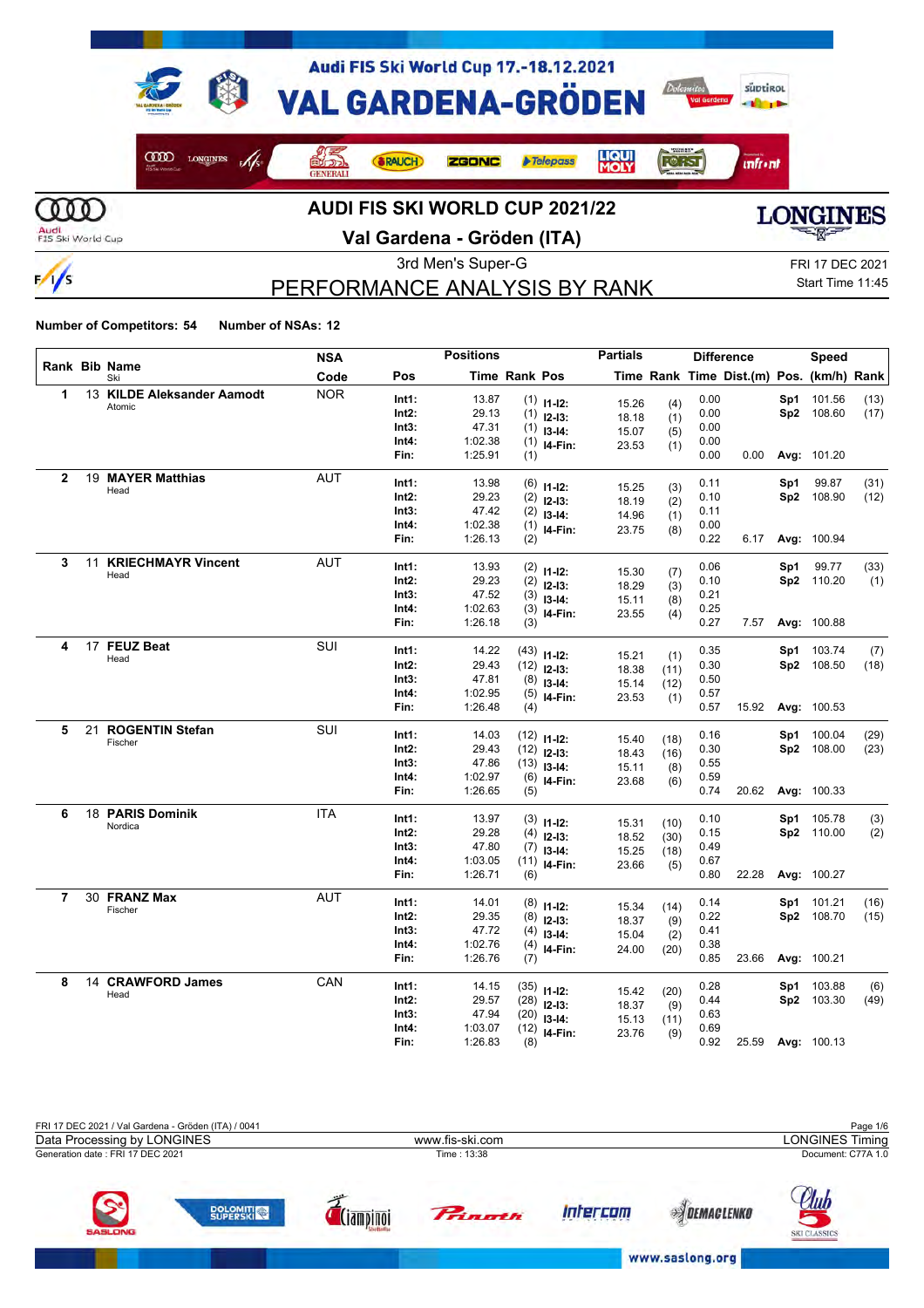$\frac{1}{s}$ 

## **AUDI FIS SKI WORLD CUP 2021/22**

**Val Gardena - Gröden (ITA)**



## PERFORMANCE ANALYSIS BY RANK

3rd Men's Super-G FRI 17 DEC 2021

### Start Time 11:45

|    |                             | <b>NSA</b> |                | <b>Positions</b>   |                      |                | <b>Partials</b> |              |              | <b>Difference</b>                        |     | Speed               |             |
|----|-----------------------------|------------|----------------|--------------------|----------------------|----------------|-----------------|--------------|--------------|------------------------------------------|-----|---------------------|-------------|
|    | Rank Bib Name<br>Ski        | Code       | Pos            |                    | <b>Time Rank Pos</b> |                |                 |              |              | Time Rank Time Dist.(m) Pos. (km/h) Rank |     |                     |             |
| 9  | 8 COCHRAN-SIEGLE Ryan       | <b>USA</b> | Int1:          | 14.12              |                      | $(28)$ 11-12:  | 15.46           | (24)         | 0.25         |                                          | Sp1 | 102.56              | (9)         |
|    | Head                        |            | Int2:          | 29.58              |                      | $(29)$ 12-13:  | 18.49           | (26)         | 0.45         |                                          |     | Sp2 106.20          | (42)        |
|    |                             |            | Int3:          | 48.07              |                      | $(28)$ 13-14:  | 15.06           | (4)          | 0.76         |                                          |     |                     |             |
|    |                             |            | Int4:          | 1:03.13            |                      | $(15)$ 14-Fin: | 23.77           | (10)         | 0.75         |                                          |     |                     |             |
|    |                             |            | Fin:           | 1:26.90            | (9)                  |                |                 |              | 0.99         | 27.51                                    |     | Avg: 100.05         |             |
| 10 | 5 GANONG Travis             | <b>USA</b> | Int1:          | 14.08              |                      | $(22)$ 11-12:  |                 |              | 0.21         |                                          | Sp1 | 100.72              | (22)        |
|    | Atomic                      |            | Int2:          | 29.54              |                      | $(23)$ 12-13:  | 15.46           | (24)         | 0.41         |                                          |     | Sp2 109.00          | (11)        |
|    |                             |            | Int3:          | 47.86              |                      | $(13)$ 13-14:  | 18.32           | (5)          | 0.55         |                                          |     |                     |             |
|    |                             |            | Int4:          | 1:03.38            |                      | $(25)$ 14-Fin: | 15.52<br>23.53  | (43)         | 1.00         |                                          |     |                     |             |
|    |                             |            | Fin:           | 1:26.91            | (10)                 |                |                 | (1)          | 1.00         | 27.79                                    |     | Avg: 100.03         |             |
| 11 | 26 FERSTL Josef             | <b>GER</b> | Int1:          |                    |                      |                |                 |              |              |                                          |     |                     |             |
|    | Head                        |            | Int2:          | 14.13<br>29.41     |                      | $(30)$ 11-12:  | 15.28           | (6)          | 0.26<br>0.28 |                                          | Sp1 | 99.23<br>Sp2 109.50 | (36)<br>(3) |
|    |                             |            | Int3:          | 47.87              |                      | $(10)$ 12-13:  | 18.46           | (23)         | 0.56         |                                          |     |                     |             |
|    |                             |            | Int4:          | 1:03.14            |                      | $(16)$ 13-14:  | 15.27           | (23)         | 0.76         |                                          |     |                     |             |
|    |                             |            | Fin:           | 1:26.95            | (11)                 | $(16)$ 14-Fin: | 23.81           | (12)         | 1.04         | 28.89                                    |     | <b>Avg: 99.99</b>   |             |
|    |                             |            |                |                    |                      |                |                 |              |              |                                          |     |                     |             |
| 12 | 42 CATER Martin<br>Stoeckli | <b>SLO</b> | Int1:          | 14.21              |                      | $(42)$ 11-12:  | 15.30           | (7)          | 0.34         |                                          | Sp1 | 100.89              | (18)        |
|    |                             |            | Int2:          | 29.51              |                      | $(19)$ 12-13:  | 18.33           | (7)          | 0.38         |                                          |     | Sp2 109.10          | (10)        |
|    |                             |            | Int3:          | 47.84              |                      | $(11)$ 13-14:  | 15.20           | (16)         | 0.53         |                                          |     |                     |             |
|    |                             |            | Int4:          | 1:03.04            |                      | $(9)$ 14-Fin:  | 24.01           | (21)         | 0.66         |                                          |     |                     |             |
|    |                             |            | Fin:           | 1:27.05            | (12)                 |                |                 |              | 1.14         | 31.63                                    |     | <b>Avg: 99.87</b>   |             |
| 13 | 25 SEGER Brodie             | CAN        | Int1:          | 14.02              |                      | $(11)$ 11-12:  | 15.48           | (26)         | 0.15         |                                          | Sp1 | 100.30              | (28)        |
|    | Atomic                      |            | Int2:          | 29.50              |                      | $(17)$ 12-13:  | 18.51           | (28)         | 0.37         |                                          | Sp2 | 102.90              | (50)        |
|    |                             |            | Int3:          | 48.01              |                      | $(23)$ 13-14:  | 15.28           | (25)         | 0.70         |                                          |     |                     |             |
|    |                             |            | Int4:          | 1:03.29            |                      | $(21)$ 14-Fin: | 23.77           | (10)         | 0.91         |                                          |     |                     |             |
|    |                             |            | Fin:           | 1:27.06            | (13)                 |                |                 |              | 1.15         | 31.90                                    |     | <b>Avg: 99.86</b>   |             |
| 14 | 33 DANKLMAIER Daniel        | AUT        | Int1:          | 14.08              |                      | $(22)$ 11-12:  |                 |              | 0.21         |                                          | Sp1 | 99.90               | (30)        |
|    | Atomic                      |            | Int2:          | 29.49              |                      | $(15)$ 12-13:  | 15.41           | (19)         | 0.36         |                                          |     | Sp2 106.60          | (38)        |
|    |                             |            | Int3:          | 47.93              |                      | $(18)$ 13-14:  | 18.44           | (18)         | 0.62         |                                          |     |                     |             |
|    |                             |            | Int4:          | 1:03.01            |                      | $(7)$ 14-Fin:  | 15.08           | (6)          | 0.63         |                                          |     |                     |             |
|    |                             |            | Fin:           | 1:27.09            | (14)                 |                | 24.08           | (30)         | 1.18         | 32.72                                    |     | <b>Avg: 99.83</b>   |             |
| 15 | 36 JOCHER Simon             | <b>GER</b> |                |                    |                      |                |                 |              |              |                                          |     |                     |             |
|    | Head                        |            | Int1:          | 14.10              |                      | $(26)$ 11-12:  | 15.21           | (1)          | 0.23         |                                          | Sp1 | 103.61              | (8)         |
|    |                             |            | Int2:<br>Int3: | 29.31<br>47.77     |                      | $(6)$ 12-13:   | 18.46           | (23)         | 0.18<br>0.46 |                                          | Sp2 | 108.40              | (19)        |
|    |                             |            | Int4:          | 1:03.01            |                      | $(6)$ 13-14:   | 15.24           | (17)         | 0.63         |                                          |     |                     |             |
|    |                             |            | Fin:           | 1:27.10            | (15)                 | $(7)$ 14-Fin:  | 24.09           | (31)         | 1.19         | 32.99                                    |     | Avg: 99.82          |             |
| 15 | 20 ALLEGRE Nils             | <b>FRA</b> |                |                    |                      |                |                 |              |              |                                          |     |                     |             |
|    | Salomon                     |            | Int1:          | 14.09              |                      | $(25)$ 11-12:  | 15.42           | (20)         | 0.22         |                                          | Sp1 | 101.59              | (12)        |
|    |                             |            | Int2:          | 29.51              |                      | $(19)$ 12-13:  | 18.30           | (4)          | 0.38         |                                          |     | Sp2 108.30          | (20)        |
|    |                             |            | Int3:          | 47.81              |                      | $(8)$ 13-14:   | 15.37           | (31)         | 0.50         |                                          |     |                     |             |
|    |                             |            | Int4:<br>Fin:  | 1:03.18<br>1:27.10 | (15)                 | $(18)$ 14-Fin: | 23.92           | (14)         | 0.80<br>1.19 |                                          |     | 32.99 Avg: 99.82    |             |
|    |                             |            |                |                    |                      |                |                 |              |              |                                          |     |                     |             |
| 17 | 22 CLAREY Johan             | <b>FRA</b> | Int1:          | 14.00              |                      | $(7)$ 11-12:   | 15.30           | (7)          | 0.13         |                                          | Sp1 | 99.32               | (35)        |
|    | Head                        |            | Int2:          | 29.30              |                      | $(5)$ 12-13:   | 18.42           | (14)         | 0.17         |                                          |     | Sp2 109.40          | (4)         |
|    |                             |            | Int3:          | 47.72              |                      | $(4)$ 13-14:   | 15.42           | (36)         | 0.41         |                                          |     |                     |             |
|    |                             |            | Int4:          | 1:03.14            |                      | $(16)$ 14-Fin: | 23.97           | (16)         | 0.76         |                                          |     |                     |             |
|    |                             |            | Fin:           | 1:27.11            | (17)                 |                |                 |              | 1.20         | 33.27                                    |     | Avg: 99.80          |             |
| 18 | 15 SANDER Andreas           | <b>GER</b> | Int1:          | 14.13              |                      | $(30)$ 11-12:  |                 |              | 0.26         |                                          | Sp1 | 98.89               | (41)        |
|    | Atomic                      |            | Int2:          | 29.52              |                      | $(21)$ 12-13:  | 15.39<br>18.32  | (17)         | 0.39         |                                          |     | Sp2 106.90          | (36)        |
|    |                             |            | Int3:          | 47.84              |                      | $(11)$ 13-14:  | 15.28           | (5)          | 0.53         |                                          |     |                     |             |
|    |                             |            | Int4:          | 1:03.12            |                      | $(13)$ 14-Fin: | 24.02           | (25)<br>(22) | 0.74         |                                          |     |                     |             |
|    |                             |            | Fin:           | 1:27.14            | (18)                 |                |                 |              | 1.23         | 34.09                                    |     | Avg: 99.77          |             |

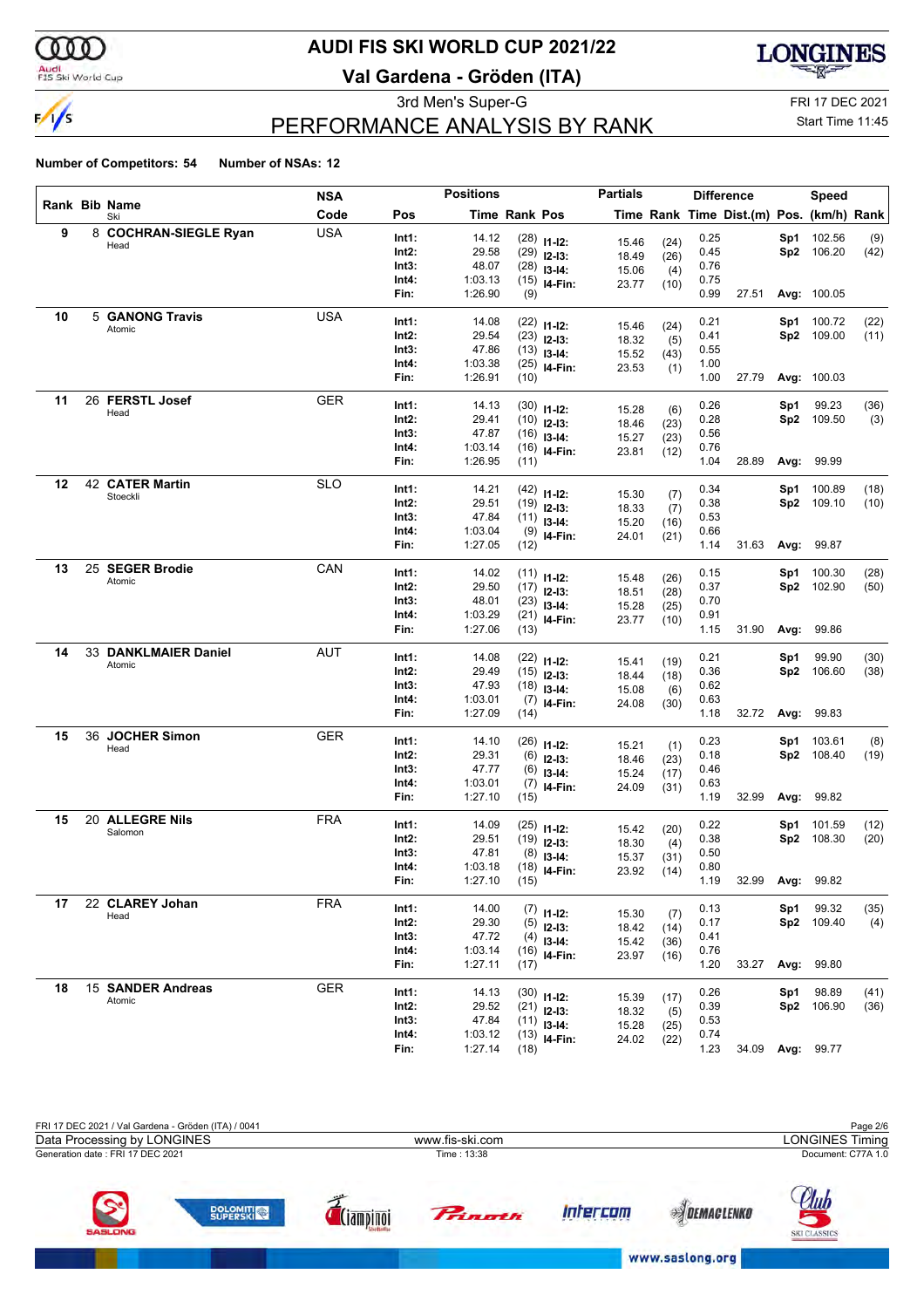

## **AUDI FIS SKI WORLD CUP 2021/22**

**Val Gardena - Gröden (ITA)**



3rd Men's Super-G FRI 17 DEC 2021

## PERFORMANCE ANALYSIS BY RANK

Start Time 11:45

|    |                            | NSA        |               | <b>Positions</b>   |               |                | <b>Partials</b> |      |              | <b>Difference</b>                        |      | <b>Speed</b>     |      |
|----|----------------------------|------------|---------------|--------------------|---------------|----------------|-----------------|------|--------------|------------------------------------------|------|------------------|------|
|    | Rank Bib Name<br>Ski       | Code       | Pos           |                    | Time Rank Pos |                |                 |      |              | Time Rank Time Dist.(m) Pos. (km/h) Rank |      |                  |      |
| 19 | <b>38 HINTERMANN Niels</b> | SUI        | Int1:         | 14.06              |               | $(15)$ 11-12:  | 15.44           | (22) | 0.19         |                                          | Sp1  | 100.41           | (26) |
|    | Atomic                     |            | Int2:         | 29.50              |               | $(17)$ 12-13:  | 18.49           | (26) | 0.37         |                                          |      | Sp2 108.80       | (13) |
|    |                            |            | Int3:         | 47.99              |               | $(21)$ 13-14:  | 15.46           | (39) | 0.68         |                                          |      |                  |      |
|    |                            |            | Int4:         | 1:03.45            |               | $(27)$ 14-Fin: | 23.70           | (7)  | 1.07         |                                          |      |                  |      |
|    |                            |            | Fin:          | 1:27.15            | (19)          |                |                 |      | 1.24         | 34.36                                    |      | Avg: 99.76       |      |
| 20 | 12 BAUMANN Romed           | GER        | Int1:         | 14.01              |               | $(8)$ 11-12:   |                 |      | 0.14         |                                          | Sp1  | 101.68           | (10) |
|    | Salomon                    |            | Int2:         | 29.39              |               | $(9)$ 12-13:   | 15.38           | (16) | 0.26         |                                          |      | Sp2 109.40       | (4)  |
|    |                            |            | Int3:         | 47.81              |               | $(8)$ 13-14:   | 18.42           | (14) | 0.50         |                                          |      |                  |      |
|    |                            |            | Int4:         | 1:03.12            |               | $(13)$ 14-Fin: | 15.31           | (28) | 0.74         |                                          |      |                  |      |
|    |                            |            | Fin:          | 1:27.18            | (20)          |                | 24.06           | (28) | 1.27         | 35.18                                    | Avg: | 99.72            |      |
| 21 | 32 BOSCA Guglielmo         | <b>ITA</b> | Int1:         | 14.04              |               |                |                 |      |              |                                          |      |                  |      |
|    | Head                       |            |               |                    |               | $(13)$ 11-12:  | 15.37           | (15) | 0.17         |                                          | Sp1  | 98.64            | (44) |
|    |                            |            | Int2:         | 29.41              |               | $(10)$ 12-13:  | 18.45           | (22) | 0.28         |                                          |      | Sp2 107.60       | (31) |
|    |                            |            | Int3:         | 47.86              |               | $(13)$ 13-14:  | 15.18           | (15) | 0.55         |                                          |      |                  |      |
|    |                            |            | Int4:         | 1:03.04            |               | $(9)$ 14-Fin:  | 24.18           | (38) | 0.66         |                                          |      |                  |      |
|    |                            |            | Fin:          | 1:27.22            | (21)          |                |                 |      | 1.31         | 36.27                                    | Avg: | 99.68            |      |
| 22 | 28 BABINSKY Stefan         | <b>AUT</b> | Int1:         | 14.12              |               | $(28)$ 11-12:  | 15.69           | (47) | 0.25         |                                          | Sp1  | 97.41            | (52) |
|    | Head                       |            | Int2:         | 29.81              |               | $(43)$ 12-13:  | 18.44           | (18) | 0.68         |                                          |      | Sp2 108.20       | (21) |
|    |                            |            | Int3:         | 48.25              |               | $(35)$ 13-14:  | 15.15           | (13) | 0.94         |                                          |      |                  |      |
|    |                            |            | Int4:         | 1:03.40            |               | $(26)$ 14-Fin: | 23.83           | (13) | 1.02         |                                          |      |                  |      |
|    |                            |            | Fin:          | 1:27.23            | (22)          |                |                 |      | 1.32         | 36.54                                    | Avg: | 99.67            |      |
| 23 | 3 CASSE Mattia             | <b>ITA</b> | Int1:         | 14.01              |               |                |                 |      | 0.14         |                                          | Sp1  | 100.48           | (25) |
|    | Head                       |            | Int2:         | 29.54              |               | $(8)$ 11-12:   | 15.53           | (31) | 0.41         |                                          |      | Sp2 108.80       | (13) |
|    |                            |            | Int3:         | 47.87              |               | $(23)$ 12-13:  | 18.33           | (7)  | 0.56         |                                          |      |                  |      |
|    |                            |            | Int4:         | 1:03.28            |               | $(16)$ 13-14:  | 15.41           | (35) | 0.90         |                                          |      |                  |      |
|    |                            |            | Fin:          | 1:27.26            | (23)          | $(20)$ 14-Fin: | 23.98           | (17) | 1.35         | 37.36                                    |      | Avg: 99.63       |      |
| 24 | 9 ODERMATT Marco           | SUI        |               |                    |               |                |                 |      |              |                                          |      |                  |      |
|    | Stoeckli                   |            | Int1:         | 14.08              |               | $(22)$ 11-12:  | 15.44           | (22) | 0.21         |                                          | Sp1  | 104.45           | (4)  |
|    |                            |            | Int2:         | 29.52              |               | $(21)$ 12-13:  | 18.60           | (35) | 0.39         |                                          |      | Sp2 107.30       | (33) |
|    |                            |            | Int3:         | 48.12              |               | $(31)$ 13-14:  | 15.12           | (10) | 0.81         |                                          |      |                  |      |
|    |                            |            | Int4:         | 1:03.24            |               | $(19)$ 14-Fin: | 24.04           | (26) | 0.86         |                                          |      |                  |      |
|    |                            |            | Fin:          | 1:27.28            | (24)          |                |                 |      | 1.37         | 37.91                                    | Avg: | 99.61            |      |
| 25 | 10 WALDER Christian        | AUT        | Int1:         | 14.06              |               | $(15)$ 11-12:  | 15.48           | (26) | 0.19         |                                          | Sp1  | 99.56            | (34) |
|    | Salomon                    |            | Int2:         | 29.54              |               | $(23)$ 12-13:  | 18.54           | (32) | 0.41         |                                          |      | Sp2 106.30       | (41) |
|    |                            |            | Int3:         | 48.08              |               | $(29)$ 13-14:  | 15.25           | (18) | 0.77         |                                          |      |                  |      |
|    |                            |            | Int4:         | 1:03.33            |               | $(23)$ 14-Fin: | 24.02           | (22) | 0.95         |                                          |      |                  |      |
|    |                            |            | Fin:          | 1:27.35            | (25)          |                |                 |      | 1.44         | 39.81                                    | Avg: | 99.53            |      |
| 26 | 29 KRYENBUEHL Urs          | SUI        | Int1:         | 14.07              |               | $(18)$ 11-12:  |                 |      | 0.20         |                                          | Sp1  | 98.12            | (48) |
|    | Fischer                    |            | Int2:         | 29.60              |               | $(31)$ 12-13:  | 15.53           | (31) | 0.47         |                                          |      | Sp2 107.90       | (27) |
|    |                            |            | Int3:         | 48.03              |               |                | 18.43           | (16) | 0.72         |                                          |      |                  |      |
|    |                            |            | Int4:         | 1:03.51            |               | $(24)$ 13-14:  | 15.48           | (41) | 1.13         |                                          |      |                  |      |
|    |                            |            | Fin:          | 1:27.50            | (26)          | $(30)$ 14-Fin: | 23.99           | (19) | 1.59         |                                          |      | 43.88 Avg: 99.36 |      |
| 26 | 16 HAASER Raphael          | <b>AUT</b> |               |                    |               |                |                 |      |              |                                          |      |                  |      |
|    | Fischer                    |            | Int1:         | 14.13              |               | $(30)$ 11-12:  | 15.57           | (36) | 0.26         |                                          |      | Sp1 100.37       | (27) |
|    |                            |            | Int2:         | 29.70              |               | $(37)$ 12-13:  | 18.41           | (13) | 0.57         |                                          |      | Sp2 103.90       | (48) |
|    |                            |            | Int3:         | 48.11              |               | $(30)$ 13-14:  | 15.25           | (18) | 0.80         |                                          |      |                  |      |
|    |                            |            | Int4:<br>Fin: | 1:03.36<br>1:27.50 | (26)          | $(24)$ 14-Fin: | 24.14           | (33) | 0.98<br>1.59 | 43.88                                    |      | Avg: 99.36       |      |
|    |                            |            |               |                    |               |                |                 |      |              |                                          |      |                  |      |
| 28 | 2 INNERHOFER Christof      | <b>ITA</b> | Int1:         | 14.31              |               | $(51)$ 11-12:  | 15.56           | (34) | 0.44         |                                          |      | Sp1 100.78       | (20) |
|    | Rossignol                  |            | Int2:         | 29.87              |               | $(46)$ 12-13:  | 18.59           | (34) | 0.74         |                                          |      | Sp2 108.00       | (23) |
|    |                            |            | Int3:         | 48.46              |               | $(41)$ 13-14:  | 15.16           | (14) | 1.15         |                                          |      |                  |      |
|    |                            |            | Int4:         | 1:03.62            |               | $(33)$ 14-Fin: | 23.94           | (15) | 1.24         |                                          |      |                  |      |
|    |                            |            | Fin:          | 1:27.56            | (28)          |                |                 |      | 1.65         | 45.51 Avg: 99.29                         |      |                  |      |

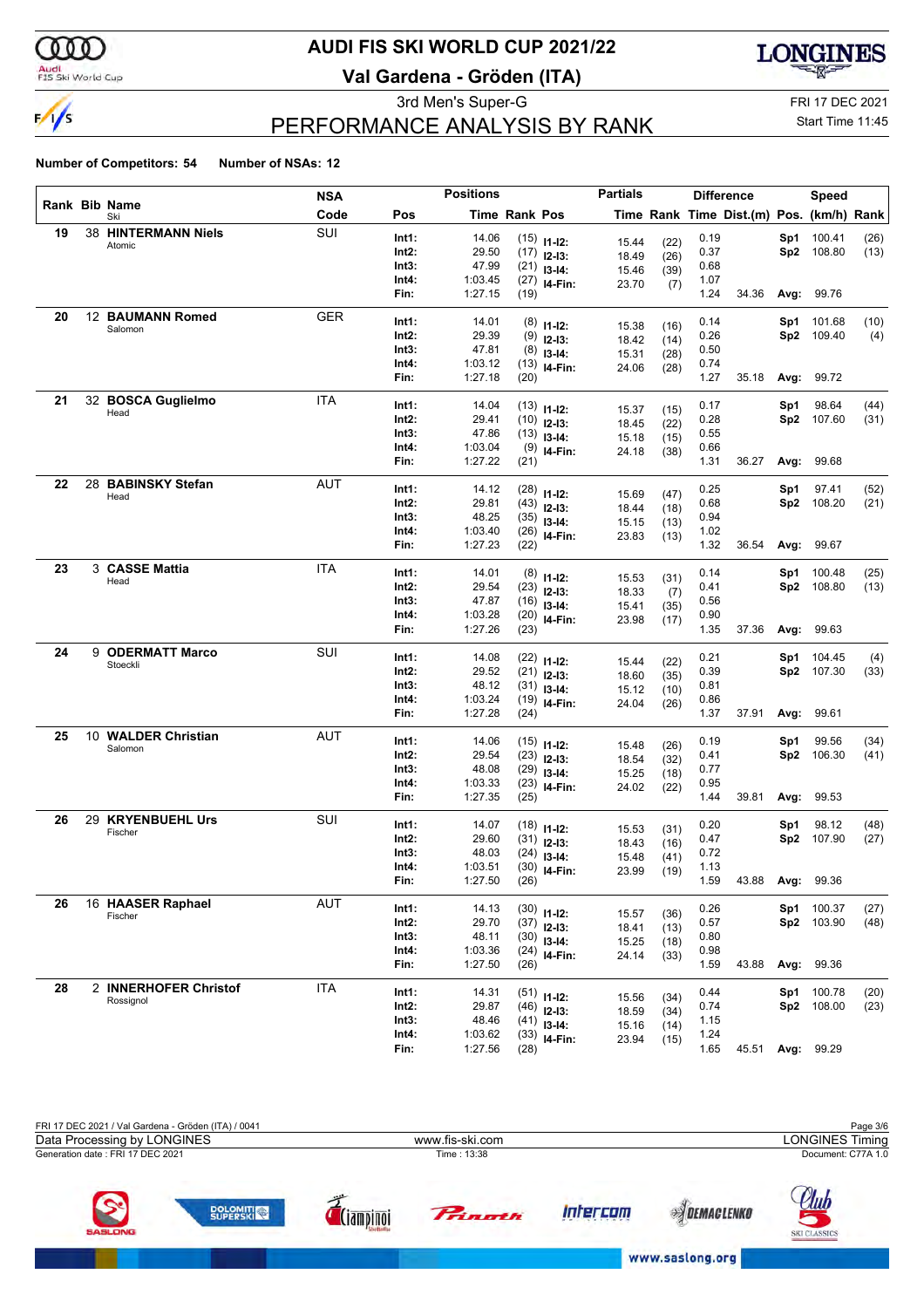

## **AUDI FIS SKI WORLD CUP 2021/22**

**Val Gardena - Gröden (ITA)**



3rd Men's Super-G FRI 17 DEC 2021

## PERFORMANCE ANALYSIS BY RANK

Start Time 11:45

|    |    |                                    | <b>NSA</b> |       | <b>Positions</b> |                      |                | <b>Partials</b> |              |      | <b>Difference</b>                        |      | <b>Speed</b>     |      |
|----|----|------------------------------------|------------|-------|------------------|----------------------|----------------|-----------------|--------------|------|------------------------------------------|------|------------------|------|
|    |    | Rank Bib Name<br>Ski               | Code       | Pos   |                  | <b>Time Rank Pos</b> |                |                 |              |      | Time Rank Time Dist.(m) Pos. (km/h) Rank |      |                  |      |
| 29 | 40 | <b>READ Jeffrey</b>                | CAN        | Int1: | 14.07            |                      | $(18)$ 11-12:  | 15.55           | (33)         | 0.20 |                                          | Sp1  | 101.67           | (11) |
|    |    | Atomic                             |            | Int2: | 29.62            |                      | $(34)$ 12-13:  | 18.44           | (18)         | 0.49 |                                          | Sp2  | 107.80           | (28) |
|    |    |                                    |            | Int3: | 48.06            |                      | $(27)$ 13-14:  | 15.56           | (44)         | 0.75 |                                          |      |                  |      |
|    |    |                                    |            | Int4: | 1:03.62          |                      | $(33)$ 14-Fin: | 23.98           | (17)         | 1.24 |                                          |      |                  |      |
|    |    |                                    |            | Fin:  | 1:27.60          | (29)                 |                |                 |              | 1.69 | 46.59                                    |      | Avg: 99.25       |      |
| 30 | 46 | <b>GOLDBERG Jared</b>              | <b>USA</b> | Int1: | 13.97            |                      | $(3)$ 11-12:   | 15.64           | (41)         | 0.10 |                                          | Sp1  | 98.50            | (45) |
|    |    | Head                               |            | Int2: | 29.61            |                      | $(33)$ 12-13:  | 18.39           | (12)         | 0.48 |                                          | Sp2  | 109.20           | (8)  |
|    |    |                                    |            | Int3: | 48.00            |                      | $(22)$ 13-14:  | 15.57           | (45)         | 0.69 |                                          |      |                  |      |
|    |    |                                    |            | Int4: | 1:03.57          |                      | $(31)$ 14-Fin: | 24.14           | (33)         | 1.19 |                                          |      |                  |      |
|    |    |                                    |            | Fin:  | 1:27.71          | (30)                 |                |                 |              | 1.80 | 49.56                                    | Avg: | 99.12            |      |
| 31 | 51 | <b>SARRAZIN Cyprien</b>            | <b>FRA</b> | Int1: | 14.22            |                      | $(43)$ 11-12:  | 15.32           | (11)         | 0.35 |                                          | Sp1  | 108.28           | (1)  |
|    |    | Rossignol                          |            | Int2: | 29.54            |                      | $(23)$ 12-13:  | 18.88           | (52)         | 0.41 |                                          | Sp2  | 99.90            | (52) |
|    |    |                                    |            | Int3: | 48.42            |                      | $(39)$ 13-14:  | 15.05           | (3)          | 1.11 |                                          |      |                  |      |
|    |    |                                    |            | Int4: | 1:03.47          |                      | $(28)$ 14-Fin: | 24.26           | (40)         | 1.09 |                                          |      |                  |      |
|    |    |                                    |            | Fin:  | 1:27.73          | (31)                 |                |                 |              | 1.82 | 50.10                                    |      | Avg: 99.10       |      |
| 32 |    | 7 SEJERSTED Adrian Smiseth         | <b>NOR</b> | Int1: | 14.16            |                      | $(39)$ 11-12:  | 15.33           | (13)         | 0.29 |                                          | Sp1  | 99.12            | (39) |
|    |    | Atomic                             |            | Int2: | 29.49            |                      | $(15)$ 12-13:  | 18.44           | (18)         | 0.36 |                                          | Sp2  | 105.60           | (43) |
|    |    |                                    |            | Int3: | 47.93            |                      | $(18)$ 13-14:  | 15.64           | (49)         | 0.62 |                                          |      |                  |      |
|    |    |                                    |            | Int4: | 1:03.57          |                      | $(31)$ 14-Fin: | 24.17           | (37)         | 1.19 |                                          |      |                  |      |
|    |    |                                    |            | Fin:  | 1:27.74          | (32)                 |                |                 |              | 1.83 | 50.37                                    | Avg: | 99.09            |      |
| 33 | 50 | <b>MARSAGLIA Matteo</b><br>Fischer | <b>ITA</b> | Int1: | 14.15            |                      | $(35)$ 11-12:  | 15.52           | (30)         | 0.28 |                                          | Sp1  | 99.20            | (37) |
|    |    |                                    |            | Int2: | 29.67            |                      | $(35)$ 12-13:  | 18.53           | (31)         | 0.54 |                                          | Sp2  | 107.60           | (31) |
|    |    |                                    |            | Int3: | 48.20            |                      | $(34)$ 13-14:  | 15.27           | (23)         | 0.89 |                                          |      |                  |      |
|    |    |                                    |            | Int4: | 1:03.47          |                      | $(28)$ 14-Fin: | 24.33           | (44)         | 1.09 |                                          |      |                  |      |
|    |    |                                    |            | Fin:  | 1:27.80          | (33)                 |                |                 |              | 1.89 | 51.99                                    |      | Avg: 99.02       |      |
| 34 |    | 1 BAILET Matthieu                  | <b>FRA</b> | Int1: | 14.07            |                      | $(18)$ 11-12:  |                 |              | 0.20 |                                          | Sp1  | 105.94           | (2)  |
|    |    | Salomon                            |            | Int2: | 29.33            |                      | $(7)$ 12-13:   | 15.26<br>18.86  | (4)          | 0.20 |                                          | Sp2  | 99.80            | (53) |
|    |    |                                    |            | Int3: | 48.19            |                      | $(33)$ 13-14:  | 15.10           | (50)<br>(7)  | 0.88 |                                          |      |                  |      |
|    |    |                                    |            | Int4: | 1:03.29          |                      | $(21)$ 14-Fin: | 24.54           | (50)         | 0.91 |                                          |      |                  |      |
|    |    |                                    |            | Fin:  | 1:27.83          | (34)                 |                |                 |              | 1.92 | 52.79                                    | Avg: | 98.99            |      |
| 35 | 34 | <b>WEBER Ralph</b>                 | SUI        | Int1: | 14.06            |                      | $(15)$ 11-12:  |                 |              | 0.19 |                                          | Sp1  | 97.87            | (50) |
|    |    | Head                               |            | Int2: | 29.54            |                      | $(23)$ 12-13:  | 15.48<br>18.51  | (26)<br>(28) | 0.41 |                                          | Sp2  | 106.60           | (38) |
|    |    |                                    |            | Int3: | 48.05            |                      | $(25)$ 13-14:  | 15.66           | (50)         | 0.74 |                                          |      |                  |      |
|    |    |                                    |            | Int4: | 1:03.71          |                      | $(36)$ 14-Fin: | 24.14           | (33)         | 1.33 |                                          |      |                  |      |
|    |    |                                    |            | Fin:  | 1:27.85          | (35)                 |                |                 |              | 1.94 | 53.33                                    | Avg: | 98.96            |      |
| 36 | 27 | <b>THOMPSON Broderick</b>          | CAN        | Int1: | 14.10            |                      | $(26)$ 11-12:  | 15.49           | (29)         | 0.23 |                                          | Sp1  | 100.69           | (23) |
|    |    | Head                               |            | Int2: | 29.59            |                      | $(30)$ 12-13:  | 18.46           | (23)         | 0.46 |                                          | Sp2  | 105.60           | (43) |
|    |    |                                    |            | Int3: | 48.05            |                      | $(25)$ 13-14:  | 15.73           | (51)         | 0.74 |                                          |      |                  |      |
|    |    |                                    |            | Int4: | 1:03.78          |                      | $(37)$ 14-Fin: | 24.09           | (31)         | 1.40 |                                          |      |                  |      |
|    |    |                                    |            | Fin:  | 1:27.87          | (36)                 |                |                 |              | 1.96 | 53.87                                    |      | Avg: 98.94       |      |
| 37 |    | 23 MURISIER Justin                 | SUI        | Int1: | 14.19            |                      | $(41)$ 11-12:  | 15.64           | (41)         | 0.32 |                                          | Sp1  | 96.43            | (53) |
|    |    | Head                               |            | Int2: | 29.83            |                      | $(45)$ 12-13:  | 18.60           | (35)         | 0.70 |                                          |      | Sp2 108.00       | (23) |
|    |    |                                    |            | Int3: | 48.43            |                      | $(40)$ 13-14:  | 15.44           | (37)         | 1.12 |                                          |      |                  |      |
|    |    |                                    |            | Int4: | 1:03.87          |                      | $(41)$ 14-Fin: | 24.05           | (27)         | 1.49 |                                          |      |                  |      |
|    |    |                                    |            | Fin:  | 1:27.92          | (37)                 |                |                 |              | 2.01 | 55.21                                    |      | Avg: 98.89       |      |
| 38 | 41 | <b>BENNETT Bryce</b>               | <b>USA</b> | Int1: | 14.07            |                      | $(18)$ 11-12:  | 15.68           | (46)         | 0.20 |                                          | Sp1  | 98.49            | (46) |
|    |    | Fischer                            |            | Int2: | 29.75            |                      | $(39)$ 12-13:  | 18.61           | (37)         | 0.62 |                                          |      | Sp2 108.00       | (23) |
|    |    |                                    |            | Int3: | 48.36            |                      | $(38)$ 13-14:  | 15.57           | (45)         | 1.05 |                                          |      |                  |      |
|    |    |                                    |            | Int4: | 1:03.93          |                      | $(42)$ 14-Fin: | 24.06           | (28)         | 1.55 |                                          |      |                  |      |
|    |    |                                    |            | Fin:  | 1:27.99          | (38)                 |                |                 |              | 2.08 |                                          |      | 57.09 Avg: 98.81 |      |

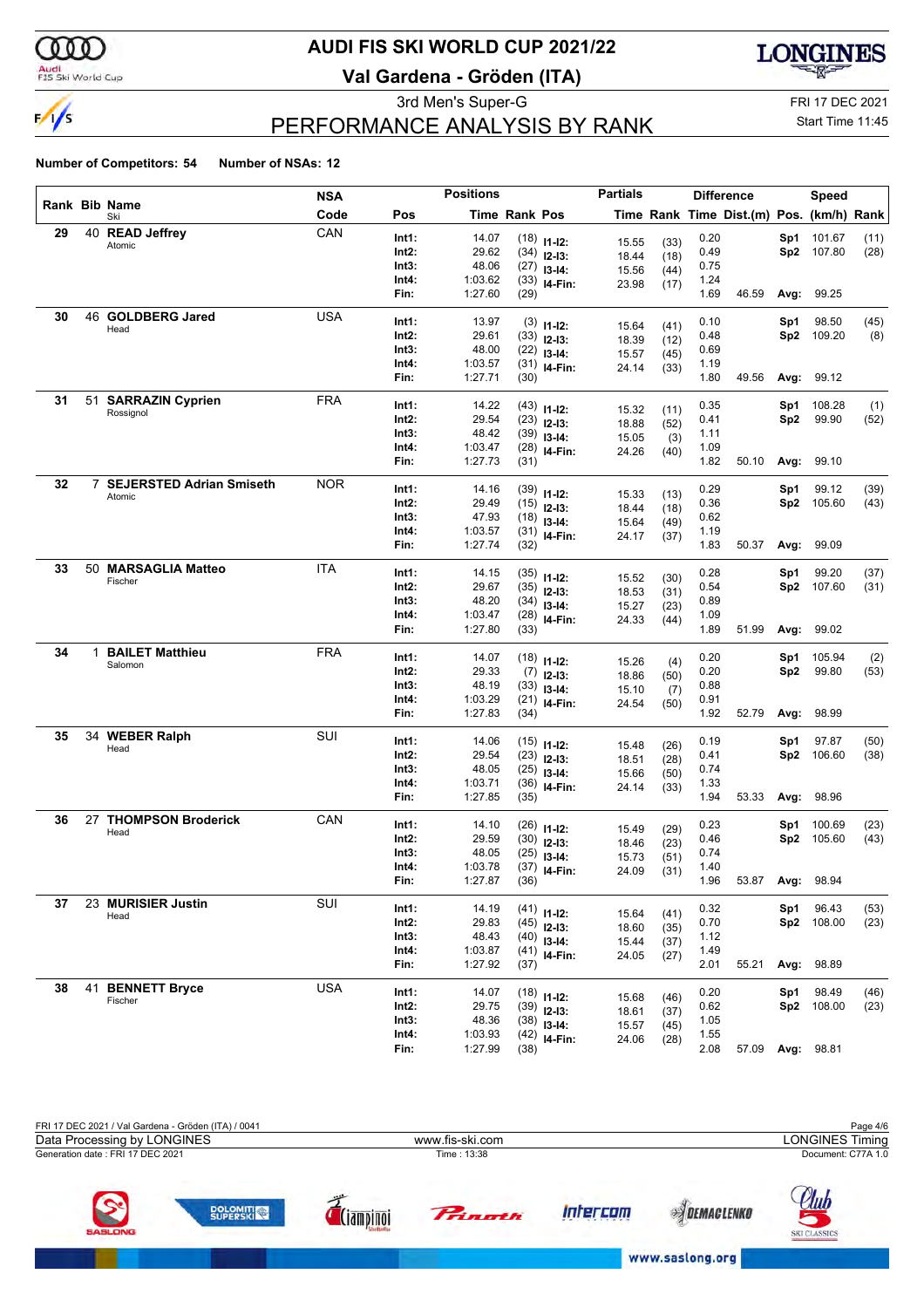

## **AUDI FIS SKI WORLD CUP 2021/22**

**Val Gardena - Gröden (ITA)**



3rd Men's Super-G FRI 17 DEC 2021

## PERFORMANCE ANALYSIS BY RANK

#### Start Time 11:45

|    |                              | NSA        |                | <b>Positions</b>   |                      |                                | <b>Partials</b> |              |              | <b>Difference</b>                        |      | Speed      |      |
|----|------------------------------|------------|----------------|--------------------|----------------------|--------------------------------|-----------------|--------------|--------------|------------------------------------------|------|------------|------|
|    | Rank Bib Name<br>Ski         | Code       | Pos            |                    | <b>Time Rank Pos</b> |                                |                 |              |              | Time Rank Time Dist.(m) Pos. (km/h) Rank |      |            |      |
| 39 | 54 FOSSLAND Markus Nordgaard | <b>NOR</b> | Int1:          | 14.14              |                      | $(33)$ 11-12:                  |                 |              | 0.27         |                                          | Sp1  | 100.80     | (19) |
|    | Atomic                       |            | Int2:          | 29.70              |                      | $(37)$ 12-13:                  | 15.56<br>18.58  | (34)<br>(33) | 0.57         |                                          | Sp2  | 107.80     | (28) |
|    |                              |            | Int3:          | 48.28              |                      | $(36)$ 13-14:                  | 15.36           | (30)         | 0.97         |                                          |      |            |      |
|    |                              |            | Int4:          | 1:03.64            |                      | $(35)$ 14-Fin:                 | 24.39           | (46)         | 1.26         |                                          |      |            |      |
|    |                              |            | Fin:           | 1:28.03            | (39)                 |                                |                 |              | 2.12         | 58.16                                    | Avg: | 98.76      |      |
| 40 | 37 PICCARD Roy               | <b>FRA</b> | Int1:          | 14.22              |                      | $(43)$ 11-12:                  |                 |              | 0.35         |                                          | Sp1  | 98.43      | (47) |
|    | Rossignol                    |            | Int2:          | 29.80              |                      | $(42)$ 12-13:                  | 15.58           | (37)         | 0.67         |                                          | Sp2  | 108.10     | (22) |
|    |                              |            | Int3:          | 48.46              |                      | $(41)$ 13-14:                  | 18.66           | (39)         | 1.15         |                                          |      |            |      |
|    |                              |            | Int4:          | 1:03.83            |                      | $(39)$ 14-Fin:                 | 15.37<br>24.21  | (31)         | 1.45         |                                          |      |            |      |
|    |                              |            | Fin:           | 1:28.04            | (40)                 |                                |                 | (39)         | 2.13         | 58.43                                    | Avg: | 98.75      |      |
| 41 | 48 HROBAT Miha               | <b>SLO</b> | Int1:          | 14.15              |                      |                                |                 |              | 0.28         |                                          |      |            |      |
|    | Atomic                       |            | Int2:          | 29.47              |                      | $(35)$ 11-12:<br>$(14)$ 12-13: | 15.32           | (11)         | 0.34         |                                          |      | Sp2 108.70 | (15) |
|    |                              |            | Int3:          | 48.14              |                      | $(32)$ 13-14:                  | 18.67           | (40)         | 0.83         |                                          |      |            |      |
|    |                              |            | Int4:          | 1:04.03            |                      | $(46)$ 14-Fin:                 | 15.89           | (53)         | 1.65         |                                          |      |            |      |
|    |                              |            | Fin:           | 1:28.05            | (41)                 |                                | 24.02           | (22)         | 2.14         | 58.70                                    | Avg: | 98.74      |      |
| 42 | 35 NYMAN Steven              | <b>USA</b> |                |                    |                      |                                |                 |              |              |                                          |      |            |      |
|    | Fischer                      |            | Int1:          | 14.04<br>29.68     |                      | $(13)$ 11-12:                  | 15.64           | (41)         | 0.17         |                                          | Sp1  | 101.33     | (15) |
|    |                              |            | Int2:<br>Int3: | 48.50              |                      | $(36)$ 12-13:                  | 18.82           | (46)         | 0.55<br>1.19 |                                          | Sp2  | 109.40     | (4)  |
|    |                              |            | Int4:          | 1:04.07            |                      | $(43)$ 13-14:                  | 15.57           | (45)         | 1.69         |                                          |      |            |      |
|    |                              |            | Fin:           | 1:28.09            | (42)                 | $(47)$ 14-Fin:                 | 24.02           | (22)         | 2.18         | 59.77                                    | Avg: | 98.69      |      |
| 43 | 52 ARVIDSSON Erik            | <b>USA</b> |                |                    |                      |                                |                 |              |              |                                          |      |            |      |
|    | Head                         |            | Int1:          | 14.14              |                      | $(33)$ 11-12:                  | 15.64           | (41)         | 0.27         |                                          | Sp1  | 100.73     | (21) |
|    |                              |            | Int2:          | 29.78              |                      | $(40)$ 12-13:                  | 18.81           | (45)         | 0.65         |                                          | Sp2  | 101.10     | (51) |
|    |                              |            | Int3:<br>Int4: | 48.59              |                      | $(44)$ 13-14:                  | 15.25           | (18)         | 1.28         |                                          |      |            |      |
|    |                              |            | Fin:           | 1:03.84<br>1:28.13 | (43)                 | $(40)$ 14-Fin:                 | 24.29           | (43)         | 1.46<br>2.22 | 60.83                                    | Avg: | 98.65      |      |
| 44 | 6 CAVIEZEL Gino              | SUI        |                |                    |                      |                                |                 |              |              |                                          |      |            |      |
|    | Dynastar                     |            | Int1:          | 14.31              |                      | $(51)$ 11-12:                  | 15.61           | (38)         | 0.44         |                                          | Sp1  | 98.70      | (43) |
|    |                              |            | Int2:          | 29.92              |                      | $(47)$ 12-13:                  | 18.78           | (44)         | 0.79         |                                          | Sp2  | 107.00     | (35) |
|    |                              |            | Int3:          | 48.70              |                      | $(49)$ 13-14:                  | 15.30           | (27)         | 1.39         |                                          |      |            |      |
|    |                              |            | Int4:<br>Fin:  | 1:04.00<br>1:28.28 | (44)                 | $(43)$ 14-Fin:                 | 24.28           | (42)         | 1.62<br>2.37 | 64.83                                    | Avg: | 98.48      |      |
| 45 | <b>43 TUMLER Thomas</b>      | SUI        |                |                    |                      |                                |                 |              |              |                                          |      |            |      |
|    | Stoeckli                     |            | Int1:          | 14.26              |                      | $(48)$ 11-12:                  | 15.71           | (49)         | 0.39         |                                          | Sp1  | 97.77      | (51) |
|    |                              |            | Int2:          | 29.97              |                      | $(48)$ 12-13:                  | 18.70           | (41)         | 0.84         |                                          | Sp2  | 109.40     | (4)  |
|    |                              |            | Int3:          | 48.67              |                      | $(48)$ 13-14:                  | 15.35           | (29)         | 1.36         |                                          |      |            |      |
|    |                              |            | Int4:<br>Fin:  | 1:04.02<br>1:28.29 |                      | $(45)$ 14-Fin:                 | 24.27           | (41)         | 1.64<br>2.38 | 65.10                                    |      | 98.47      |      |
|    |                              |            |                |                    | (45)                 |                                |                 |              |              |                                          | Avg: |            |      |
| 46 | 39 BUZZI Emanuele            | ITA        | Int1:          | 14.24              |                      | $(47)$ 11-12:                  | 15.84           | (51)         | 0.37         |                                          | Sp1  | 99.81      | (32) |
|    | Head                         |            | Int2:          | 30.08              |                      | $(50)$ 12-13:                  | 18.85           | (47)         | 0.95         |                                          | Sp2  | 109.20     | (8)  |
|    |                              |            | Int3:          | 48.93              |                      | $(51)$ 13-14:                  | 15.26           | (22)         | 1.62         |                                          |      |            |      |
|    |                              |            | Int4:          | 1:04.19            |                      | $(50)$ 14-Fin:                 | 24.15           | (36)         | 1.81         |                                          |      |            |      |
|    |                              |            | Fin:           | 1:28.34            | (46)                 |                                |                 |              | 2.43         | 66.43 Avg: 98.42                         |      |            |      |
| 47 | 24 GIEZENDANNER Blaise       | FRA        | Int1:          | 14.30              |                      | $(50)$ 11-12:                  |                 |              | 0.43         |                                          | Sp1  | 98.73      | (42) |
|    | Atomic                       |            | Int2:          | 30.00              |                      | $(49)$ 12-13:                  | 15.70           | (48)         | 0.87         |                                          |      | Sp2 106.80 | (37) |
|    |                              |            | Int3:          | 48.63              |                      | $(45)$ 13-14:                  | 18.63<br>15.38  | (38)<br>(33) | 1.32         |                                          |      |            |      |
|    |                              |            | Int4:          | 1:04.01            |                      | $(44)$ 14-Fin:                 | 24.35           | (45)         | 1.63         |                                          |      |            |      |
|    |                              |            | Fin:           | 1:28.36            | (47)                 |                                |                 |              | 2.45         | 66.96                                    | Avg: | 98.39      |      |
| 48 | 31 KRENN Christoph           | <b>AUT</b> | Int1:          | 14.15              |                      | $(35)$ 11-12:                  |                 |              | 0.28         |                                          | Sp1  | 99.19      | (38) |
|    | Salomon                      |            | Int2:          | 29.81              |                      | $(43)$ 12-13:                  | 15.66           | (45)         | 0.68         |                                          | Sp2  | 106.40     | (40) |
|    |                              |            | Int3:          | 48.66              |                      | $(46)$ 13-14:                  | 18.85           | (47)         | 1.35         |                                          |      |            |      |
|    |                              |            | Int4:          | 1:04.12            |                      | $(49)$ 14-Fin:                 | 15.46<br>24.39  | (39)<br>(46) | 1.74         |                                          |      |            |      |
|    |                              |            | Fin:           | 1:28.51            | (48)                 |                                |                 |              | 2.60         | 70.94                                    |      | Avg: 98.23 |      |

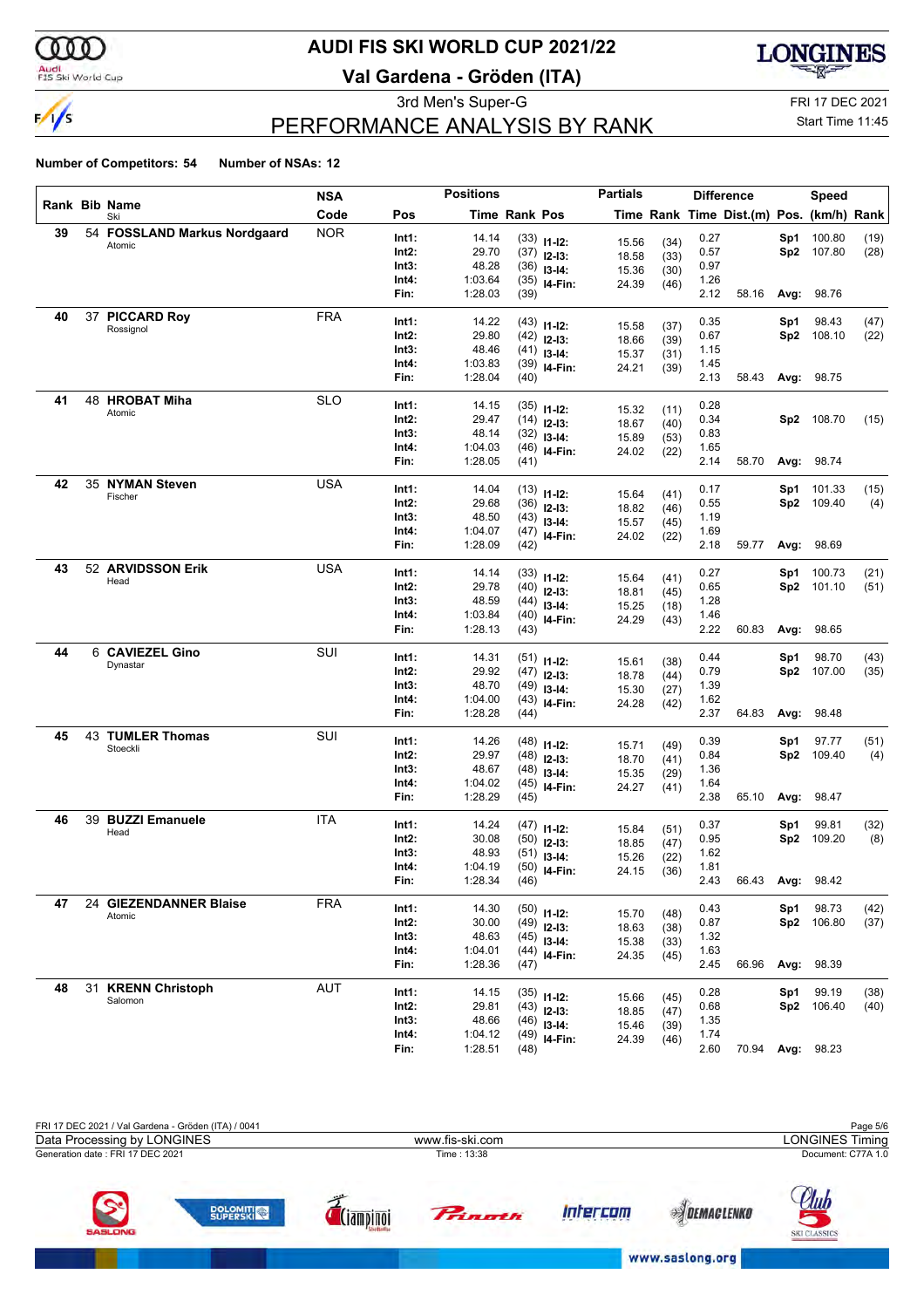$\frac{1}{s}$ 

## **AUDI FIS SKI WORLD CUP 2021/22**

**Val Gardena - Gröden (ITA)**



luh

**SPIDEMACLENKO** 

www.saslong.org

3rd Men's Super-G FRI 17 DEC 2021

## PERFORMANCE ANALYSIS BY RANK

### Start Time 11:45

#### **Number of Competitors: 54 Number of NSAs: 12**

|    |    |                                    | <b>NSA</b> |                                             | <b>Positions</b>                              |                      |                                                                   | <b>Partials</b>                  |                              |                                      | <b>Difference</b>                        |                        | <b>Speed</b>                   |              |
|----|----|------------------------------------|------------|---------------------------------------------|-----------------------------------------------|----------------------|-------------------------------------------------------------------|----------------------------------|------------------------------|--------------------------------------|------------------------------------------|------------------------|--------------------------------|--------------|
|    |    | <b>Rank Bib Name</b><br>Ski        | Code       | Pos                                         |                                               | <b>Time Rank Pos</b> |                                                                   |                                  |                              |                                      | Time Rank Time Dist.(m) Pos. (km/h) Rank |                        |                                |              |
| 49 | 47 | <b>PHILP Trevor</b><br>Rossignol   | CAN        | Int1:<br>Int2:<br>Int3:<br>Int4:<br>Fin:    | 13.97<br>29.60<br>48.33<br>1:03.81<br>1:28.62 | (49)                 | $(3)$ 11-12:<br>$(31)$ 12-13:<br>$(37)$ 13-14:<br>$(38)$ 14-Fin:  | 15.63<br>18.73<br>15.48<br>24.81 | (39)<br>(42)<br>(41)<br>(53) | 0.10<br>0.47<br>1.02<br>1.43<br>2.71 | 73.85                                    | Sp1<br>Sp2<br>Avg:     | 99.10<br>107.80<br>98.10       | (40)<br>(28) |
| 50 |    | 45 FRANZOSO Matteo<br>Atomic       | <b>ITA</b> | Int1:<br>Int2:<br>Int3:<br>Int4:<br>Fin:    | 14.16<br>29.79<br>48.66<br>1:04.10<br>1:28.69 | (50)                 | $(39)$ 11-12:<br>$(41)$ 12-13:<br>$(46)$ 13-14:<br>$(48)$ 14-Fin: | 15.63<br>18.87<br>15.44<br>24.59 | (39)<br>(51)<br>(37)<br>(51) | 0.29<br>0.66<br>1.35<br>1.72<br>2.78 | 75.70                                    | Sp1<br>Sp2             | 100.67<br>105.30<br>Avg: 98.03 | (24)<br>(47) |
| 51 | 4  | <b>MEILLARD Loic</b><br>Rossignol  | SUI        | Int1:<br>$Int2$ :<br>Int3:<br>Int4:<br>Fin: | 14.33<br>30.11<br>48.86<br>1:04.76<br>1:29.15 | (51)                 | $(53)$ 11-12:<br>$(52)$ 12-13:<br>$(50)$ 13-14:<br>$(52)$ 14-Fin: | 15.78<br>18.75<br>15.90<br>24.39 | (50)<br>(43)<br>(54)<br>(46) | 0.46<br>0.98<br>1.55<br>2.38<br>3.24 | 87.77                                    | Sp1<br>Sp <sub>2</sub> | 101.00<br>107.20<br>Avg: 97.52 | (17)<br>(34) |
| 52 | 53 | <b>TRIKHICHEV Pavel</b><br>Head    | <b>RUS</b> | Int1:<br>$Int2$ :<br>Int3:<br>Int4:<br>Fin: | 14.23<br>30.08<br>48.93<br>1:04.33<br>1:29.23 | (52)                 | $(46)$ 11-12:<br>$(50)$ 12-13:<br>$(51)$ 13-14:<br>$(51)$ 14-Fin: | 15.85<br>18.85<br>15.40<br>24.90 | (53)<br>(47)<br>(34)<br>(54) | 0.36<br>0.95<br>1.62<br>1.95<br>3.32 | 89.86                                    | Sp1<br>Sp2             | 101.49<br>97.80<br>Avg: 97.43  | (14)<br>(54) |
| 53 | 60 | <b>SZOLLOS Barnabas</b><br>Kaestle | <b>ISR</b> | Int1:<br>Int2:<br>Int3:<br>Int4:<br>Fin:    | 14.34<br>30.22<br>49.39<br>1:05.00<br>1:29.52 | (53)                 | $(54)$ 11-12:<br>$(54)$ 12-13:<br>$(54)$ 13-14:<br>$(53)$ 14-Fin: | 15.88<br>19.17<br>15.61<br>24.52 | (54)<br>(53)<br>(48)<br>(49) | 0.47<br>1.09<br>2.08<br>2.62<br>3.61 | 97.39                                    | Sp1<br>Sp2             | 97.93<br>105.40<br>Avg: 97.12  | (49)<br>(46) |
| 54 | 55 | von APPEN Henrik<br>Head           | CHI        | Int1:<br>Int2:<br>Int3:<br>Int4:<br>Fin:    | 14.29<br>30.13<br>49.32<br>1:05.12<br>1:29.92 | (54)<br>(54)         | $(49)$ 11-12:<br>$(53)$ 12-13:<br>$(53)$ 13-14:<br>I4-Fin:        | 15.84<br>19.19<br>15.80<br>24.80 | (51)<br>(54)<br>(52)<br>(52) | 0.42<br>1.00<br>2.01<br>2.74<br>4.01 | 107.70 Avg:                              | Sp1<br>Sp2             | 104.24<br>105.50<br>96.69      | (5)<br>(45)  |

| Intermediate Time Positions: |                                                     | $Int. 1 = Inter1$<br>$Int. 4 = Inter4$ |                                | $Int. 2 = Inter2$ |        | $Int. 3 = Inter3$ |                        |
|------------------------------|-----------------------------------------------------|----------------------------------------|--------------------------------|-------------------|--------|-------------------|------------------------|
|                              | Speed Measurement Positions:                        | $Sp 1 = Speed 1$                       |                                | $Sp 2 = Speed 2$  |        |                   |                        |
| Legend:                      |                                                     |                                        |                                |                   |        |                   |                        |
| Avg                          | Average                                             | Dist.(m)                               | Distance in metres             | <b>Fin</b>        | Finish | Int               | Intermediate           |
| <b>Ix</b>                    | Intermediate x                                      | Pos.                                   | Intermediate or speed position |                   |        | Sp                | Speed trap             |
|                              |                                                     |                                        |                                |                   |        |                   |                        |
|                              | FRI 17 DEC 2021 / Val Gardena - Gröden (ITA) / 0041 |                                        |                                |                   |        |                   | Page 6/6               |
|                              | Data Processing by LONGINES                         |                                        |                                | www.fis-ski.com   |        |                   | <b>LONGINES Timing</b> |

Princetti

 $\vec{d}$  (iampinoi

**DOLOMITION** 

Intercom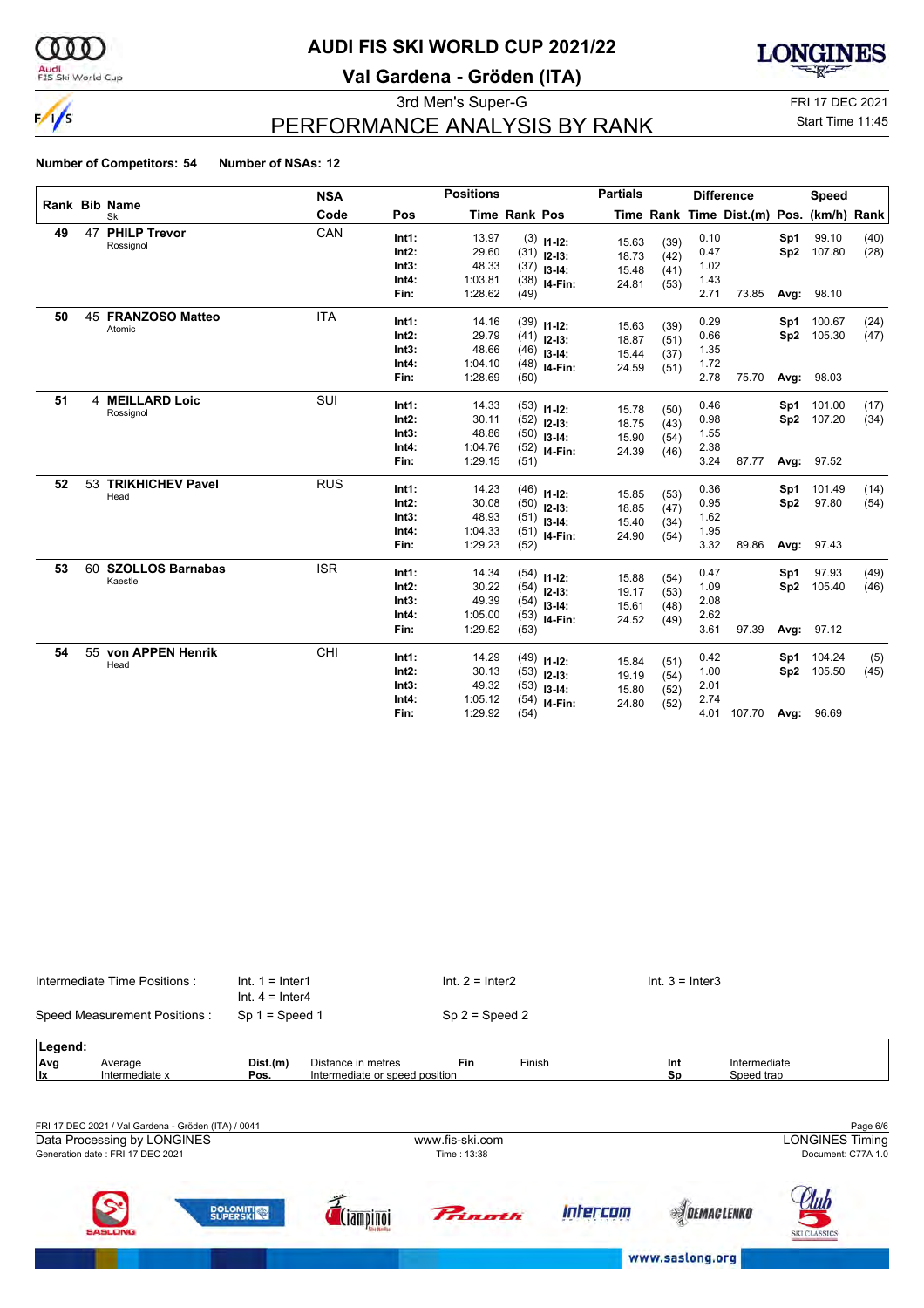

 $\frac{1}{s}$ 

# **Val Gardena - Gröden (ITA)**



## PERFORMANCE ANALYSIS BY BIB

3rd Men's Super-G FRI 17 DEC 2021 Start Time 11:45

|                |                                 | <b>NSA</b> |                | <b>Positions</b> |                      |                                | <b>Partials</b> |      |              | <b>Difference</b>                        |      | <b>Speed</b>         |      |
|----------------|---------------------------------|------------|----------------|------------------|----------------------|--------------------------------|-----------------|------|--------------|------------------------------------------|------|----------------------|------|
| <b>Bib</b>     | Name<br>Ski                     | Code       | Pos            |                  | <b>Time Rank Pos</b> |                                |                 |      |              | Time Rank Time Dist.(m) Pos. (km/h) Rank |      |                      |      |
| 1              | <b>BAILET Matthieu</b>          | <b>FRA</b> | Int1:          | 14.07            |                      | $(20)$ 11-12:                  | 15.26           | (4)  | 0.20         |                                          | Sp1  | 105.94               | (2)  |
|                | Salomon                         |            | Int2:          | 29.33            |                      | $(7)$ 12-13:                   | 18.86           | (52) | 0.20         |                                          | Sp2  | 99.80                | (53) |
|                |                                 |            | Int3:          | 48.19            |                      | $(34)$ 13-14:                  | 15.10           | (7)  | 0.88         |                                          |      |                      |      |
|                |                                 |            | Int4:          | 1:03.29          | (22)                 | I4-Fin:                        | 24.54           | (50) | 0.91         |                                          |      |                      |      |
|                |                                 |            | Fin:           | 1:27.83          | (34)                 |                                |                 |      | 1.92         | 52.79                                    | Avg: | 98.99                |      |
| 2              | <b>INNERHOFER Christof</b>      | <b>ITA</b> | Int1:          | 14.31            |                      |                                |                 |      | 0.44         |                                          | Sp1  | 100.78               | (21) |
|                | Rossignol                       |            | Int2:          | 29.87            |                      | $(56)$ 11-12:<br>$(49)$ 12-13: | 15.56           | (36) | 0.74         |                                          | Sp2  | 108.00               | (23) |
|                |                                 |            | Int3:          | 48.46            |                      | $(43)$ 13-14:                  | 18.59           | (35) | 1.15         |                                          |      |                      |      |
|                |                                 |            | Int4:          | 1:03.62          |                      | $(34)$ 14-Fin:                 | 15.16           | (14) | 1.24         |                                          |      |                      |      |
|                |                                 |            | Fin:           | 1:27.56          | (28)                 |                                | 23.94           | (15) | 1.65         | 45.51                                    | Avg: | 99.29                |      |
| 3              | <b>CASSE Mattia</b>             | <b>ITA</b> |                |                  |                      |                                |                 |      |              |                                          |      |                      |      |
|                | Head                            |            | Int1:<br>Int2: | 14.01<br>29.54   |                      | $(8)$ 11-12:                   | 15.53           | (33) | 0.14<br>0.41 |                                          | Sp1  | 100.48<br>Sp2 108.80 | (26) |
|                |                                 |            | Int3:          | 47.87            |                      | $(24)$ 12-13:                  | 18.33           | (7)  | 0.56         |                                          |      |                      | (13) |
|                |                                 |            | Int4:          | 1:03.28          |                      | $(16)$ 13-14:                  | 15.41           | (36) | 0.90         |                                          |      |                      |      |
|                |                                 |            | Fin:           | 1:27.26          | (23)                 | $(21)$ 14-Fin:                 | 23.98           | (17) | 1.35         | 37.36                                    | Avg: | 99.63                |      |
| 4              | <b>MEILLARD Loic</b>            | SUI        |                |                  |                      |                                |                 |      |              |                                          |      |                      |      |
|                | Rossignol                       |            | Int1:          | 14.33            |                      | $(58)$ 11-12:                  | 15.78           | (54) | 0.46         |                                          | Sp1  | 101.00               | (18) |
|                |                                 |            | Int2:          | 30.11            |                      | $(56)$ 12-13:                  | 18.75           | (44) | 0.98         |                                          |      | Sp2 107.20           | (34) |
|                |                                 |            | Int3:          | 48.86            |                      | $(52)$ 13-14:                  | 15.90           | (55) | 1.55         |                                          |      |                      |      |
|                |                                 |            | Int4:          | 1:04.76          |                      | $(53)$ 14-Fin:                 | 24.39           | (46) | 2.38         |                                          |      |                      |      |
|                |                                 |            | Fin:           | 1:29.15          | (51)                 |                                |                 |      | 3.24         | 87.77                                    | Avg: | 97.52                |      |
| 5              | <b>GANONG Travis</b>            | <b>USA</b> | Int1:          | 14.08            |                      | $(24)$ 11-12:                  |                 |      | 0.21         |                                          | Sp1  | 100.72               | (23) |
|                | Atomic                          |            | Int2:          | 29.54            |                      | $(24)$ 12-13:                  | 15.46           | (26) | 0.41         |                                          |      | Sp2 109.00           | (11) |
|                |                                 |            | Int3:          | 47.86            |                      | $(13)$ 13-14:                  | 18.32           | (5)  | 0.55         |                                          |      |                      |      |
|                |                                 |            | Int4:          | 1:03.38          |                      | $(26)$ 14-Fin:                 | 15.52           | (44) | 1.00         |                                          |      |                      |      |
|                |                                 |            | Fin:           | 1:26.91          | (10)                 |                                | 23.53           | (1)  | 1.00         | 27.79                                    |      | Avg: 100.03          |      |
| 6              | <b>CAVIEZEL Gino</b>            | SUI        |                |                  |                      |                                |                 |      |              |                                          |      |                      |      |
|                | Dynastar                        |            | Int1:          | 14.31            |                      | $(56)$ 11-12:                  | 15.61           | (40) | 0.44         |                                          | Sp1  | 98.70                | (46) |
|                |                                 |            | Int2:          | 29.92            |                      | $(50)$ 12-13:                  | 18.78           | (45) | 0.79         |                                          |      | Sp2 107.00           | (35) |
|                |                                 |            | Int3:          | 48.70            |                      | $(51)$ 13-14:                  | 15.30           | (28) | 1.39         |                                          |      |                      |      |
|                |                                 |            | Int4:          | 1:04.00          |                      | $(44)$ 14-Fin:                 | 24.28           | (42) | 1.62         |                                          |      |                      |      |
|                |                                 |            | Fin:           | 1:28.28          | (44)                 |                                |                 |      | 2.37         | 64.83                                    | Avg: | 98.48                |      |
| $\overline{7}$ | <b>SEJERSTED Adrian Smiseth</b> | <b>NOR</b> | Int1:          | 14.16            |                      | $(43)$ 11-12:                  | 15.33           | (13) | 0.29         |                                          | Sp1  | 99.12                | (42) |
|                | Atomic                          |            | Int2:          | 29.49            |                      | $(16)$ 12-13:                  | 18.44           | (18) | 0.36         |                                          |      | Sp2 105.60           | (43) |
|                |                                 |            | Int3:          | 47.93            |                      | $(18)$ 13-14:                  | 15.64           | (50) | 0.62         |                                          |      |                      |      |
|                |                                 |            | Int4:          | 1:03.57          |                      | $(32)$ 14-Fin:                 | 24.17           | (37) | 1.19         |                                          |      |                      |      |
|                |                                 |            | Fin:           | 1:27.74          | (32)                 |                                |                 |      | 1.83         | 50.37                                    | Avg: | 99.09                |      |
| 8              | <b>COCHRAN-SIEGLE Ryan</b>      | USA        | Int1:          | 14.12            |                      | $(31)$ 11-12:                  |                 |      | 0.25         |                                          | Sp1  | 102.56               | (9)  |
|                | Head                            |            | Int2:          | 29.58            |                      | $(31)$ 12-13:                  | 15.46           | (26) | 0.45         |                                          |      | Sp2 106.20           | (42) |
|                |                                 |            | Int3:          | 48.07            |                      | $(29)$ 13-14:                  | 18.49           | (27) | 0.76         |                                          |      |                      |      |
|                |                                 |            | Int4:          | 1:03.13          |                      | $(15)$ 14-Fin:                 | 15.06           | (4)  | 0.75         |                                          |      |                      |      |
|                |                                 |            | Fin:           | 1:26.90          | (9)                  |                                | 23.77           | (10) | 0.99         | 27.51                                    |      | Avg: 100.05          |      |

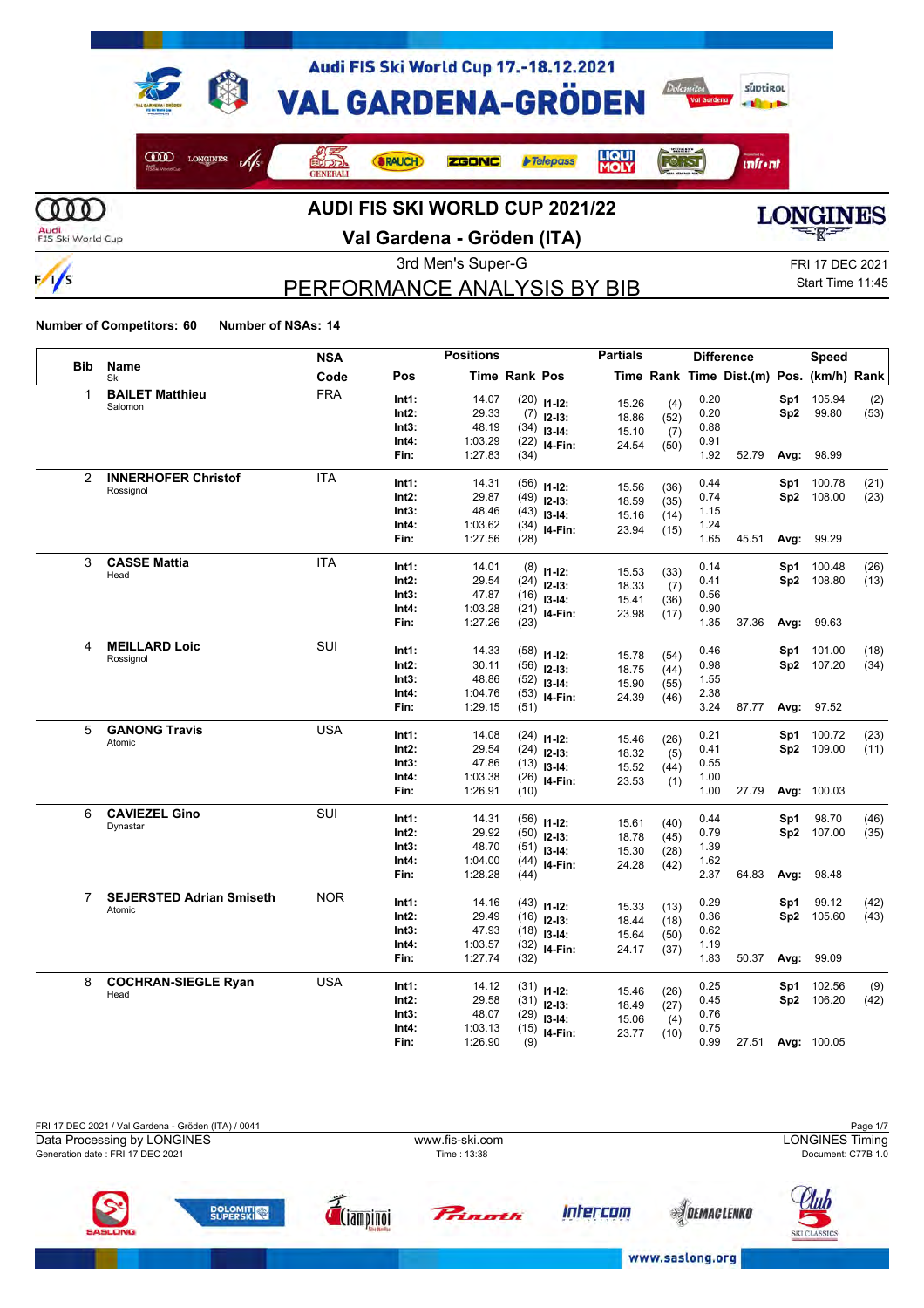

### Audi<br>FIS Ski World Cup

## **AUDI FIS SKI WORLD CUP 2021/22**

**Val Gardena - Gröden (ITA)**



3rd Men's Super-G FRI 17 DEC 2021

## PERFORMANCE ANALYSIS BY BIB

Start Time 11:45

|                   | <b>Positions</b><br><b>NSA</b> |            |       |         |               | <b>Partials</b> |                |              | <b>Difference</b> |                                          | <b>Speed</b> |                   |      |
|-------------------|--------------------------------|------------|-------|---------|---------------|-----------------|----------------|--------------|-------------------|------------------------------------------|--------------|-------------------|------|
| <b>Bib</b>        | Name<br>Ski                    | Code       | Pos   |         | Time Rank Pos |                 |                |              |                   | Time Rank Time Dist.(m) Pos. (km/h) Rank |              |                   |      |
| 9                 | <b>ODERMATT Marco</b>          | SUI        | Int1: | 14.08   |               | $(24)$ 11-12:   | 15.44          |              | 0.21              |                                          |              | Sp1 104.45        | (4)  |
|                   | Stoeckli                       |            | Int2: | 29.52   |               | $(22)$ 12-13:   | 18.60          | (23)<br>(36) | 0.39              |                                          |              | Sp2 107.30        | (33) |
|                   |                                |            | Int3: | 48.12   |               | $(32)$ 13-14:   | 15.12          | (10)         | 0.81              |                                          |              |                   |      |
|                   |                                |            | Int4: | 1:03.24 |               | $(20)$ 14-Fin:  | 24.04          | (26)         | 0.86              |                                          |              |                   |      |
|                   |                                |            | Fin:  | 1:27.28 | (24)          |                 |                |              | 1.37              | 37.91                                    |              | Avg: 99.61        |      |
| 10                | <b>WALDER Christian</b>        | AUT        | Int1: | 14.06   |               | $(17)$ 11-12:   | 15.48          |              | 0.19              |                                          | Sp1          | 99.56             | (36) |
|                   | Salomon                        |            | Int2: | 29.54   |               | $(24)$ 12-13:   | 18.54          | (28)<br>(33) | 0.41              |                                          |              | Sp2 106.30        | (41) |
|                   |                                |            | Int3: | 48.08   |               | $(30)$ 13-14:   | 15.25          | (19)         | 0.77              |                                          |              |                   |      |
|                   |                                |            | Int4: | 1:03.33 |               | $(24)$ 14-Fin:  | 24.02          | (22)         | 0.95              |                                          |              |                   |      |
|                   |                                |            | Fin:  | 1:27.35 | (25)          |                 |                |              | 1.44              | 39.81                                    |              | Avg: 99.53        |      |
| 11                | <b>KRIECHMAYR Vincent</b>      | AUT        | Int1: | 13.93   |               | $(2)$ 11-12:    | 15.30          |              | 0.06              |                                          | Sp1          | 99.77             | (35) |
|                   | Head                           |            | Int2: | 29.23   |               | $(2)$ 12-13:    | 18.29          | (7)<br>(3)   | 0.10              |                                          |              | Sp2 110.20        | (1)  |
|                   |                                |            | Int3: | 47.52   |               | $(3)$ 13-14:    | 15.11          | (8)          | 0.21              |                                          |              |                   |      |
|                   |                                |            | Int4: | 1:02.63 |               | $(3)$ 14-Fin:   | 23.55          | (4)          | 0.25              |                                          |              |                   |      |
|                   |                                |            | Fin:  | 1:26.18 | (3)           |                 |                |              | 0.27              | 7.57                                     |              | Avg: 100.88       |      |
| $12 \overline{ }$ | <b>BAUMANN Romed</b>           | <b>GER</b> | Int1: | 14.01   |               | $(8)$ 11-12:    | 15.38          | (16)         | 0.14              |                                          |              | Sp1 101.68        | (11) |
|                   | Salomon                        |            | Int2: | 29.39   |               | $(9)$ 12-13:    | 18.42          | (14)         | 0.26              |                                          |              | Sp2 109.40        | (4)  |
|                   |                                |            | Int3: | 47.81   |               | $(8)$ 13-14:    | 15.31          | (29)         | 0.50              |                                          |              |                   |      |
|                   |                                |            | Int4: | 1:03.12 |               | $(13)$ 14-Fin:  | 24.06          | (28)         | 0.74              |                                          |              |                   |      |
|                   |                                |            | Fin:  | 1:27.18 | (20)          |                 |                |              | 1.27              | 35.18                                    |              | Avg: 99.72        |      |
| 13                | <b>KILDE Aleksander Aamodt</b> | <b>NOR</b> | Int1: | 13.87   |               | $(1)$ 11-12:    | 15.26          | (4)          | 0.00              |                                          | Sp1          | 101.56            | (14) |
|                   | Atomic                         |            | Int2: | 29.13   |               | $(1)$ 12-13:    | 18.18          | (1)          | 0.00              |                                          |              | Sp2 108.60        | (17) |
|                   |                                |            | Int3: | 47.31   |               | $(1)$ 13-14:    | 15.07          | (5)          | 0.00              |                                          |              |                   |      |
|                   |                                |            | Int4: | 1:02.38 |               | $(1)$ 14-Fin:   | 23.53          | (1)          | 0.00              |                                          |              |                   |      |
|                   |                                |            | Fin:  | 1:25.91 | (1)           |                 |                |              | 0.00              | 0.00                                     |              | Avg: 101.20       |      |
| 14                | <b>CRAWFORD James</b>          | CAN        | Int1: | 14.15   |               | $(39)$ 11-12:   |                |              | 0.28              |                                          |              | Sp1 103.88        | (6)  |
|                   | Head                           |            | Int2: | 29.57   |               | $(29)$ 12-13:   | 15.42<br>18.37 | (21)         | 0.44              |                                          |              | Sp2 103.30        | (49) |
|                   |                                |            | Int3: | 47.94   |               | $(20)$ 13-14:   | 15.13          | (9)          | 0.63              |                                          |              |                   |      |
|                   |                                |            | Int4: | 1:03.07 |               | $(12)$ 14-Fin:  | 23.76          | (11)<br>(9)  | 0.69              |                                          |              |                   |      |
|                   |                                |            | Fin:  | 1:26.83 | (8)           |                 |                |              | 0.92              | 25.59                                    |              | Avg: 100.13       |      |
| 15                | <b>SANDER Andreas</b>          | <b>GER</b> | Int1: | 14.13   |               | $(34)$ 11-12:   |                |              | 0.26              |                                          | Sp1          | 98.89             | (44) |
|                   | Atomic                         |            | Int2: | 29.52   |               | $(22)$ 12-13:   | 15.39<br>18.32 | (18)<br>(5)  | 0.39              |                                          |              | Sp2 106.90        | (36) |
|                   |                                |            | Int3: | 47.84   |               | $(11)$ 13-14:   | 15.28          | (26)         | 0.53              |                                          |              |                   |      |
|                   |                                |            | Int4: | 1:03.12 |               | $(13)$ 14-Fin:  | 24.02          | (22)         | 0.74              |                                          |              |                   |      |
|                   |                                |            | Fin:  | 1:27.14 | (18)          |                 |                |              | 1.23              | 34.09                                    |              | Avg: 99.77        |      |
| 16                | <b>HAASER Raphael</b>          | AUT        | Int1: | 14.13   |               | $(34)$ 11-12:   |                |              | 0.26              |                                          | Sp1          | 100.37            | (28) |
|                   | Fischer                        |            | Int2: | 29.70   |               | $(40)$ 12-13:   | 15.57<br>18.41 | (38)<br>(13) | 0.57              |                                          |              | Sp2 103.90        | (48) |
|                   |                                |            | Int3: | 48.11   |               | $(31)$ 13-14:   | 15.25          | (19)         | 0.80              |                                          |              |                   |      |
|                   |                                |            | Int4: | 1:03.36 |               | $(25)$ 14-Fin:  | 24.14          | (33)         | 0.98              |                                          |              |                   |      |
|                   |                                |            | Fin:  | 1:27.50 | (26)          |                 |                |              | 1.59              | 43.88 Avg: 99.36                         |              |                   |      |
| 17                | <b>FEUZ Beat</b>               | SUI        | Int1: | 14.22   |               | $(47)$ 11-12:   | 15.21          | (1)          | 0.35              |                                          |              | Sp1 103.74        | (7)  |
|                   | Head                           |            | Int2: | 29.43   |               | $(13)$ 12-13:   | 18.38          | (11)         | 0.30              |                                          |              | Sp2 108.50        | (18) |
|                   |                                |            | Int3: | 47.81   |               | $(8)$ 13-14:    | 15.14          | (12)         | 0.50              |                                          |              |                   |      |
|                   |                                |            | Int4: | 1:02.95 |               | $(5)$ 14-Fin:   | 23.53          | (1)          | 0.57              |                                          |              |                   |      |
|                   |                                |            | Fin:  | 1:26.48 | (4)           |                 |                |              | 0.57              | 15.92                                    |              | Avg: 100.53       |      |
| 18                | <b>PARIS Dominik</b>           | <b>ITA</b> | Int1: | 13.97   |               | $(3)$ 11-12:    | 15.31          |              | 0.10              |                                          |              | Sp1 105.78        | (3)  |
|                   | Nordica                        |            | Int2: | 29.28   |               | $(4)$ 12-13:    | 18.52          | (10)<br>(31) | 0.15              |                                          |              | Sp2 110.00        | (2)  |
|                   |                                |            | Int3: | 47.80   |               | $(7)$ 13-14:    | 15.25          | (19)         | 0.49              |                                          |              |                   |      |
|                   |                                |            | Int4: | 1:03.05 |               | $(11)$ 14-Fin:  | 23.66          | (5)          | 0.67              |                                          |              |                   |      |
|                   |                                |            | Fin:  | 1:26.71 | (6)           |                 |                |              | 0.80              |                                          |              | 22.28 Avg: 100.27 |      |

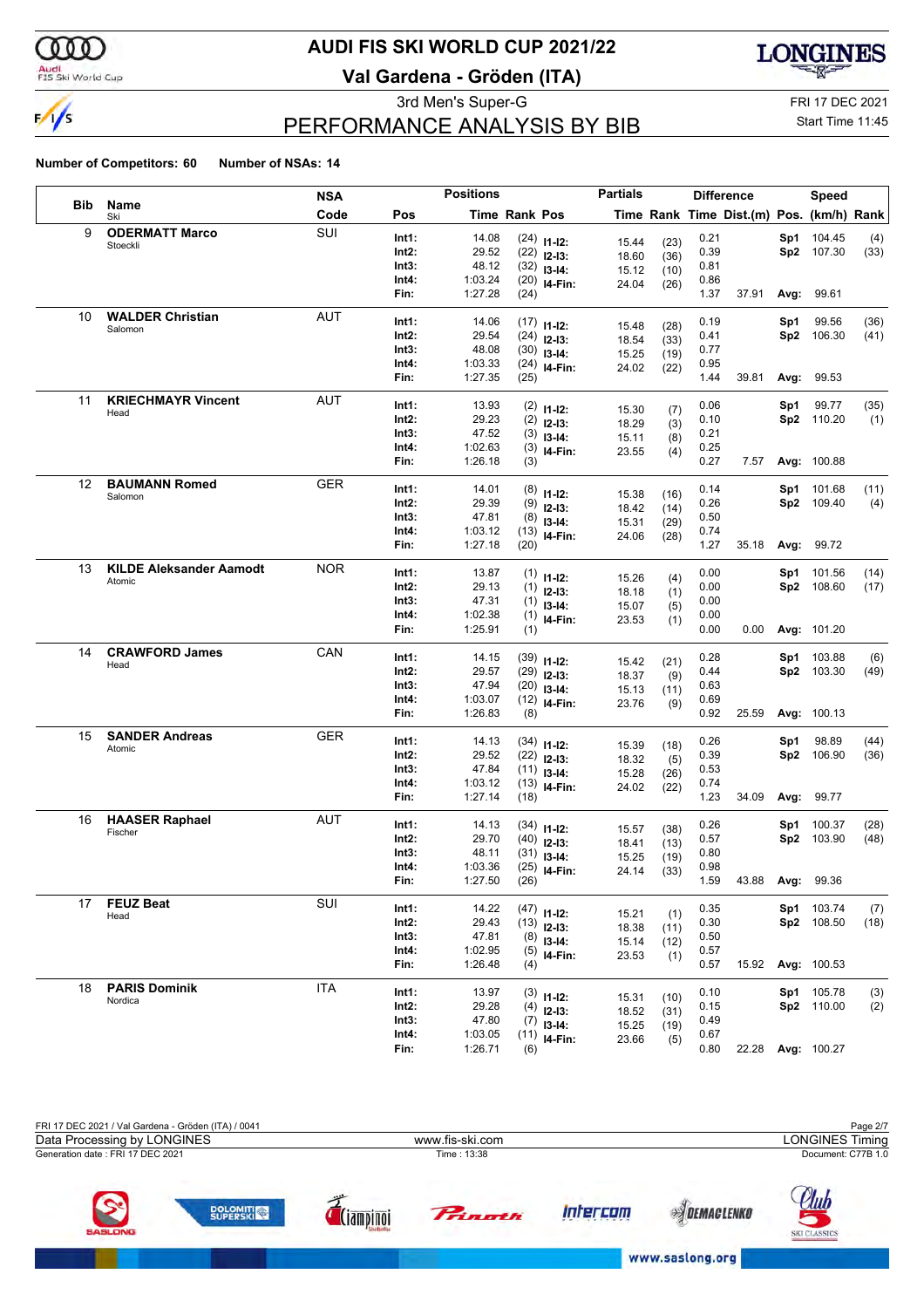

### Audi<br>FIS Ski World Cup

## **AUDI FIS SKI WORLD CUP 2021/22**

**Val Gardena - Gröden (ITA)**



# PERFORMANCE ANALYSIS BY BIB

3rd Men's Super-G FRI 17 DEC 2021

### Start Time 11:45

|     |                            | <b>NSA</b> |               | <b>Positions</b>   |               |                           | <b>Partials</b> |              |              | <b>Difference</b>                        |      | <b>Speed</b>         |              |
|-----|----------------------------|------------|---------------|--------------------|---------------|---------------------------|-----------------|--------------|--------------|------------------------------------------|------|----------------------|--------------|
| Bib | Name<br>Ski                | Code       | Pos           |                    | Time Rank Pos |                           |                 |              |              | Time Rank Time Dist.(m) Pos. (km/h) Rank |      |                      |              |
| 19  | <b>MAYER Matthias</b>      | <b>AUT</b> | Int1:         | 13.98              |               | $(6)$ 11-12:              | 15.25           | (3)          | 0.11         |                                          | Sp1  | 99.87                | (33)         |
|     | Head                       |            | Int2:         | 29.23              |               | $(2)$ 12-13:              | 18.19           | (2)          | 0.10         |                                          |      | Sp2 108.90           | (12)         |
|     |                            |            | Int3:         | 47.42              |               | $(2)$ 13-14:              | 14.96           | (1)          | 0.11         |                                          |      |                      |              |
|     |                            |            | Int4:         | 1:02.38            |               | $(1)$ 14-Fin:             | 23.75           | (8)          | 0.00         |                                          |      |                      |              |
|     |                            |            | Fin:          | 1:26.13            | (2)           |                           |                 |              | 0.22         | 6.17                                     |      | Avg: 100.94          |              |
| 20  | <b>ALLEGRE Nils</b>        | <b>FRA</b> | Int1:         | 14.09              |               | $(28)$ 11-12:             |                 |              | 0.22         |                                          | Sp1  | 101.59               | (13)         |
|     | Salomon                    |            | Int2:         | 29.51              |               | $(20)$ 12-13:             | 15.42           | (21)         | 0.38         |                                          |      | Sp2 108.30           | (20)         |
|     |                            |            | Int3:         | 47.81              |               | $(8)$ 13-14:              | 18.30           | (4)          | 0.50         |                                          |      |                      |              |
|     |                            |            | Int4:         | 1:03.18            |               | $(18)$ 14-Fin:            | 15.37           | (32)         | 0.80         |                                          |      |                      |              |
|     |                            |            | Fin:          | 1:27.10            | (15)          |                           | 23.92           | (14)         | 1.19         | 32.99                                    |      | <b>Avg: 99.82</b>    |              |
| 21  | <b>ROGENTIN Stefan</b>     | SUI        |               |                    |               |                           |                 |              |              |                                          |      |                      |              |
|     | Fischer                    |            | Int1:         | 14.03              |               | $(12)$ 11-12:             | 15.40           | (19)         | 0.16         |                                          | Sp1  | 100.04               | (31)         |
|     |                            |            | Int2:         | 29.43              |               | $(13)$ 12-13:             | 18.43           | (16)         | 0.30         |                                          |      | Sp2 108.00           | (23)         |
|     |                            |            | Int3:         | 47.86              |               | $(13)$ 13-14:             | 15.11           | (8)          | 0.55         |                                          |      |                      |              |
|     |                            |            | Int4:         | 1:02.97            |               | $(6)$ 14-Fin:             | 23.68           | (6)          | 0.59         |                                          |      |                      |              |
|     |                            |            | Fin:          | 1:26.65            | (5)           |                           |                 |              | 0.74         | 20.62                                    |      | Avg: 100.33          |              |
| 22  | <b>CLAREY Johan</b>        | <b>FRA</b> | Int1:         | 14.00              |               | $(7)$ 11-12:              |                 |              | 0.13         |                                          | Sp1  | 99.32                | (38)         |
|     | Head                       |            | Int2:         | 29.30              |               | $(5)$ 12-13:              | 15.30<br>18.42  | (7)          | 0.17         |                                          |      | Sp2 109.40           | (4)          |
|     |                            |            | Int3:         | 47.72              |               | $(4)$ 13-14:              | 15.42           | (14)         | 0.41         |                                          |      |                      |              |
|     |                            |            | Int4:         | 1:03.14            |               | $(16)$ 14-Fin:            | 23.97           | (37)<br>(16) | 0.76         |                                          |      |                      |              |
|     |                            |            | Fin:          | 1:27.11            | (17)          |                           |                 |              | 1.20         | 33.27                                    | Avg: | 99.80                |              |
| 23  | <b>MURISIER Justin</b>     | SUI        |               |                    |               |                           |                 |              |              |                                          |      |                      |              |
|     | Head                       |            | Int1:         | 14.19              |               | $(45)$ 11-12:             | 15.64           | (44)         | 0.32         |                                          | Sp1  | 96.43                | (57)         |
|     |                            |            | Int2:         | 29.83              |               | $(48)$ 12-13:             | 18.60           | (36)         | 0.70         |                                          | Sp2  | 108.00               | (23)         |
|     |                            |            | Int3:         | 48.43              |               | $(42)$ 13-14:             | 15.44           | (38)         | 1.12         |                                          |      |                      |              |
|     |                            |            | Int4:<br>Fin: | 1:03.87<br>1:27.92 | (37)          | $(42)$ 14-Fin:            | 24.05           | (27)         | 1.49<br>2.01 | 55.21                                    | Avg: | 98.89                |              |
|     |                            |            |               |                    |               |                           |                 |              |              |                                          |      |                      |              |
| 24  | <b>GIEZENDANNER Blaise</b> | <b>FRA</b> | Int1:         | 14.30              |               | $(55)$ 11-12:             | 15.70           | (51)         | 0.43         |                                          | Sp1  | 98.73                | (45)         |
|     | Atomic                     |            | Int2:         | 30.00              |               | $(53)$ 12-13:             | 18.63           | (39)         | 0.87         |                                          |      | Sp2 106.80           | (37)         |
|     |                            |            | Int3:         | 48.63              |               | $(47)$ 13-14:             | 15.38           | (34)         | 1.32         |                                          |      |                      |              |
|     |                            |            | Int4:         | 1:04.01            |               | $(45)$ 14-Fin:            | 24.35           | (45)         | 1.63         |                                          |      |                      |              |
|     |                            |            | Fin:          | 1:28.36            | (47)          |                           |                 |              | 2.45         | 66.96                                    | Avg: | 98.39                |              |
| 25  | <b>SEGER Brodie</b>        | CAN        | Int1:         |                    |               |                           |                 |              |              |                                          |      |                      |              |
|     | Atomic                     |            | Int2:         | 14.02<br>29.50     |               | $(11)$ 11-12:             | 15.48           | (28)         | 0.15<br>0.37 |                                          | Sp1  | 100.30<br>Sp2 102.90 | (29)<br>(50) |
|     |                            |            | Int3:         | 48.01              |               | $(18)$ 12-13:             | 18.51           | (29)         | 0.70         |                                          |      |                      |              |
|     |                            |            | Int4:         | 1:03.29            |               | $(23)$ 13-14:             | 15.28           | (26)         | 0.91         |                                          |      |                      |              |
|     |                            |            | Fin:          | 1:27.06            | (13)          | $(22)$ 14-Fin:            | 23.77           | (10)         | 1.15         | 31.90                                    | Avg: | 99.86                |              |
|     | <b>FERSTL Josef</b>        |            |               |                    |               |                           |                 |              |              |                                          |      |                      |              |
| 26  | Head                       | <b>GER</b> | Int1:         | 14.13              |               | $(34)$ 11-12:             | 15.28           | (6)          | 0.26         |                                          | Sp1  | 99.23                | (39)         |
|     |                            |            | Int2:         | 29.41              |               | $(10)$ 12-13:             | 18.46           | (24)         | 0.28         |                                          |      | Sp2 109.50           | (3)          |
|     |                            |            | Int3:         | 47.87              |               | $(16)$ 13-14:             | 15.27           | (24)         | 0.56         |                                          |      |                      |              |
|     |                            |            | Int4:         | 1:03.14            |               | $(16)$ <sub>14-Fin:</sub> | 23.81           | (12)         | 0.76         |                                          |      |                      |              |
|     |                            |            | Fin:          | 1:26.95            | (11)          |                           |                 |              | 1.04         |                                          |      | 28.89 Avg: 99.99     |              |
| 27  | <b>THOMPSON Broderick</b>  | CAN        | Int1:         | 14.10              |               | $(29)$ 11-12:             |                 |              | 0.23         |                                          |      | Sp1 100.69           | (24)         |
|     | Head                       |            | Int2:         | 29.59              |               | $(32)$ 12-13:             | 15.49           | (31)         | 0.46         |                                          |      | Sp2 105.60           | (43)         |
|     |                            |            | Int3:         | 48.05              |               | $(26)$ 13-14:             | 18.46           | (24)         | 0.74         |                                          |      |                      |              |
|     |                            |            | Int4:         | 1:03.78            |               | $(38)$ 14-Fin:            | 15.73           | (52)         | 1.40         |                                          |      |                      |              |
|     |                            |            | Fin:          | 1:27.87            | (36)          |                           | 24.09           | (31)         | 1.96         | 53.87                                    |      | Avg: 98.94           |              |
| 28  | <b>BABINSKY Stefan</b>     | <b>AUT</b> |               |                    |               |                           |                 |              |              |                                          |      |                      |              |
|     | Head                       |            | Int1:         | 14.12              |               | $(31)$ 11-12:             | 15.69           | (50)         | 0.25         |                                          | Sp1  | 97.41                | (56)         |
|     |                            |            | Int2:         | 29.81              |               | $(46)$ 12-13:             | 18.44           | (18)         | 0.68         |                                          |      | Sp2 108.20           | (21)         |
|     |                            |            | Int3:         | 48.25              |               | $(37)$ 13-14:             | 15.15           | (13)         | 0.94         |                                          |      |                      |              |
|     |                            |            | Int4:         | 1:03.40            |               | $(27)$ 14-Fin:            | 23.83           | (13)         | 1.02         |                                          |      |                      |              |
|     |                            |            | Fin:          | 1:27.23            | (22)          |                           |                 |              | 1.32         | 36.54 Avg: 99.67                         |      |                      |              |

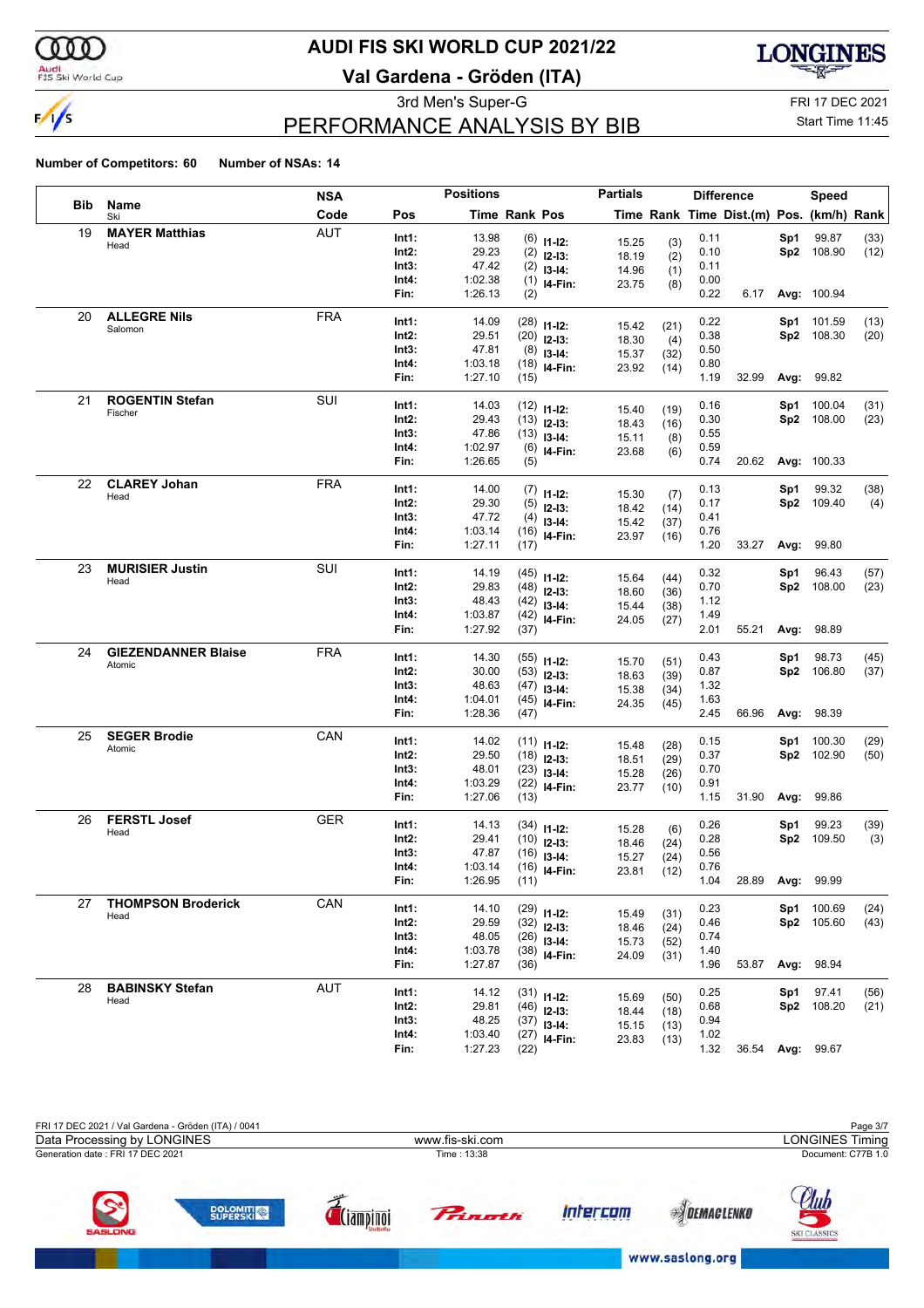

### Audi<br>FIS Ski World Cup

## **AUDI FIS SKI WORLD CUP 2021/22**

**Val Gardena - Gröden (ITA)**



3rd Men's Super-G FRI 17 DEC 2021

## PERFORMANCE ANALYSIS BY BIB

Start Time 11:45

|            |                                   | <b>NSA</b> |          | <b>Positions</b> |                      |                | <b>Partials</b> |      | <b>Difference</b> |                                          |      | Speed            |      |
|------------|-----------------------------------|------------|----------|------------------|----------------------|----------------|-----------------|------|-------------------|------------------------------------------|------|------------------|------|
| <b>Bib</b> | Name<br>Ski                       | Code       | Pos      |                  | <b>Time Rank Pos</b> |                |                 |      |                   | Time Rank Time Dist.(m) Pos. (km/h) Rank |      |                  |      |
| 29         | <b>KRYENBUEHL Urs</b>             | SUI        | Int1:    | 14.07            |                      | $(20)$ 11-12:  | 15.53           | (33) | 0.20              |                                          | Sp1  | 98.12            | (52) |
|            | Fischer                           |            | $Int2$ : | 29.60            |                      | $(33)$ 12-13:  | 18.43           | (16) | 0.47              |                                          | Sp2  | 107.90           | (27) |
|            |                                   |            | Int3:    | 48.03            |                      | $(25)$ 13-14:  | 15.48           | (42) | 0.72              |                                          |      |                  |      |
|            |                                   |            | Int4:    | 1:03.51          |                      | $(31)$ 14-Fin: | 23.99           | (19) | 1.13              |                                          |      |                  |      |
|            |                                   |            | Fin:     | 1:27.50          | (26)                 |                |                 |      | 1.59              | 43.88                                    |      | Avg: 99.36       |      |
| 30         | <b>FRANZ Max</b>                  | <b>AUT</b> | Int1:    | 14.01            |                      | $(8)$ 11-12:   | 15.34           | (14) | 0.14              |                                          | Sp1  | 101.21           | (17) |
|            | Fischer                           |            | $Int2$ : | 29.35            |                      | $(8)$ 12-13:   | 18.37           | (9)  | 0.22              |                                          | Sp2  | 108.70           | (15) |
|            |                                   |            | Int3:    | 47.72            | (4)                  | $13-14:$       | 15.04           | (2)  | 0.41              |                                          |      |                  |      |
|            |                                   |            | Int4:    | 1:02.76          |                      | $(4)$ 14-Fin:  | 24.00           | (20) | 0.38              |                                          |      |                  |      |
|            |                                   |            | Fin:     | 1:26.76          | (7)                  |                |                 |      | 0.85              | 23.66                                    |      | Avg: 100.21      |      |
| 31         | <b>KRENN Christoph</b><br>Salomon | <b>AUT</b> | Int1:    | 14.15            |                      | $(39)$ 11-12:  | 15.66           | (48) | 0.28              |                                          | Sp1  | 99.19            | (41) |
|            |                                   |            | $Int2$ : | 29.81            |                      | $(46)$ 12-13:  | 18.85           | (49) | 0.68              |                                          | Sp2  | 106.40           | (40) |
|            |                                   |            | Int3:    | 48.66            |                      | $(48)$ 13-14:  | 15.46           | (40) | 1.35              |                                          |      |                  |      |
|            |                                   |            | Int4:    | 1:04.12          |                      | $(50)$ 14-Fin: | 24.39           | (46) | 1.74              |                                          |      |                  |      |
|            |                                   |            | Fin:     | 1:28.51          | (48)                 |                |                 |      | 2.60              | 70.94                                    | Avg: | 98.23            |      |
| 32         | <b>BOSCA Guglielmo</b>            | <b>ITA</b> | Int1:    | 14.04            |                      | $(14)$ 11-12:  | 15.37           | (15) | 0.17              |                                          | Sp1  | 98.64            | (47) |
|            | Head                              |            | $Int2$ : | 29.41            |                      | $(10)$ 12-13:  | 18.45           | (22) | 0.28              |                                          | Sp2  | 107.60           | (31) |
|            |                                   |            | Int3:    | 47.86            |                      | $(13)$ 13-14:  | 15.18           | (15) | 0.55              |                                          |      |                  |      |
|            |                                   |            | Int4:    | 1:03.04          |                      | $(9)$ 14-Fin:  | 24.18           | (38) | 0.66              |                                          |      |                  |      |
|            |                                   |            | Fin:     | 1:27.22          | (21)                 |                |                 |      | 1.31              | 36.27                                    | Avg: | 99.68            |      |
| 33         | <b>DANKLMAIER Daniel</b>          | AUT        | Int1:    | 14.08            |                      | $(24)$ 11-12:  | 15.41           | (20) | 0.21              |                                          | Sp1  | 99.90            | (32) |
|            | Atomic                            |            | $Int2$ : | 29.49            |                      | $(16)$ 12-13:  | 18.44           | (18) | 0.36              |                                          | Sp2  | 106.60           | (38) |
|            |                                   |            | Int3:    | 47.93            |                      | $(18)$ 13-14:  | 15.08           | (6)  | 0.62              |                                          |      |                  |      |
|            |                                   |            | Int4:    | 1:03.01          |                      | $(7)$ 14-Fin:  | 24.08           | (30) | 0.63              |                                          |      |                  |      |
|            |                                   |            | Fin:     | 1:27.09          | (14)                 |                |                 |      | 1.18              | 32.72                                    | Avg: | 99.83            |      |
| 34         | <b>WEBER Ralph</b>                | SUI        | Int1:    | 14.06            |                      | $(17)$ 11-12:  | 15.48           | (28) | 0.19              |                                          | Sp1  | 97.87            | (54) |
|            | Head                              |            | Int2:    | 29.54            |                      | $(24)$ 12-13:  | 18.51           | (29) | 0.41              |                                          | Sp2  | 106.60           | (38) |
|            |                                   |            | Int3:    | 48.05            |                      | $(26)$ 13-14:  | 15.66           | (51) | 0.74              |                                          |      |                  |      |
|            |                                   |            | Int4:    | 1:03.71          |                      | $(37)$ 14-Fin: | 24.14           | (33) | 1.33              |                                          |      |                  |      |
|            |                                   |            | Fin:     | 1:27.85          | (35)                 |                |                 |      | 1.94              | 53.33                                    | Avg: | 98.96            |      |
| 35         | <b>NYMAN Steven</b>               | <b>USA</b> | Int1:    | 14.04            |                      | $(14)$ 11-12:  | 15.64           | (44) | 0.17              |                                          | Sp1  | 101.33           | (16) |
|            | Fischer                           |            | $Int2$ : | 29.68            |                      | $(38)$ 12-13:  | 18.82           | (47) | 0.55              |                                          |      | Sp2 109.40       | (4)  |
|            |                                   |            | Int3:    | 48.50            |                      | $(45)$ 13-14:  | 15.57           | (46) | 1.19              |                                          |      |                  |      |
|            |                                   |            | Int4:    | 1:04.07          |                      | $(48)$ 14-Fin: | 24.02           | (22) | 1.69              |                                          |      |                  |      |
|            |                                   |            | Fin:     | 1:28.09          | (42)                 |                |                 |      | 2.18              | 59.77                                    | Avg: | 98.69            |      |
| 36         | <b>JOCHER Simon</b>               | <b>GER</b> | Int1:    | 14.10            |                      | $(29)$ 11-12:  | 15.21           | (1)  | 0.23              |                                          | Sp1  | 103.61           | (8)  |
|            | Head                              |            | Int2:    | 29.31            | (6)                  | $12-13:$       | 18.46           | (24) | 0.18              |                                          | Sp2  | 108.40           | (19) |
|            |                                   |            | Int3:    | 47.77            | (6)                  | $13-14:$       | 15.24           | (18) | 0.46              |                                          |      |                  |      |
|            |                                   |            | Int4:    | 1:03.01          |                      | $(7)$ 14-Fin:  | 24.09           | (31) | 0.63              |                                          |      |                  |      |
|            |                                   |            | Fin:     | 1:27.10          | (15)                 |                |                 |      | 1.19              | 32.99                                    | Avg: | 99.82            |      |
| 37         | <b>PICCARD Roy</b>                | <b>FRA</b> | Int1:    | 14.22            |                      | $(47)$ 11-12:  | 15.58           | (39) | 0.35              |                                          | Sp1  | 98.43            | (50) |
|            | Rossignol                         |            | $Int2$ : | 29.80            |                      | $(45)$ 12-13:  | 18.66           | (40) | 0.67              |                                          |      | Sp2 108.10       | (22) |
|            |                                   |            | Int3:    | 48.46            |                      | $(43)$ 13-14:  | 15.37           | (32) | 1.15              |                                          |      |                  |      |
|            |                                   |            | Int4:    | 1:03.83          |                      | $(40)$ 14-Fin: | 24.21           | (39) | 1.45              |                                          |      |                  |      |
|            |                                   |            | Fin:     | 1:28.04          | (40)                 |                |                 |      | 2.13              | 58.43                                    |      | Avg: 98.75       |      |
| 38         | <b>HINTERMANN Niels</b>           | SUI        | Int1:    | 14.06            |                      | $(17)$ 11-12:  | 15.44           | (23) | 0.19              |                                          | Sp1  | 100.41           | (27) |
|            | Atomic                            |            | Int2:    | 29.50            |                      | $(18)$ 12-13:  | 18.49           | (27) | 0.37              |                                          |      | Sp2 108.80       | (13) |
|            |                                   |            | Int3:    | 47.99            |                      | $(21)$ 13-14:  | 15.46           | (40) | 0.68              |                                          |      |                  |      |
|            |                                   |            | Int4:    | 1:03.45          |                      | $(28)$ 14-Fin: | 23.70           | (7)  | 1.07              |                                          |      |                  |      |
|            |                                   |            | Fin:     | 1:27.15          | (19)                 |                |                 |      | 1.24              |                                          |      | 34.36 Avg: 99.76 |      |

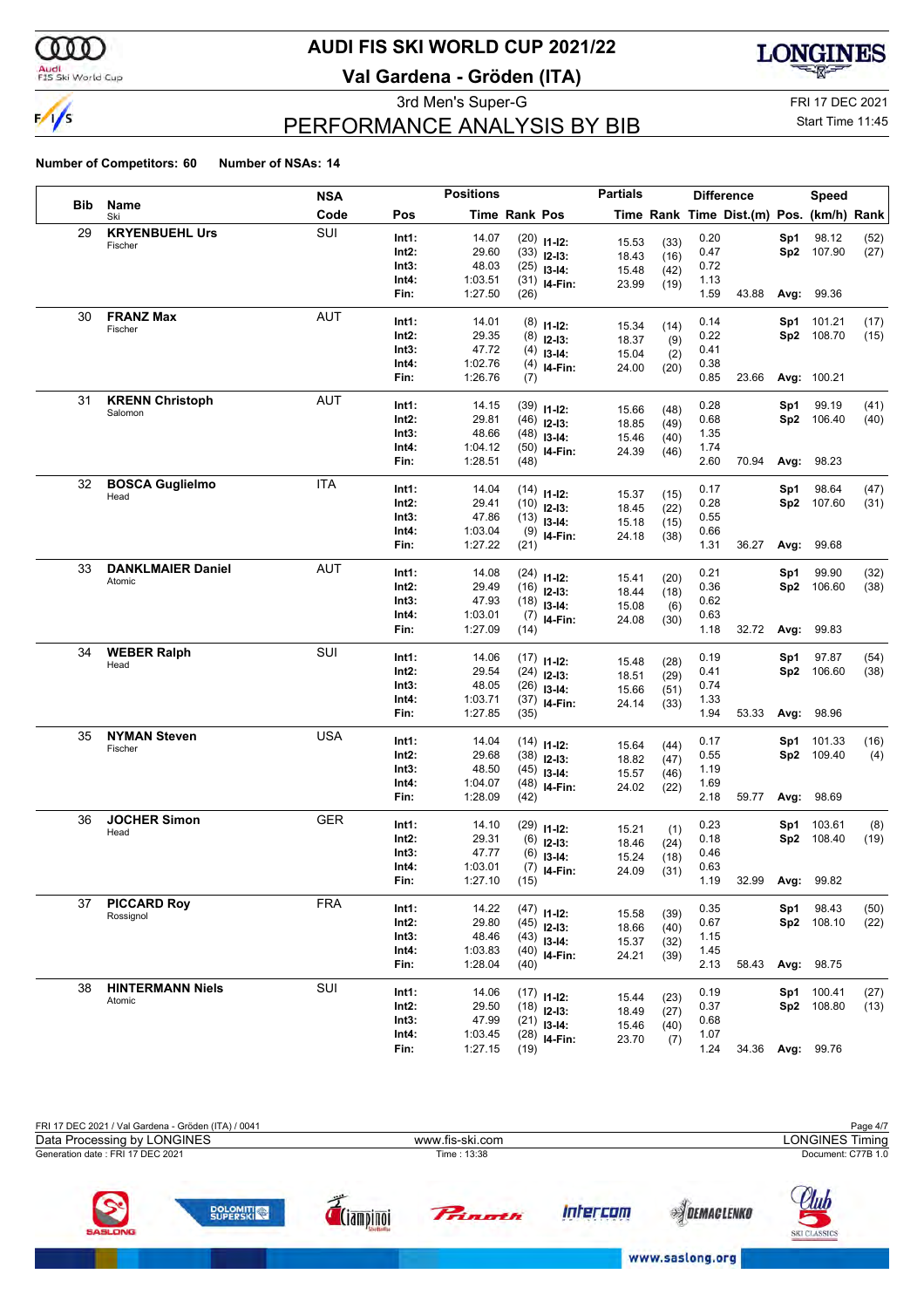

### Audi<br>FIS Ski World Cup

## **AUDI FIS SKI WORLD CUP 2021/22**

**Val Gardena - Gröden (ITA)**



3rd Men's Super-G FRI 17 DEC 2021

## PERFORMANCE ANALYSIS BY BIB

Start Time 11:45

|     |                        | NSA        |       | <b>Positions</b> |               |                | <b>Partials</b> |              |              | <b>Difference</b>                        |      | Speed             |      |
|-----|------------------------|------------|-------|------------------|---------------|----------------|-----------------|--------------|--------------|------------------------------------------|------|-------------------|------|
| Bib | Name<br>Ski            | Code       | Pos   |                  | Time Rank Pos |                |                 |              |              | Time Rank Time Dist.(m) Pos. (km/h) Rank |      |                   |      |
| 39  | <b>BUZZI Emanuele</b>  | <b>ITA</b> | Int1: | 14.24            |               | $(52)$ 11-12:  | 15.84           |              | 0.37         |                                          | Sp1  | 99.81             | (34) |
|     | Head                   |            | Int2: | 30.08            |               | $(54)$ 12-13:  | 18.85           | (55)<br>(49) | 0.95         |                                          |      | Sp2 109.20        | (8)  |
|     |                        |            | Int3: | 48.93            |               | $(53)$ 13-14:  | 15.26           | (23)         | 1.62         |                                          |      |                   |      |
|     |                        |            | Int4: | 1:04.19          |               | $(51)$ 14-Fin: | 24.15           | (36)         | 1.81         |                                          |      |                   |      |
|     |                        |            | Fin:  | 1:28.34          | (46)          |                |                 |              | 2.43         | 66.43                                    |      | <b>Avg: 98.42</b> |      |
| 40  | <b>READ Jeffrey</b>    | CAN        | Int1: | 14.07            |               | $(20)$ 11-12:  |                 |              | 0.20         |                                          | Sp1  | 101.67            | (12) |
|     | Atomic                 |            | Int2: | 29.62            |               | $(36)$ 12-13:  | 15.55           | (35)         | 0.49         |                                          |      | Sp2 107.80        | (28) |
|     |                        |            | Int3: | 48.06            |               | $(28)$ 13-14:  | 18.44<br>15.56  | (18)         | 0.75         |                                          |      |                   |      |
|     |                        |            | Int4: | 1:03.62          |               | $(34)$ 14-Fin: | 23.98           | (45)<br>(17) | 1.24         |                                          |      |                   |      |
|     |                        |            | Fin:  | 1:27.60          | (29)          |                |                 |              | 1.69         | 46.59                                    |      | <b>Avg: 99.25</b> |      |
| 41  | <b>BENNETT Bryce</b>   | <b>USA</b> | Int1: | 14.07            |               |                |                 |              | 0.20         |                                          | Sp1  | 98.49             | (49) |
|     | Fischer                |            | Int2: | 29.75            |               | $(20)$ 11-12:  | 15.68           | (49)         | 0.62         |                                          |      | Sp2 108.00        | (23) |
|     |                        |            | Int3: | 48.36            |               | $(42)$ 12-13:  | 18.61           | (38)         | 1.05         |                                          |      |                   |      |
|     |                        |            | Int4: | 1:03.93          |               | $(40)$ 13-14:  | 15.57           | (46)         | 1.55         |                                          |      |                   |      |
|     |                        |            | Fin:  | 1:27.99          | (38)          | $(43)$ 14-Fin: | 24.06           | (28)         | 2.08         | 57.09                                    |      | Avg: 98.81        |      |
|     | <b>CATER Martin</b>    |            |       |                  |               |                |                 |              |              |                                          |      |                   |      |
| 42  | Stoeckli               | <b>SLO</b> | Int1: | 14.21            |               | $(46)$ 11-12:  | 15.30           | (7)          | 0.34         |                                          | Sp1  | 100.89            | (19) |
|     |                        |            | Int2: | 29.51            |               | $(20)$ 12-13:  | 18.33           | (7)          | 0.38         |                                          |      | Sp2 109.10        | (10) |
|     |                        |            | Int3: | 47.84            |               | $(11)$ 13-14:  | 15.20           | (16)         | 0.53         |                                          |      |                   |      |
|     |                        |            | Int4: | 1:03.04          |               | $(9)$ 14-Fin:  | 24.01           | (21)         | 0.66         |                                          |      |                   |      |
|     |                        |            | Fin:  | 1:27.05          | (12)          |                |                 |              | 1.14         | 31.63                                    |      | Avg: 99.87        |      |
| 43  | <b>TUMLER Thomas</b>   | SUI        | Int1: | 14.26            |               | $(53)$ 11-12:  | 15.71           | (52)         | 0.39         |                                          | Sp1  | 97.77             | (55) |
|     | Stoeckli               |            | Int2: | 29.97            |               | $(51)$ 12-13:  | 18.70           | (42)         | 0.84         |                                          |      | Sp2 109.40        | (4)  |
|     |                        |            | Int3: | 48.67            |               | $(50)$ 13-14:  | 15.35           | (30)         | 1.36         |                                          |      |                   |      |
|     |                        |            | Int4: | 1:04.02          |               | $(46)$ 14-Fin: | 24.27           | (41)         | 1.64         |                                          |      |                   |      |
|     |                        |            | Fin:  | 1:28.29          | (45)          |                |                 |              | 2.38         | 65.10                                    |      | Avg: 98.47        |      |
| 44  | <b>KLINE Bostjan</b>   | <b>SLO</b> | Int1: | 14.12            |               |                |                 |              | 0.25         |                                          |      | Sp1 99.37         |      |
|     | Salomon                |            | Int2: | 29.57            |               | $(31)$ 11-12:  | 15.45           | (25)         | 0.44         |                                          |      |                   | (37) |
|     |                        |            | Int3: | 48.02            |               | $(29)$ 12-13:  | 18.45           | (22)         |              |                                          |      |                   |      |
|     |                        |            | Int4: | 1:03.23          |               | $(24)$ 13-14:  | 15.21           | (17)         | 0.71<br>0.85 |                                          |      |                   |      |
|     |                        |            | Fin:  | <b>DNF</b>       |               | $(19)$ 14-Fin: |                 |              |              |                                          | Avg: |                   |      |
| 45  | <b>FRANZOSO Matteo</b> | <b>ITA</b> |       |                  |               |                |                 |              |              |                                          |      |                   |      |
|     | Atomic                 |            | Int1: | 14.16            |               | $(43)$ 11-12:  | 15.63           | (42)         | 0.29         |                                          | Sp1  | 100.67            | (25) |
|     |                        |            | Int2: | 29.79            |               | $(44)$ 12-13:  | 18.87           | (53)         | 0.66         |                                          |      | Sp2 105.30        | (47) |
|     |                        |            | Int3: | 48.66            |               | $(48)$ 13-14:  | 15.44           | (38)         | 1.35         |                                          |      |                   |      |
|     |                        |            | Int4: | 1:04.10          |               | $(49)$ 14-Fin: | 24.59           | (51)         | 1.72         |                                          |      |                   |      |
|     |                        |            | Fin:  | 1:28.69          | (50)          |                |                 |              | 2.78         | 75.70                                    |      | Avg: 98.03        |      |
| 46  | <b>GOLDBERG Jared</b>  | <b>USA</b> | Int1: | 13.97            |               | $(3)$ 11-12:   | 15.64           | (44)         | 0.10         |                                          | Sp1  | 98.50             | (48) |
|     | Head                   |            | Int2: | 29.61            |               | $(35)$ 12-13:  | 18.39           | (12)         | 0.48         |                                          |      | Sp2 109.20        | (8)  |
|     |                        |            | Int3: | 48.00            |               | $(22)$ 13-14:  | 15.57           | (46)         | 0.69         |                                          |      |                   |      |
|     |                        |            | Int4: | 1:03.57          |               | $(32)$ 14-Fin: | 24.14           | (33)         | 1.19         |                                          |      |                   |      |
|     |                        |            | Fin:  | 1:27.71          | (30)          |                |                 |              | 1.80         | 49.56 Avg: 99.12                         |      |                   |      |
| 47  | <b>PHILP Trevor</b>    | CAN        | Int1: | 13.97            |               |                |                 |              | 0.10         |                                          | Sp1  | 99.10             |      |
|     | Rossignol              |            | Int2: | 29.60            |               | $(3)$ 11-12:   | 15.63           | (42)         |              |                                          |      | Sp2 107.80        | (43) |
|     |                        |            | Int3: | 48.33            |               | $(33)$ 12-13:  | 18.73           | (43)         | 0.47         |                                          |      |                   | (28) |
|     |                        |            | Int4: | 1:03.81          |               | $(39)$ 13-14:  | 15.48           | (42)         | 1.02<br>1.43 |                                          |      |                   |      |
|     |                        |            | Fin:  | 1:28.62          | (49)          | $(39)$ 14-Fin: | 24.81           | (53)         | 2.71         | 73.85                                    |      | Avg: 98.10        |      |
| 48  | <b>HROBAT Miha</b>     | <b>SLO</b> |       |                  |               |                |                 |              |              |                                          |      |                   |      |
|     | Atomic                 |            | Int1: | 14.15            |               | $(39)$ 11-12:  | 15.32           | (11)         | 0.28         |                                          |      |                   |      |
|     |                        |            | Int2: | 29.47            |               | $(15)$ 12-13:  | 18.67           | (41)         | 0.34         |                                          |      | Sp2 108.70        | (15) |
|     |                        |            | Int3: | 48.14            |               | $(33)$ 13-14:  | 15.89           | (54)         | 0.83         |                                          |      |                   |      |
|     |                        |            | Int4: | 1:04.03          |               | $(47)$ 14-Fin: | 24.02           | (22)         | 1.65         |                                          |      |                   |      |
|     |                        |            | Fin:  | 1:28.05          | (41)          |                |                 |              | 2.14         |                                          |      | 58.70 Avg: 98.74  |      |

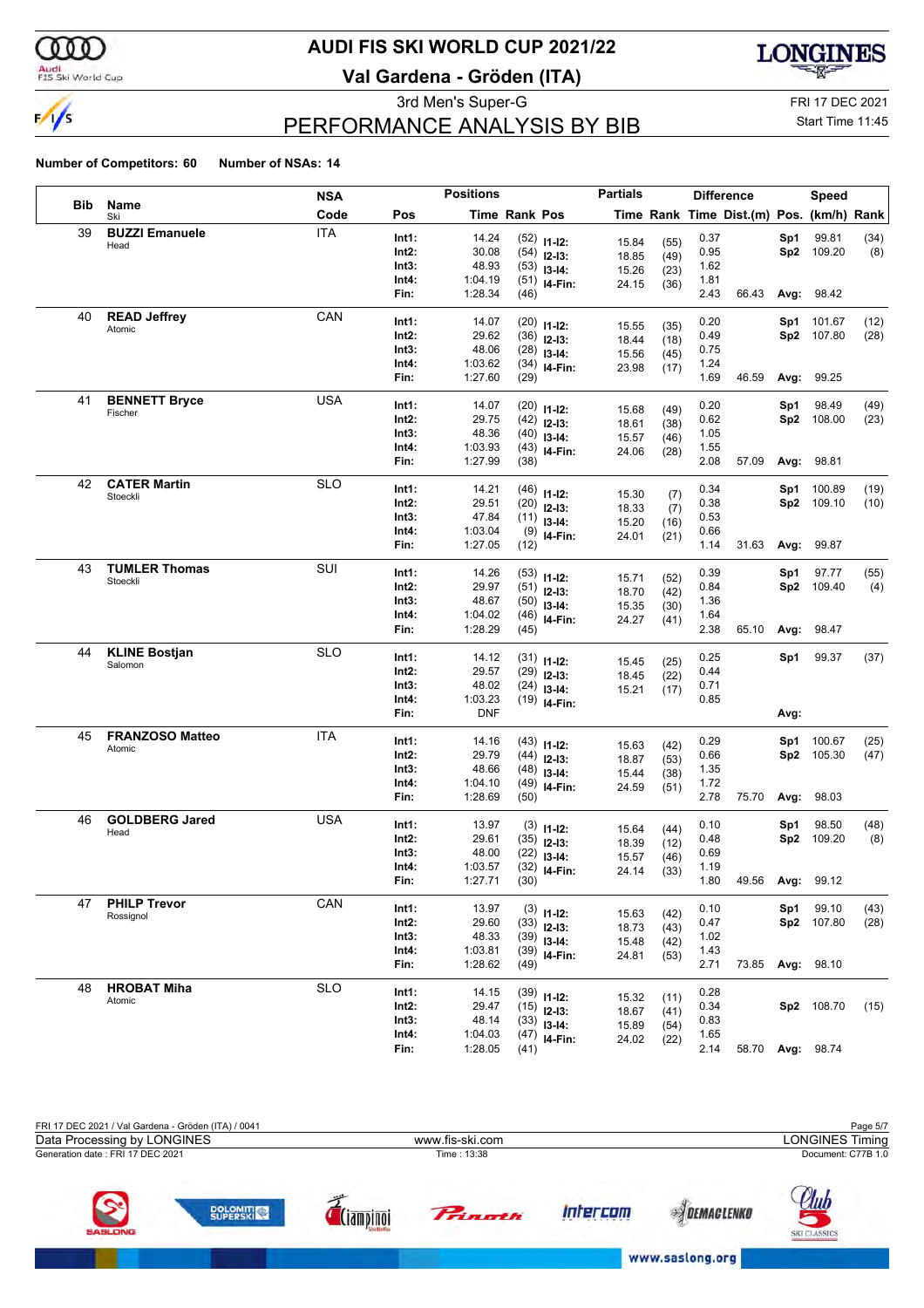

### Audi<br>FIS Ski World Cup

## **AUDI FIS SKI WORLD CUP 2021/22**

**Val Gardena - Gröden (ITA)**



## PERFORMANCE ANALYSIS BY BIB

3rd Men's Super-G FRI 17 DEC 2021

## Start Time 11:45

|            |                                  | <b>NSA</b> |                | <b>Positions</b> |               |                                 | <b>Partials</b> |              |              | <b>Difference</b>                        |            | <b>Speed</b>         |              |
|------------|----------------------------------|------------|----------------|------------------|---------------|---------------------------------|-----------------|--------------|--------------|------------------------------------------|------------|----------------------|--------------|
| <b>Bib</b> | Name<br>Ski                      | Code       | Pos            |                  | Time Rank Pos |                                 |                 |              |              | Time Rank Time Dist.(m) Pos. (km/h) Rank |            |                      |              |
| 49         | <b>SCHWAIGER Dominik</b>         | <b>GER</b> | Int1:          | 14.04            |               | $(14)$ 11-12:                   |                 |              | 0.17         |                                          |            |                      |              |
|            | Head                             |            | Int2:          |                  |               | $12-13:$                        |                 |              |              |                                          |            |                      |              |
|            |                                  |            | Int3:          |                  |               | $13 - 14:$                      |                 |              |              |                                          |            |                      |              |
|            |                                  |            | Int4:          |                  |               | I4-Fin:                         |                 |              |              |                                          |            |                      |              |
|            |                                  |            | Fin:           | <b>DNF</b>       |               |                                 |                 |              |              |                                          | Avg:       |                      |              |
| 50         | <b>MARSAGLIA Matteo</b>          | <b>ITA</b> | Int1:          | 14.15            |               | $(39)$ 11-12:                   | 15.52           | (32)         | 0.28         |                                          | Sp1        | 99.20                | (40)         |
|            | Fischer                          |            | Int2:          | 29.67            |               | $(37)$ 12-13:                   | 18.53           | (32)         | 0.54         |                                          |            | Sp2 107.60           | (31)         |
|            |                                  |            | Int3:          | 48.20            |               | $(35)$ 13-14:                   | 15.27           | (24)         | 0.89         |                                          |            |                      |              |
|            |                                  |            | Int4:          | 1:03.47          |               | $(29)$ 14-Fin:                  | 24.33           | (44)         | 1.09         |                                          |            |                      |              |
|            |                                  |            | Fin:           | 1:27.80          | (33)          |                                 |                 |              | 1.89         | 51.99                                    |            | Avg: 99.02           |              |
| 51         | <b>SARRAZIN Cyprien</b>          | <b>FRA</b> | Int1:          | 14.22            |               | $(47)$ 11-12:                   |                 |              | 0.35         |                                          | Sp1        | 108.28               | (1)          |
|            | Rossignol                        |            | Int2:          | 29.54            |               | $(24)$ 12-13:                   | 15.32<br>18.88  | (11)         | 0.41         |                                          | Sp2        | 99.90                | (52)         |
|            |                                  |            | Int3:          | 48.42            |               | $(41)$ 13-14:                   | 15.05           | (54)<br>(3)  | 1.11         |                                          |            |                      |              |
|            |                                  |            | Int4:          | 1:03.47          |               | $(29)$ 14-Fin:                  | 24.26           | (40)         | 1.09         |                                          |            |                      |              |
|            |                                  |            | Fin:           | 1:27.73          | (31)          |                                 |                 |              | 1.82         | 50.10                                    |            | Avg: 99.10           |              |
| 52         | <b>ARVIDSSON Erik</b>            | <b>USA</b> | Int1:          | 14.14            |               | $(37)$ 11-12:                   |                 |              | 0.27         |                                          | Sp1        | 100.73               | (22)         |
|            | Head                             |            | Int2:          | 29.78            |               | $(43)$ 12-13:                   | 15.64           | (44)         | 0.65         |                                          |            | Sp2 101.10           | (51)         |
|            |                                  |            | Int3:          | 48.59            |               | $(46)$ 13-14:                   | 18.81<br>15.25  | (46)         | 1.28         |                                          |            |                      |              |
|            |                                  |            | Int4:          | 1:03.84          |               | $(41)$ 14-Fin:                  | 24.29           | (19)<br>(43) | 1.46         |                                          |            |                      |              |
|            |                                  |            | Fin:           | 1:28.13          | (43)          |                                 |                 |              | 2.22         | 60.83                                    |            | Avg: 98.65           |              |
| 53         | <b>TRIKHICHEV Pavel</b>          | <b>RUS</b> | Int1:          | 14.23            |               |                                 |                 |              | 0.36         |                                          |            |                      |              |
|            | Head                             |            | Int2:          | 30.08            |               | $(51)$ 11-12:                   | 15.85           | (57)         | 0.95         |                                          | Sp1<br>Sp2 | 101.49<br>97.80      | (15)<br>(54) |
|            |                                  |            | Int3:          | 48.93            |               | $(54)$ 12-13:<br>$(53)$ 13-14:  | 18.85           | (49)         | 1.62         |                                          |            |                      |              |
|            |                                  |            | Int4:          | 1:04.33          |               | $(52)$ 14-Fin:                  | 15.40           | (35)         | 1.95         |                                          |            |                      |              |
|            |                                  |            | Fin:           | 1:29.23          | (52)          |                                 | 24.90           | (54)         | 3.32         | 89.86                                    |            | <b>Avg: 97.43</b>    |              |
| 54         | <b>FOSSLAND Markus Nordgaard</b> | <b>NOR</b> | Int1:          |                  |               |                                 |                 |              |              |                                          |            |                      |              |
|            | Atomic                           |            | Int2:          | 14.14<br>29.70   |               | $(37)$ 11-12:                   | 15.56           | (36)         | 0.27<br>0.57 |                                          | Sp1        | 100.80<br>Sp2 107.80 | (20)<br>(28) |
|            |                                  |            | Int3:          | 48.28            |               | $(40)$ 12-13:                   | 18.58           | (34)         | 0.97         |                                          |            |                      |              |
|            |                                  |            | Int4:          | 1:03.64          |               | $(38)$ 13-14:<br>$(36)$ 14-Fin: | 15.36           | (31)         | 1.26         |                                          |            |                      |              |
|            |                                  |            | Fin:           | 1:28.03          | (39)          |                                 | 24.39           | (46)         | 2.12         | 58.16                                    |            | Avg: 98.76           |              |
| 55         | von APPEN Henrik                 | CHI        |                |                  |               |                                 |                 |              |              |                                          |            |                      |              |
|            | Head                             |            | Int1:<br>Int2: | 14.29<br>30.13   |               | $(54)$ 11-12:                   | 15.84           | (55)         | 0.42<br>1.00 |                                          | Sp1        | 104.24<br>Sp2 105.50 | (5)<br>(45)  |
|            |                                  |            | Int3:          | 49.32            |               | $(57)$ 12-13:                   | 19.19           | (57)         | 2.01         |                                          |            |                      |              |
|            |                                  |            | Int4:          | 1:05.12          |               | $(56)$ 13-14:<br>$(55)$ 14-Fin: | 15.80           | (53)         | 2.74         |                                          |            |                      |              |
|            |                                  |            | Fin:           | 1:29.92          | (54)          |                                 | 24.80           | (52)         |              | 4.01 107.70 Avg: 96.69                   |            |                      |              |
| 56         | <b>SUNDIN Olle</b>               | <b>SWE</b> |                |                  |               |                                 |                 |              |              |                                          |            |                      |              |
|            | Head                             |            | Int1:          |                  |               | $11 - 12$ :                     |                 |              |              |                                          |            |                      |              |
|            |                                  |            | Int2:          |                  |               | $12 - 13:$                      |                 |              |              |                                          |            |                      |              |
|            |                                  |            | Int3:<br>Int4: |                  |               | $13 - 14:$                      |                 |              |              |                                          |            |                      |              |
|            |                                  |            | Fin:           | <b>DNS</b>       |               | I4-Fin:                         |                 |              |              |                                          | Avg:       |                      |              |
| 57         | <b>PFIFFNER Marco</b>            | <b>LIE</b> |                |                  |               |                                 |                 |              |              |                                          |            |                      |              |
|            | Fischer                          |            | Int1:          | 14.08            |               | $(24)$ 11-12:                   | 15.61           | (40)         | 0.21         |                                          | Sp1        | 98.24                | (51)         |
|            |                                  |            | Int2:          | 29.69            |               | $(39)$ 12-13:                   |                 |              | 0.56         |                                          |            |                      |              |
|            |                                  |            | Int3:          |                  |               | $13-14:$                        |                 |              |              |                                          |            |                      |              |
|            |                                  |            | Int4:<br>Fin:  | <b>DNF</b>       |               | 14-Fin:                         |                 |              |              |                                          | Avg:       |                      |              |
|            |                                  |            |                |                  |               |                                 |                 |              |              |                                          |            |                      |              |
| 58         | <b>MORSE Sam</b><br>Fischer      | <b>USA</b> | Int1:          | 14.03            |               | $(12)$ 11-12:                   | 15.38           | (16)         | 0.16         |                                          |            | Sp1 102.53           | (10)         |
|            |                                  |            | Int2:          | 29.41            |               | $(10)$ 12-13:                   | 18.83           | (48)         | 0.28         |                                          |            |                      |              |
|            |                                  |            | Int3:          | 48.24            |               | $(36)$ 13-14:                   |                 |              | 0.93         |                                          |            |                      |              |
|            |                                  |            | Int4:          |                  |               | I4-Fin:                         |                 |              |              |                                          |            |                      |              |
|            |                                  |            | Fin:           | <b>DNF</b>       |               |                                 |                 |              |              |                                          | Avg:       |                      |              |

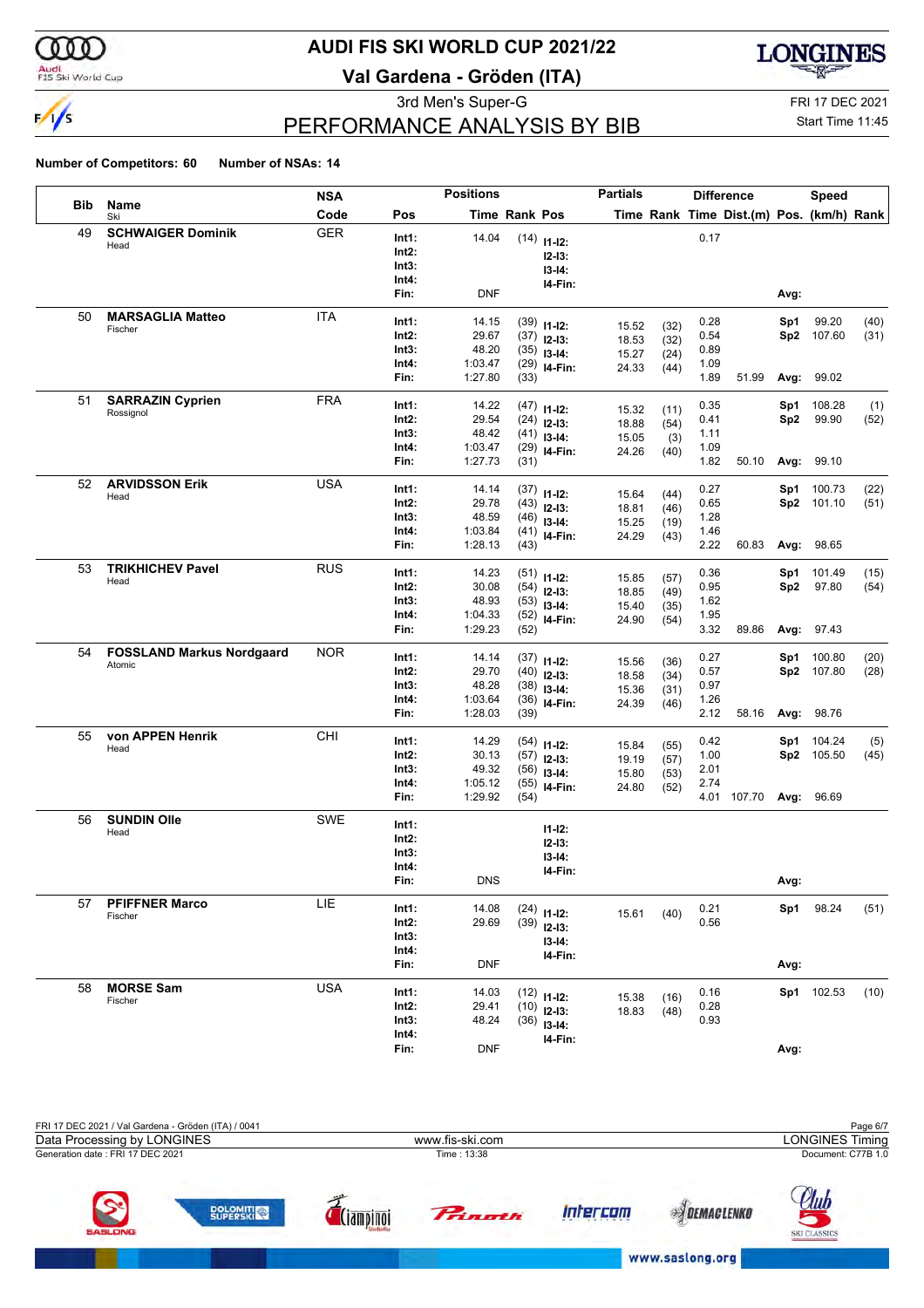

## Audi<br>FIS Ski World Cup

## **AUDI FIS SKI WORLD CUP 2021/22**

**Val Gardena - Gröden (ITA)**



3rd Men's Super-G FRI 17 DEC 2021 PERFORMANCE ANALYSIS BY BIB

## Start Time 11:45

## **Number of Competitors: 60 Number of NSAs: 14**

| <b>Bib</b> | Name                               | <b>NSA</b> |                                             | <b>Positions</b>                              |                      |                                                                              | <b>Partials</b>                  |                              |                                      | <b>Difference</b>                        |                    | <b>Speed</b>             |              |
|------------|------------------------------------|------------|---------------------------------------------|-----------------------------------------------|----------------------|------------------------------------------------------------------------------|----------------------------------|------------------------------|--------------------------------------|------------------------------------------|--------------------|--------------------------|--------------|
|            | Ski                                | Code       | <b>Pos</b>                                  |                                               | <b>Time Rank Pos</b> |                                                                              |                                  |                              |                                      | Time Rank Time Dist.(m) Pos. (km/h) Rank |                    |                          |              |
| 59         | <b>NARALOCNIK Nejc</b>             | <b>SLO</b> | Int1:<br>$Int2$ :<br>Int3:<br>Int4:<br>Fin: | 14.22<br>29.99<br>49.06<br><b>DNF</b>         | (55)                 | $(47)$ 11-12:<br>$(52)$ 12-13:<br>$13 - 14$ :<br>$14-Fin:$                   | 15.77<br>19.07                   | (53)<br>(55)                 | 0.35<br>0.86<br>1.75                 |                                          | Sp1<br>Avg:        | 100.16                   | (30)         |
| 60         | <b>SZOLLOS Barnabas</b><br>Kaestle | <b>ISR</b> | Int1:<br>Int2:<br>Int3:<br>Int4:<br>Fin:    | 14.34<br>30.22<br>49.39<br>1:05.00<br>1:29.52 | (53)                 | $(59)$ 11-12:<br>$(58)$ 12-13:<br>$(57)$ 13-14:<br>$(54)$ <sub>14-Fin:</sub> | 15.88<br>19.17<br>15.61<br>24.52 | (58)<br>(56)<br>(49)<br>(49) | 0.47<br>1.09<br>2.08<br>2.62<br>3.61 | 97.39                                    | Sp1<br>Sp2<br>Avg: | 97.93<br>105.40<br>97.12 | (53)<br>(46) |

|                           | Intermediate Time Positions:                        |                   | $Int. 1 = Inter1$<br>$Int. 4 = Inter4$ | $Int. 2 = Inter2$             |                                                | $Int. 3 = Inter3$  |                        |
|---------------------------|-----------------------------------------------------|-------------------|----------------------------------------|-------------------------------|------------------------------------------------|--------------------|------------------------|
|                           | Speed Measurement Positions:                        | $Sp 1 = Speed 1$  |                                        | $Sp 2 = Speed 2$              |                                                |                    |                        |
| Legend:                   |                                                     |                   |                                        |                               |                                                |                    |                        |
| Avg<br><b>Fin</b><br>Pos. | Average<br>Finish<br>Intermediate or speed position | Dist.(m)<br>Int   | Distance in metres<br>Intermediate     | <b>DNF</b><br><b>Ix</b><br>Sp | Did Not Finish<br>Intermediate x<br>Speed trap | <b>DNS</b>         | Did Not Start          |
|                           |                                                     |                   |                                        |                               |                                                |                    |                        |
|                           | FRI 17 DEC 2021 / Val Gardena - Gröden (ITA) / 0041 |                   |                                        |                               |                                                |                    | Page 7/7               |
|                           | Data Processing by LONGINES                         |                   |                                        | www.fis-ski.com               |                                                |                    | <b>LONGINES Timing</b> |
|                           | Generation date: FRI 17 DEC 2021                    |                   |                                        | Time: 13:38                   |                                                |                    | Document: C77B 1.0     |
|                           |                                                     | <b>DOLOMITICA</b> |                                        | <b>Primoth</b>                | Intercom                                       | <b>SOEMACLENKO</b> |                        |

www.saslong.org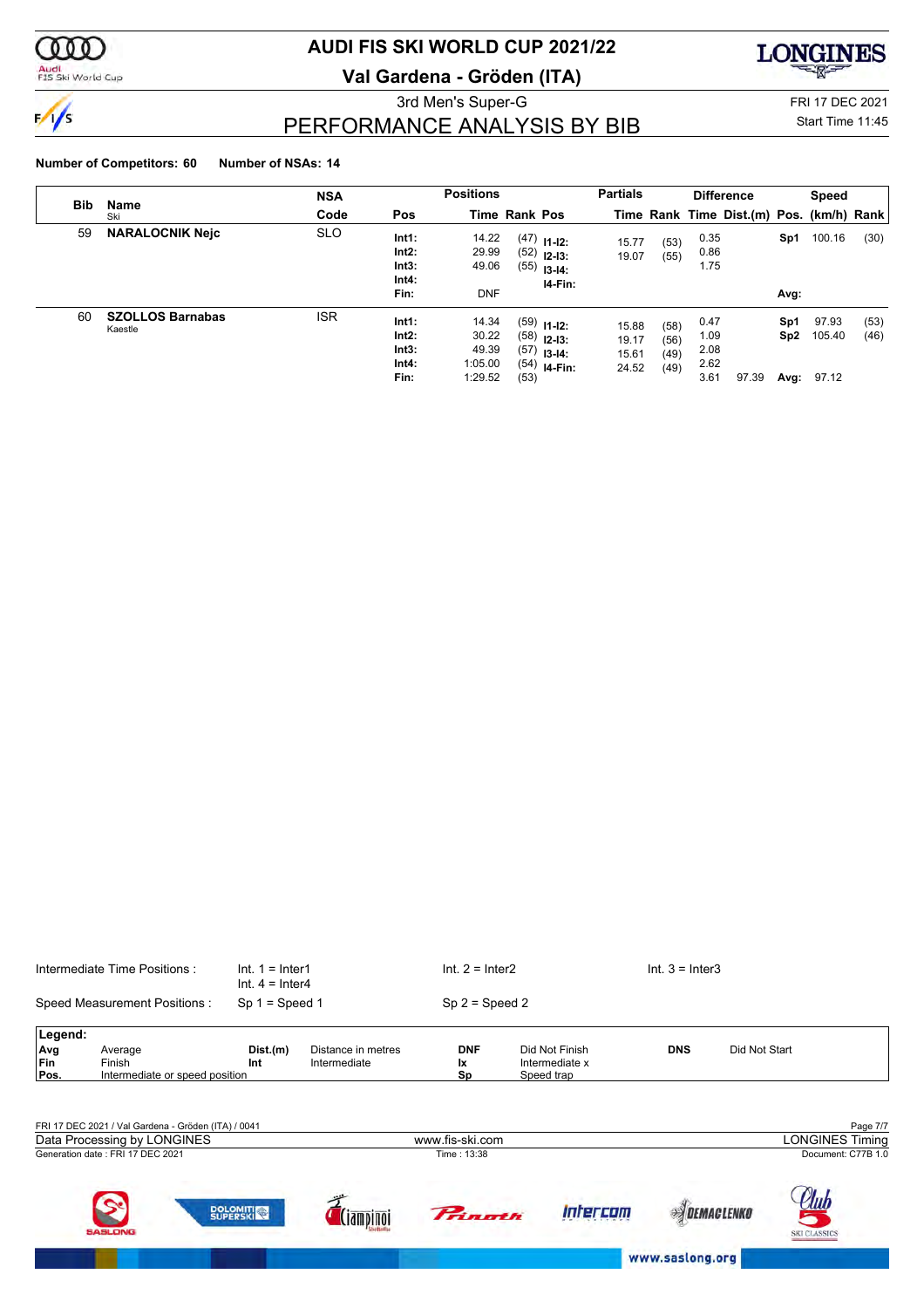

### **AUDI FIS SKI WORLD CUP 2021/22**

Audi<br>FIS Ski World Cup

**Rank FIS**

**Val Gardena - Gröden (ITA)**



**Diff. WC**

3rd Men's Super-G

## FIS WORLD CUP STANDINGS

#### **Number of Competitors: 46, Number of NSAs: 10** 2 DEC 2021 Beaver Creek (USA) 3 DEC 2021 Beaver Creek (USA) 17 DEC 2021 Val Gardena - Gröden (ITA) **Code Name NSA Code Points <sup>2</sup> <sup>3</sup>** 53902 **MAYER Matthias** AUT 80 50 80 210 422139 **KILDE Aleksand.** NOR - 100 100 200 **10**

| 3  | 512269  | <b>ODERMATT Marco</b>      | <b>SUI</b> | 100                      | 80                       | 7                        | 187            | 23  |
|----|---------|----------------------------|------------|--------------------------|--------------------------|--------------------------|----------------|-----|
| 4  | 53980   | <b>KRIECHMAYR Vincent</b>  | AUT        | 45                       | 45                       | 60                       | 150            | 60  |
| 5  | 530874  | <b>GANONG Travis</b>       | <b>USA</b> | 9                        | 60                       | 26                       | 95             | 115 |
| 6  | 511383  | <b>FEUZ Beat</b>           | SUI        | 22                       | 18                       | 50                       | 90             | 120 |
| 7  | 200379  | <b>SANDER Andreas</b>      | <b>GER</b> | 50                       | 26                       | 13                       | 89             | 121 |
| 8  | 194364  | <b>PINTURAULT Alexis</b>   | <b>FRA</b> | 40                       | 40                       | ÷,                       | 80             | 130 |
| 9  | 104096  | <b>THOMPSON Broderick</b>  | CAN        | 60                       | 11                       | $\blacksquare$           | 71             | 139 |
| 10 | 512038  | <b>ROGENTIN Stefan</b>     | SUI        | 22                       | $\overline{\phantom{a}}$ | 45                       | 67             | 143 |
| 11 | 54445   | <b>HAASER Raphael</b>      | AUT        | 24                       | 32                       | 5                        | 61             | 149 |
| 12 | 422310  | <b>SEJERSTED Adri.</b>     | <b>NOR</b> | 36                       | 20                       | $\overline{\phantom{a}}$ | 56             | 154 |
| 12 | 104531  | <b>CRAWFORD James</b>      | CAN        | 2                        | 22                       | 32                       | 56             | 154 |
| 14 | 511852  | <b>CAVIEZEL Gino</b>       | SUI        | 26                       | 29                       | $\overline{\phantom{a}}$ | 55             | 155 |
| 15 | 990081  | <b>CASSE Mattia</b>        | <b>ITA</b> | 29                       | 14                       | 8                        | 51             | 159 |
| 16 | 291459  | <b>PARIS Dominik</b>       | <b>ITA</b> | $\overline{\phantom{a}}$ | $\overline{7}$           | 40                       | 47             | 163 |
| 17 | 194858  | <b>ALLEGRE Nils</b>        | <b>FRA</b> | 6                        | 24                       | 16                       | 46             | 164 |
| 18 | 6530319 | <b>COCHRAN-SIEGLE Ryan</b> | <b>USA</b> | 12                       | $\blacksquare$           | 29                       | 41             | 169 |
| 19 | 6190176 | <b>BAILET Matthieu</b>     | <b>FRA</b> | $\overline{\phantom{a}}$ | 36                       | $\overline{\phantom{a}}$ | 36             | 174 |
| 19 | 53817   | <b>FRANZ Max</b>           | AUT        | $\overline{\phantom{a}}$ | ÷,                       | 36                       | 36             | 174 |
| 21 | 511896  | <b>MURISIER Justin</b>     | SUI        | 32                       | $\overline{a}$           | $\overline{a}$           | 32             | 178 |
| 22 | 54157   | <b>DANKLMAIER Daniel</b>   | AUT        | 5                        | 8                        | 18                       | 31             | 179 |
| 23 | 54009   | <b>WALDER Christian</b>    | AUT        | 18                       | 6                        | 6                        | 30             | 180 |
| 24 | 202059  | <b>FERSTL Josef</b>        | <b>GER</b> | $\overline{\phantom{a}}$ | 5                        | 24                       | 29             | 181 |
| 24 | 194298  | <b>GIEZENDANNER Blaise</b> | <b>FRA</b> | 14                       | 15                       | $\overline{a}$           | 29             | 181 |
| 26 | 104272  | <b>SEGER Brodie</b>        | CAN        | $\overline{\phantom{a}}$ | 5                        | 20                       | 25             | 185 |
| 26 | 194495  | <b>FAIVRE Mathieu</b>      | <b>FRA</b> | 9                        | 16                       | $\overline{\phantom{a}}$ | 25             | 185 |
| 28 | 561255  | <b>CATER Martin</b>        | <b>SLO</b> | $\overline{\phantom{a}}$ | $\overline{a}$           | 22                       | 22             | 188 |
| 29 | 512042  | <b>KRYENBUEHL Urs</b>      | SUI        | 15                       | $\overline{a}$           | 5                        | 20             | 190 |
| 30 | 202762  | <b>JOCHER Simon</b>        | <b>GER</b> | 3                        | $\frac{1}{2}$            | 16                       | 19             | 191 |
| 30 | 54371   | <b>BABINSKY Stefan</b>     | AUT        | $\overline{7}$           | 3                        | 9                        | 19             | 191 |
| 32 | 421483  | <b>JANSRUD Kjetil</b>      | <b>NOR</b> | 18                       | $\overline{\phantom{a}}$ | $\blacksquare$           | 18             | 192 |
| 33 | 293006  | <b>INNERHOFER Christof</b> | ITA        | $\overline{\phantom{a}}$ | 13                       | 3                        | 16             | 194 |
| 33 | 293550  | <b>MARSAGLIA Matteo</b>    | ITA        | 4                        | 12                       | $\frac{1}{2}$            | 16             | 194 |
| 35 | 191740  | <b>CLAREY Johan</b>        | <b>FRA</b> | $\overline{\phantom{a}}$ | $\overline{a}$           | 14                       | 14             | 196 |
| 36 | 103865  | <b>PHILP Trevor</b>        | CAN        | 13                       | $\blacksquare$           | $\overline{\phantom{a}}$ | 13             | 197 |
| 36 | 511638  | <b>TUMLER Thomas</b>       | SUI        | 12                       | 1                        | $\overline{\phantom{a}}$ | 13             | 197 |
| 36 | 512124  | <b>HINTERMANN Niels</b>    | SUI        | 1                        | $\frac{1}{2}$            | 12                       | 13             | 197 |
| 39 | 512182  | <b>MEILLARD Loic</b>       | SUI        | $\overline{\phantom{a}}$ | 11                       | $\blacksquare$           | 11             | 199 |
| 39 | 51215   | <b>BAUMANN Romed</b>       | <b>GER</b> | $\overline{\phantom{a}}$ | $\frac{1}{2}$            | 11                       | 11             | 199 |
| 41 | 511981  | <b>WEBER Ralph</b>         | SUI        | 10                       | ÷,                       | L,                       | 10             | 200 |
| 41 | 6290845 | <b>BOSCA Guglielmo</b>     | ITA        | $\overline{\phantom{a}}$ | ÷,                       | 10                       | 10             | 200 |
| 43 | 104539  | <b>SEGER Riley</b>         | CAN        | ÷,                       | 9                        | $\overline{a}$           | 9              | 201 |
| 44 | 501987  | <b>MONSEN Felix</b>        | <b>SWE</b> | ÷,                       | 3                        | $\blacksquare$           | 3              | 207 |
| 45 | 104468  | <b>READ Jeffrey</b>        | CAN        |                          | $\overline{a}$           | 2                        | $\overline{2}$ | 208 |
| 46 | 934643  | <b>GOLDBERG Jared</b>      | <b>USA</b> | $\blacksquare$           | $\overline{a}$           | 1                        | $\mathbf{1}$   | 209 |

| Legend:                           |       |                   |                 |           |                        |
|-----------------------------------|-------|-------------------|-----------------|-----------|------------------------|
| No points                         | Diff. | <b>Difference</b> | WC              | World Cup |                        |
|                                   |       |                   |                 |           |                        |
|                                   |       |                   |                 |           |                        |
|                                   |       |                   |                 |           | Page 1/1               |
| Data Processing by LONGINES       |       |                   | www.fis-ski.com |           | <b>LONGINES Timing</b> |
| Generation date : FRI 17 DEC 2021 |       |                   | Time: 13:38     |           | Document: C25A 1.0     |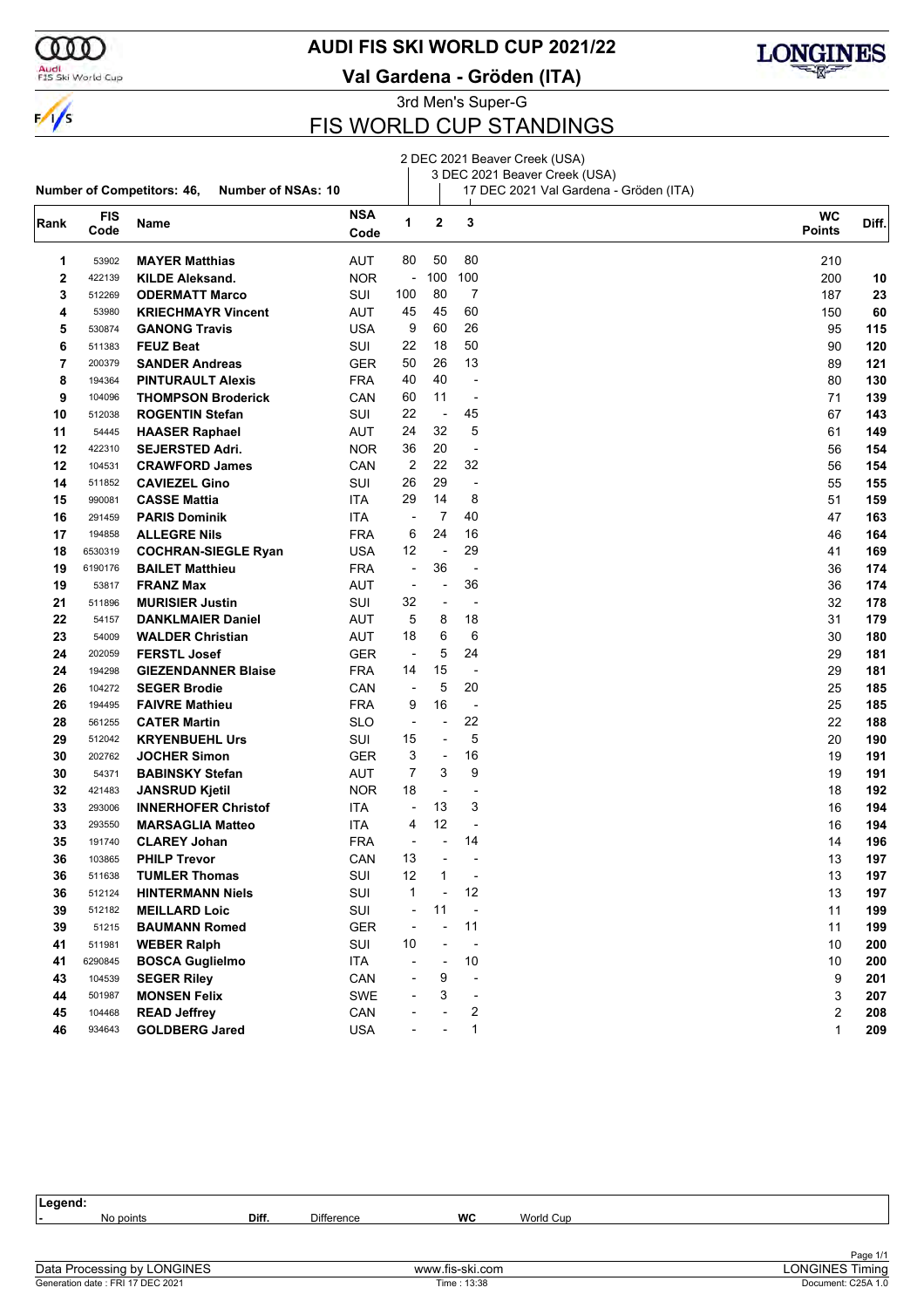

 $\frac{1}{\sqrt{2}}$ 

### Audi<br>FIS Ski World Cup

## **AUDI FIS SKI WORLD CUP 2021/22**

**Val Gardena - Gröden (ITA)**



3rd Men's Super-G OVERALL FIS WORLD CUP STANDINGS

| Rank        | <b>FIS</b>        | Name                                                | <b>NSA</b>               | <b>WC</b>     | Diff.      | DH                                  | <b>SL</b>                   | GS                                | SG                                                       | <b>AC</b>                    | <b>PAR</b>                   |
|-------------|-------------------|-----------------------------------------------------|--------------------------|---------------|------------|-------------------------------------|-----------------------------|-----------------------------------|----------------------------------------------------------|------------------------------|------------------------------|
|             | Code              |                                                     | Code                     | <b>Points</b> |            | 2 races                             | 1 race                      | 2 races                           | 3 races                                                  | 0 races                      | 1 race                       |
| 1           | 512269            | <b>ODERMATT Marco</b>                               | SUI                      | 453           |            | 66<br>(6)                           |                             | 200<br>(1)                        | 187<br>(3)                                               |                              |                              |
| $\mathbf 2$ | 53902             | <b>MAYER Matthias</b>                               | AUT                      | 390           | 63         | (1)<br>180                          |                             | $\overline{a}$                    | 210<br>(1)                                               |                              |                              |
| 3           | 422139            | <b>KILDE Aleksand.</b>                              | <b>NOR</b>               | 329           | 124        | (2)<br>129                          | $\overline{\phantom{a}}$    | ٠                                 | 200<br>(2)                                               | -                            |                              |
| 4<br>5      | 53980<br>511383   | <b>KRIECHMAYR Vincent</b>                           | AUT<br>SUI               | 259<br>210    | 194        | 109<br>(4)<br>120                   |                             | $\overline{a}$                    | 150<br>(4)                                               |                              |                              |
| 6           | 194364            | <b>FEUZ Beat</b><br><b>PINTURAULT Alexis</b>        | <b>FRA</b>               | 205           | 243<br>248 | (3)<br>÷,                           |                             | 125<br>(2)                        | (6)<br>90<br>80<br>(8)                                   |                              |                              |
| 7           | 422304            | <b>KRISTOFFERSEN Henrik</b>                         | <b>NOR</b>               | 137           | 316        | $\overline{a}$                      | 24 (11)                     | (8)<br>63                         | $\overline{\phantom{a}}$                                 |                              | 50<br>(4)                    |
| 8           | 511852            | <b>CAVIEZEL Gino</b>                                | SUI                      | 130           | 323        | $\overline{a}$                      |                             | 64<br>(7)                         | 55 (14)                                                  |                              | 11(20)                       |
| 9           | 561244            | <b>KRANJEC Zan</b>                                  | <b>SLO</b>               | 125           | 328        | ÷,                                  | 13 (18)                     | (3)<br>86                         | ÷                                                        | $\blacksquare$               | 26 (10)                      |
| 10          | 291459            | <b>PARIS Dominik</b>                                | ITA                      | 124           | 329        | 77<br>(5)                           |                             |                                   | 47 (16)                                                  |                              |                              |
| 11          | 200379            | <b>SANDER Andreas</b>                               | <b>GER</b>               | 111           | 342        | 22 (21)                             |                             |                                   | 89<br>(7)                                                |                              |                              |
| 12          | 53889             | <b>HIRSCHBUEHL Christian</b>                        | AUT                      | 110           | 343        | $\overline{\phantom{a}}$            | 10(21)                      | -                                 | $\overline{a}$                                           | $\overline{\phantom{a}}$     | 100<br>(1)                   |
| 13          | 530874<br>6530319 | <b>GANONG Travis</b>                                | USA<br><b>USA</b>        | 107<br>107    | 346        | 12(30)                              |                             | $\overline{a}$                    | 95<br>(5)                                                |                              |                              |
| 13<br>15    | 6190403           | <b>COCHRAN-SIEGLE Ryan</b><br><b>NOEL Clement</b>   | FRA                      | 100           | 346<br>353 | 66<br>(6)<br>÷,                     | 100<br>(1)                  | $\overline{\phantom{a}}$          | 41 (18)                                                  |                              |                              |
| 16          | 422732            | <b>McGRATH Atle Lie</b>                             | <b>NOR</b>               | 96            | 357        | $\overline{\phantom{a}}$            | 32<br>(8)                   | (37)<br>4                         |                                                          |                              | 60<br>(3)                    |
| 16          | 380335            | <b>ZUBCIC Filip</b>                                 | <b>CRO</b>               | 96            | 357        | $\overline{\phantom{a}}$            | 60<br>(3)                   | 29 (15)                           | $\overline{a}$                                           |                              | 7(24)                        |
| 18          | 53817             | <b>FRANZ Max</b>                                    | AUT                      | 87            | 366        | 51<br>(9)                           | $\overline{\phantom{a}}$    | $\overline{\phantom{a}}$          | 36 (19)                                                  | -                            |                              |
| 19          | 422729            | <b>BRAATHEN Lucas</b>                               | <b>NOR</b>               | 86            | 367        | ÷,                                  | 26 (10)                     | 60<br>(9)                         |                                                          |                              |                              |
| 20          | 512038            | <b>ROGENTIN Stefan</b>                              | SUI                      | 84            | 369        | 17 (24)                             | $\overline{\phantom{a}}$    | $\overline{\phantom{a}}$          | 67 (10)                                                  |                              |                              |
| 20          | 422310            | <b>SEJERSTED Adri.</b>                              | <b>NOR</b>               | 84            | 369        | 28 (17)                             | $\blacksquare$              | $\overline{a}$                    | 56 (12)                                                  |                              |                              |
| 22          | 511896            | <b>MURISIER Justin</b>                              | SUI                      | 83            | 370        | ÷                                   |                             | 51 (13)                           | 32 (21)                                                  |                              |                              |
| 23<br>24    | 990116            | de ALIPRANDINI Luca                                 | ITA                      | 82            | 371        |                                     |                             | 82<br>(4)                         | $\overline{a}$                                           |                              |                              |
| 25          | 194495<br>502015  | <b>FAIVRE Mathieu</b><br><b>JAKOBSEN Kristoffer</b> | <b>FRA</b><br><b>SWE</b> | 81<br>80      | 372<br>373 | ٠                                   | $\overline{a}$<br>(2)<br>80 | 56 (11)<br>$\overline{a}$         | 25 (26)                                                  |                              |                              |
| 25          | 54031             | <b>LEITINGER Roland</b>                             | AUT                      | 80            | 373        |                                     |                             | 80<br>(5)                         |                                                          |                              |                              |
| 25          | 54252             | <b>RASCHNER Dominik</b>                             | AUT                      | 80            | 373        | ÷                                   | $\overline{\phantom{a}}$    |                                   |                                                          |                              | 80<br>(2)                    |
| 28          | 54063             | <b>FELLER Manuel</b>                                | AUT                      | 76            | 377        | $\overline{a}$                      |                             | 76<br>(6)                         |                                                          |                              |                              |
| 29          | 6190176           | <b>BAILET Matthieu</b>                              | <b>FRA</b>               | 74            | 379        | 38 (14)                             |                             | L,                                | 36 (19)                                                  |                              |                              |
| 30          | 54445             | <b>HAASER Raphael</b>                               | AUT                      | 72            | 381        | ÷                                   | $\overline{\phantom{a}}$    | 11(28)                            | 61<br>(11)                                               |                              |                              |
| 31          | 104096            | <b>THOMPSON Broderick</b>                           | CAN                      | 71            | 382        |                                     |                             | $\overline{a}$                    | 71<br>(9)                                                |                              |                              |
| 31          | 512124            | <b>HINTERMANN Niels</b>                             | SUI                      | 71            | 382        | (8)<br>58                           |                             | $\overline{\phantom{a}}$          | 13 (36)                                                  |                              |                              |
| 33          | 202597            | <b>SCHMID Alexander</b>                             | GER                      | 70            | 383        | ÷                                   |                             | 52 (12)                           |                                                          |                              | 18 (14)                      |
| 33<br>35    | 54157<br>103729   | <b>DANKLMAIER Daniel</b><br><b>READ Erik</b>        | AUT<br>CAN               | 70<br>69      | 383<br>384 | 39 (13)<br>$\overline{\phantom{a}}$ | 14 (17)                     | ÷                                 | 31 (22)<br>$\overline{a}$                                |                              | 36                           |
| 36          | 103865            | <b>PHILP Trevor</b>                                 | CAN                      | 67            | 386        | $\overline{\phantom{a}}$            | $\blacksquare$              | 19 (19)<br>(31)<br>9              | 13 (36)                                                  | $\overline{a}$               | (7)<br>(5)<br>45             |
| 37          | 293550            | <b>MARSAGLIA Matteo</b>                             | ITA                      | 66            | 387        | 50 (10)                             |                             |                                   | 16 (33)                                                  |                              |                              |
| 38          | 104531            | <b>CRAWFORD James</b>                               | CAN                      | 64            | 389        | 8(32)                               |                             | $\overline{\phantom{a}}$          | 56 (12)                                                  |                              |                              |
| 39          | 512182            | <b>MEILLARD Loic</b>                                | SUI                      | 62            | 391        | ÷                                   |                             | 51 (13)                           | 11 (39)                                                  |                              |                              |
| 40          | 6532084           | <b>RADAMUS River</b>                                | <b>USA</b>               | 60            | 393        | ÷                                   |                             | (9)<br>60                         |                                                          |                              |                              |
| 41          | 51215             | <b>BAUMANN Romed</b>                                | GER                      | 59            | 394        | 48 (12)                             |                             | $\overline{a}$                    | 11 (39)                                                  |                              |                              |
| 42          | 60253             | <b>MARCHANT Armand</b>                              | <b>BEL</b>               | 51            | 402        | $\overline{\phantom{a}}$            | 36<br>(7)                   |                                   |                                                          |                              | 15 (16)                      |
| 42          | 990081            | <b>CASSE Mattia</b>                                 | <b>ITA</b>               | 51            | 402        | $\overline{a}$                      |                             |                                   | 51 (15)                                                  |                              |                              |
| 44<br>44    | 511996<br>53975   | <b>YULE Daniel</b><br><b>HEMETSBERGER Daniel</b>    | SUI<br><b>AUT</b>        | 50<br>50      | 403<br>403 | $\overline{\phantom{a}}$<br>50 (10) | 50<br>(4)<br>$\overline{a}$ | $\overline{a}$<br>٠               | $\overline{a}$<br>÷,                                     |                              |                              |
| 46          | 194858            | <b>ALLEGRE Nils</b>                                 | <b>FRA</b>               | 46            | 407        | $\overline{\phantom{a}}$            |                             |                                   | 46 (17)                                                  |                              |                              |
| 46          | 202059            | <b>FERSTL Josef</b>                                 | <b>GER</b>               | 46            | 407        | 17 (24)                             | $\overline{a}$              | -                                 | 29 (24)                                                  | -                            |                              |
| 48          | 220689            | <b>RYDING Dave</b>                                  | <b>GBR</b>               | 45            | 408        | $\overline{\phantom{a}}$            | 45<br>(5)                   | $\overline{\phantom{a}}$          |                                                          | $\overline{a}$               | $\overline{\phantom{a}}$     |
| 48          | 202584            | <b>RAUCHFUSS Julian</b>                             | <b>GER</b>               | 45            | 408        | $\overline{\phantom{a}}$            | 7(24)                       | 9(31)                             | $\overline{a}$                                           |                              | 29<br>(9)                    |
| 50          | 561255            | <b>CATER Martin</b>                                 | <b>SLO</b>               | 42            | 411        | 20 (22)                             | $\overline{\phantom{a}}$    | -                                 | 22 (28)                                                  | -                            | $\overline{\phantom{a}}$     |
| 51          | 422082            | <b>FOSS-SOLEVAAG S</b>                              | <b>NOR</b>               | 40            | 413        | $\overline{\phantom{a}}$            | 40<br>(6)                   | ٠                                 | $\overline{a}$                                           | $\overline{a}$               |                              |
| 51          | 54348             | <b>PERTL Adrian</b>                                 | AUT                      | 40            | 413        | $\overline{\phantom{a}}$            |                             | $\overline{\phantom{a}}$          | $\overline{a}$                                           | $\overline{a}$               | 40<br>(6)                    |
| 51          | 54027             | <b>BRENNSTEINER Stefan</b>                          | AUT                      | 40            | 413        | $\overline{\phantom{a}}$            |                             | 16 (23)                           | $\blacksquare$                                           | $\overline{\phantom{a}}$     | 24 (11)                      |
| 51          | 293006            | <b>INNERHOFER Christof</b>                          | ITA                      | 40            | 413        | 24 (19)                             | $\overline{a}$              | $\overline{\phantom{a}}$          | 16 (33)                                                  | $\overline{\phantom{0}}$     |                              |
| 55<br>56    | 54009<br>561322   | <b>WALDER Christian</b><br><b>HADALIN Stefan</b>    | <b>AUT</b><br><b>SLO</b> | 39<br>38      | 414<br>415 | 9(31)<br>$\overline{\phantom{a}}$   | $\overline{\phantom{a}}$    | $\overline{\phantom{0}}$          | 30(23)                                                   | $\qquad \qquad \blacksquare$ | 32 (8)                       |
| 56          | 561216            | <b>KLINE Bostjan</b>                                | <b>SLO</b>               | 38            | 415        | 38 (14)                             | $\overline{\phantom{a}}$    | 6(35)<br>$\overline{\phantom{a}}$ | $\qquad \qquad \blacksquare$<br>$\overline{\phantom{a}}$ | ٠                            | $\qquad \qquad \blacksquare$ |
| 58          | 191740            | <b>CLAREY Johan</b>                                 | <b>FRA</b>               | 37            | 416        | 23 (20)                             |                             | $\overline{\phantom{a}}$          | 14 (35)                                                  |                              |                              |
| 59          | 193967            | <b>MUFFAT-JEANDET Victor</b>                        | <b>FRA</b>               | 36            | 417        | $\overline{\phantom{a}}$            | $\overline{\phantom{a}}$    | 24 (17)                           | $\overline{\phantom{a}}$                                 | $\overline{a}$               | 12 (19)                      |
| 60          | 512042            | <b>KRYENBUEHL Urs</b>                               | SUI                      | 35            | 418        | 15 (26)                             | $\overline{\phantom{a}}$    | $\overline{\phantom{a}}$          | 20 (29)                                                  | $\overline{\phantom{0}}$     |                              |
| 61          | 202345            | <b>SCHWAIGER Dominik</b>                            | <b>GER</b>               | 32            | 421        | 32 (16)                             |                             | $\overline{\phantom{a}}$          | $\overline{a}$                                           |                              |                              |
| 61          | 194935            | <b>FAVROT Thibaut</b>                               | <b>FRA</b>               | 32            | 421        | $\overline{\phantom{a}}$            | $\overline{a}$              | 19 (19)                           | $\overline{\phantom{a}}$                                 | $\overline{\phantom{0}}$     | 13 (18)                      |
| 63          | 421483            | <b>JANSRUD Kjetil</b>                               | <b>NOR</b>               | 31            | 422        | 13 (28)                             | $\overline{a}$              | $\overline{\phantom{a}}$          | 18 (32)                                                  | $\overline{\phantom{0}}$     |                              |
| 63          | 511638            | <b>TUMLER Thomas</b>                                | SUI                      | 31            | 422        | $\overline{\phantom{a}}$            |                             | 18 (21)                           | 13 (36)                                                  |                              |                              |
|             |                   |                                                     |                          |               |            |                                     |                             |                                   |                                                          |                              |                              |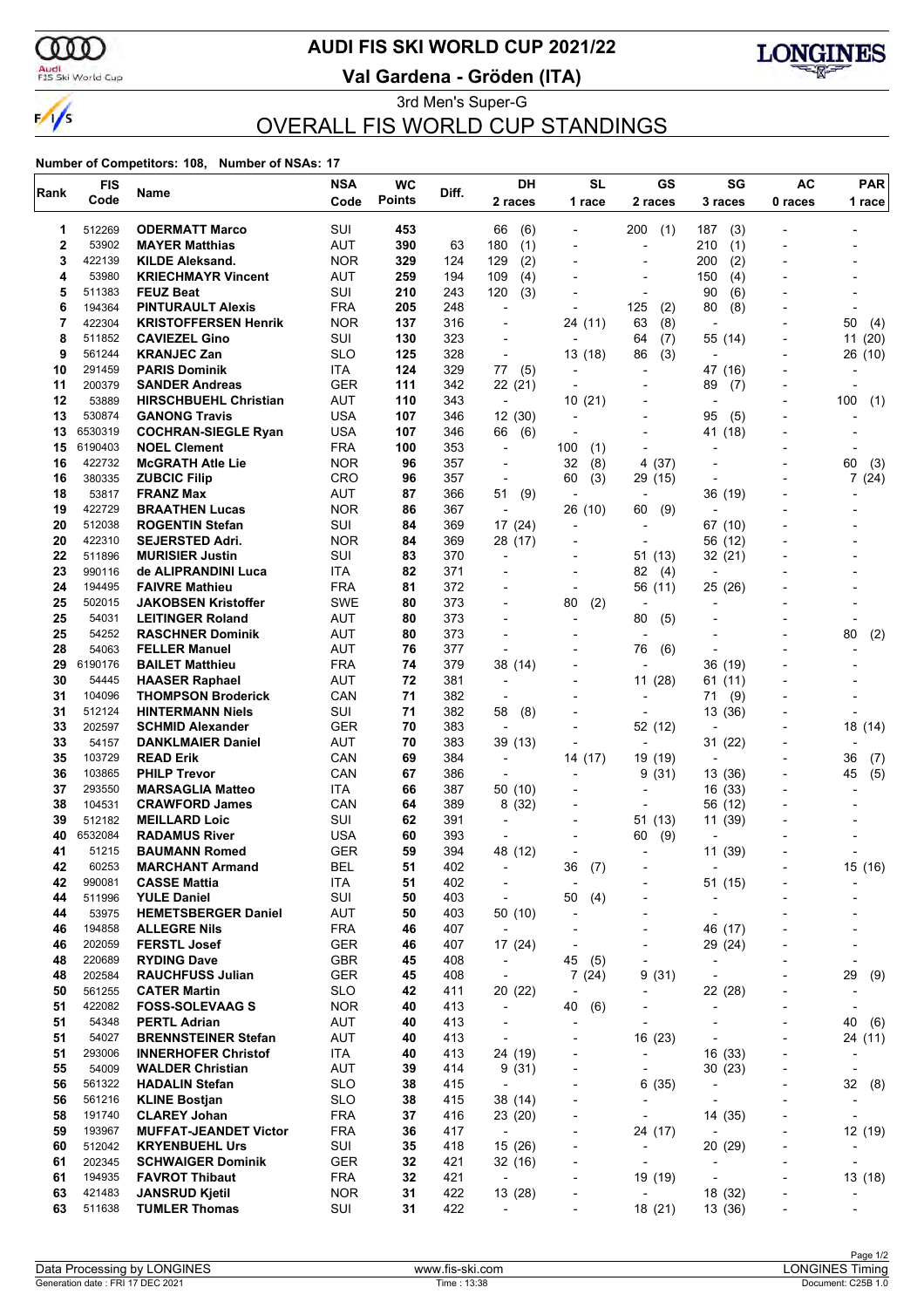

 $\frac{1}{\sqrt{2}}$ 

### Audi<br>FIS Ski World Cup

## **AUDI FIS SKI WORLD CUP 2021/22**

**Val Gardena - Gröden (ITA)**



3rd Men's Super-G OVERALL FIS WORLD CUP STANDINGS

| Rank | <b>FIS</b> | Name                       | <b>NSA</b> | <b>WC</b>      | Diff. | <b>DH</b>                | <b>SL</b>                | GS                       | SG                       | AC                       | <b>PAR</b> |
|------|------------|----------------------------|------------|----------------|-------|--------------------------|--------------------------|--------------------------|--------------------------|--------------------------|------------|
|      | Code       |                            | Code       | <b>Points</b>  |       | 2 races                  | 1 race                   | 2 races                  | 3 races                  | 0 races                  | 1 race     |
| 65   | 293098     | <b>RAZZOLI Giuliano</b>    | <b>ITA</b> | 29             | 424   | $\overline{\phantom{a}}$ | 29<br>(9)                |                          |                          |                          |            |
| 65   | 194298     | <b>GIEZENDANNER Blaise</b> | <b>FRA</b> | 29             | 424   |                          |                          |                          | 29 (24)                  |                          |            |
| 67   | 422278     | <b>WINDINGSTAD Rasmus</b>  | <b>NOR</b> | 26             | 427   | $\overline{a}$           |                          | 26 (16)                  | $\blacksquare$           |                          |            |
| 67   | 54005      | <b>STRIEDINGER Otmar</b>   | AUT        | 26             | 427   | 26 (18)                  |                          |                          |                          |                          |            |
| 69   | 104272     | <b>SEGER Brodie</b>        | CAN        | 25             | 428   | ÷,                       |                          |                          | 25 (26)                  |                          |            |
| 70   | 194873     | <b>SARRAZIN Cyprien</b>    | FRA        | 24             | 429   | $\overline{\phantom{a}}$ |                          | 8<br>(33)                |                          | $\blacksquare$           | 16 (15)    |
| 71   | 501987     | <b>MONSEN Felix</b>        | <b>SWE</b> | 23             | 430   | 20 (22)                  |                          |                          | 3<br>(44)                |                          |            |
| 72   | 6291574    | <b>SALA Tommaso</b>        | ITA        | 22             | 431   | $\blacksquare$           | 22 (12)                  |                          |                          |                          |            |
| 72   | 202451     | <b>STRASSER Linus</b>      | GER        | 22             | 431   | $\overline{a}$           |                          |                          |                          |                          | 22 (12)    |
| 72   | 421669     | <b>NESTVOLD-HAUGEN</b>     | <b>NOR</b> | 22             | 431   |                          |                          | 14 (24)                  |                          | $\overline{\phantom{a}}$ | 8(23)      |
| 75   | 511863     | <b>SETTE Daniele</b>       | SUI        | 21             | 432   | $\blacksquare$           | ÷                        | 18 (21)                  |                          | $\blacksquare$           | 3(28)      |
| 76   | 422507     | <b>HAUGAN Timon</b>        | <b>NOR</b> | 20             | 433   | $\overline{\phantom{0}}$ | 20 (13)                  | $\overline{\phantom{0}}$ |                          |                          |            |
| 76   | 54320      | <b>SCHWARZ Marco</b>       | <b>AUT</b> | 20             | 433   | L,                       | $\overline{\phantom{a}}$ | 20 (18)                  |                          |                          |            |
| 76   | 6293171    | <b>VINATZER Alex</b>       | ITA        | 20             | 433   | $\overline{a}$           |                          | $\overline{a}$           |                          |                          | 20 (13)    |
| 76   | 202762     | <b>JOCHER Simon</b>        | GER        | 20             | 433   | 1(34)                    |                          |                          | 19<br>(30)               |                          |            |
| 80   | 54371      | <b>BABINSKY Stefan</b>     | <b>AUT</b> | 19             | 434   | $\blacksquare$           | $\blacksquare$           |                          | 19 (30)                  | $\overline{a}$           |            |
| 81   | 54444      | <b>GSTREIN Fabio</b>       | <b>AUT</b> | 18             | 435   |                          | 18 (14)                  |                          |                          |                          |            |
| 82   | 491879     | <b>SALARICH Joaquim</b>    | ESP        | 16             | 437   |                          | 16 (15)                  |                          |                          |                          |            |
| 82   | 6291430    | <b>MAURBERGER Simon</b>    | <b>ITA</b> | 16             | 437   |                          |                          | 11(28)                   |                          |                          | 5(26)      |
| 84   | 92720      | <b>POPOV Albert</b>        | BUL        | 15             | 438   | $\overline{a}$           | 15 (16)                  |                          |                          | $\overline{a}$           |            |
| 84   | 54359      | <b>FEURSTEIN Patrick</b>   | AUT        | 15             | 438   | $\overline{a}$           |                          | 13 (26)                  |                          | $\overline{a}$           | 2(29)      |
| 86   | 202437     | <b>LUITZ Stefan</b>        | <b>GER</b> | 14             | 439   |                          |                          | 14 (24)                  |                          | $\blacksquare$           |            |
| 86   | 221213     | <b>RAPOSO Charlie</b>      | <b>GBR</b> | 14             | 439   | $\overline{\phantom{a}}$ |                          | $\overline{\phantom{a}}$ |                          | $\overline{a}$           | 14 (17)    |
| 86   | 990048     | <b>BORSOTTI Giovanni</b>   | ITA        | 14             | 439   |                          |                          | 13 (26)                  |                          |                          | 1(30)      |
| 86   | 6530104    | <b>BENNETT Bryce</b>       | USA        | 14             | 439   | 14 (27)                  |                          | $\blacksquare$           |                          |                          |            |
| 90   | 533866     | <b>NYMAN Steven</b>        | USA        | 13             | 440   | 13 (28)                  |                          |                          |                          |                          |            |
| 91   | 292491     | <b>MOELGG Manfred</b>      | ITA        | 12             | 441   | $\overline{\phantom{a}}$ | 12 (19)                  |                          |                          |                          |            |
| 91   | 380334     | <b>VIDOVIC Matei</b>       | CRO        | 12             | 441   | $\overline{\phantom{a}}$ | 12 (19)                  |                          |                          |                          |            |
| 93   | 511981     | <b>WEBER Ralph</b>         | SUI        | 10             | 443   |                          |                          |                          | 10(41)                   |                          |            |
| 93   | 6290845    | <b>BOSCA Guglielmo</b>     | ITA        | 10             | 443   | $\overline{\phantom{a}}$ |                          | $\overline{a}$           | 10 (41)                  |                          |            |
| 93   | 6291374    | <b>HOFER Alex</b>          | ITA        | 10             | 443   |                          |                          | 10(30)                   |                          |                          |            |
| 93   | 501898     | <b>ROENNGREN Mattias</b>   | <b>SWE</b> | 10             | 443   |                          |                          |                          |                          |                          | 10(21)     |
| 97   | 511867     | <b>NOGER Cedric</b>        | SUI        | 9              | 444   | $\overline{\phantom{a}}$ |                          | $\overline{a}$           | $\overline{\phantom{a}}$ | $\overline{a}$           | 9(22)      |
| 97   | 104539     | <b>SEGER Riley</b>         | CAN        | 9              | 444   |                          |                          |                          | 9<br>(43)                |                          |            |
| 97   | 511902     | <b>ZENHAEUSERN Ramon</b>   | SUI        | 9              | 444   |                          | (22)<br>9                |                          |                          |                          |            |
| 100  | 511908     | <b>SCHMIDIGER Reto</b>     | SUI        | 8              | 445   | $\overline{\phantom{a}}$ | 8(23)                    | $\overline{a}$           |                          | $\overline{a}$           |            |
| 100  | 700830     | <b>ZAMPA Adam</b>          | <b>SVK</b> | 8              | 445   |                          |                          | 8<br>(33)                |                          |                          |            |
| 102  | 194167     | <b>MUZATON Maxence</b>     | <b>FRA</b> | 7              | 446   | 7(33)                    |                          |                          |                          | $\overline{\phantom{0}}$ |            |
| 103  | 54471      | <b>DORNER Thomas</b>       | AUT        | 6              | 447   | $\blacksquare$           |                          |                          |                          | $\overline{a}$           | 6<br>(25)  |
| 103  | 6531936    | <b>WINTERS Luke</b>        | USA        | 6              | 447   |                          | (25)<br>6                |                          |                          |                          |            |
| 105  | 291318     | <b>TONETTI Riccardo</b>    | ITA        | 5              | 448   |                          | $\overline{a}$           | 5<br>(36)                |                          |                          |            |
| 106  | 6300451    | <b>KATO Seigo</b>          | JPN        | 4              | 449   |                          |                          |                          |                          |                          | 4(27)      |
| 107  | 104468     | <b>READ Jeffrey</b>        | CAN        | $\overline{2}$ | 451   | $\overline{\phantom{a}}$ | $\overline{\phantom{a}}$ |                          | 2<br>(45)                |                          |            |
| 108  | 934643     | <b>GOLDBERG Jared</b>      | <b>USA</b> | 1              | 452   | $\overline{a}$           |                          | $\overline{a}$           | (46)<br>1                |                          |            |

| Legend:                 |                                        |                  |                             |          |                     |                    |                             |  |
|-------------------------|----------------------------------------|------------------|-----------------------------|----------|---------------------|--------------------|-----------------------------|--|
| . .<br> GS<br><b>WC</b> | No points<br>Giant Slalom<br>World Cup | AC<br><b>PAR</b> | Alpine Combined<br>Parallel | DH<br>SG | Downhill<br>Super-G | Diff.<br><b>SL</b> | <b>Difference</b><br>Slalom |  |
|                         |                                        |                  |                             |          |                     |                    |                             |  |

| Data Processing by LONGINES      |  |
|----------------------------------|--|
| Generation date: FRI 17 DEC 2021 |  |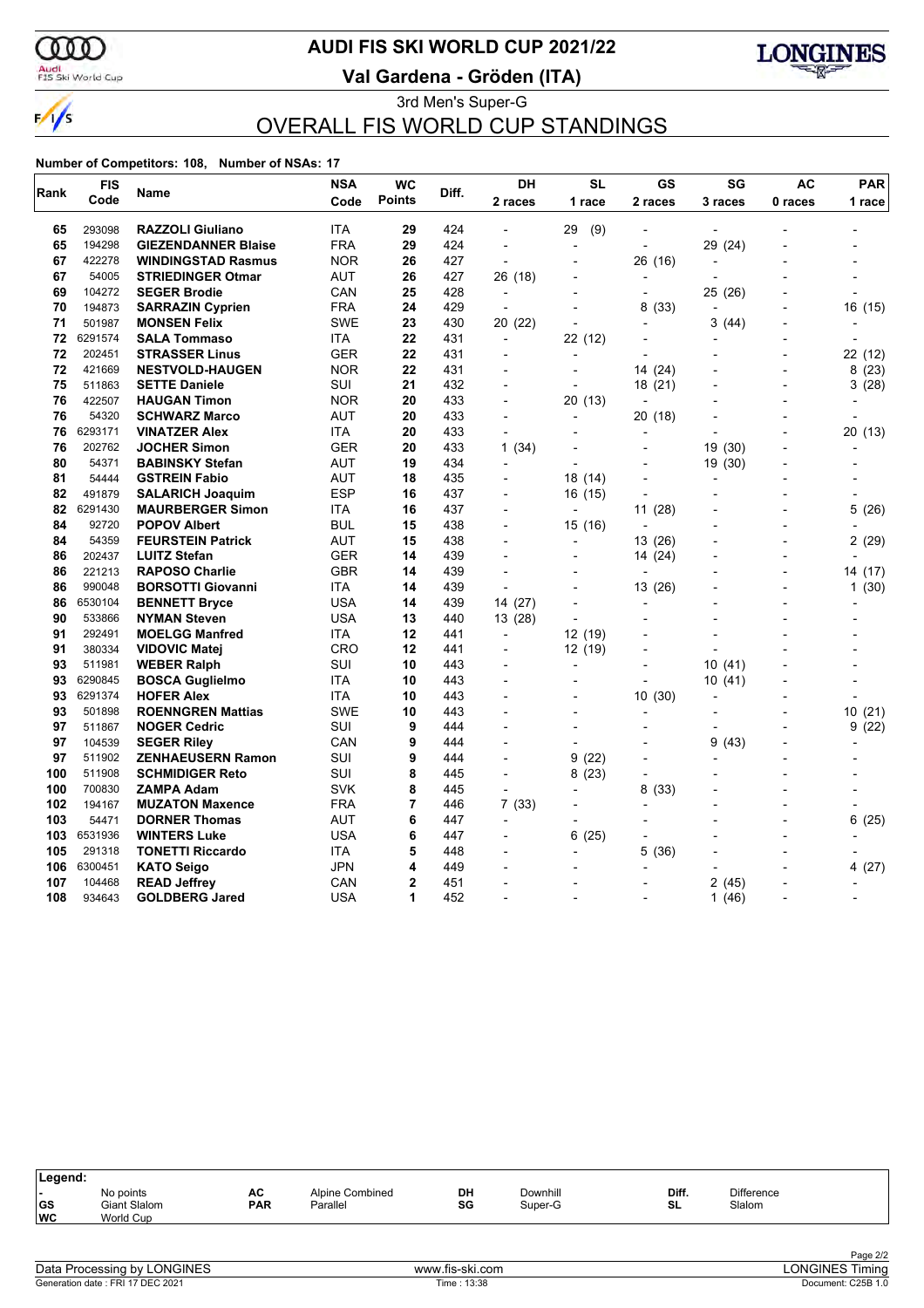

### Audi<br>FIS Ski World Cup

**Number of Competitors: 64, Number of NSAs: 10**

### **AUDI FIS SKI WORLD CUP 2021/22**

**Val Gardena - Gröden (ITA)**



3rd Men's Super-G

### FIS WCSL LIST

2 DEC 2021 Beaver Creek (USA)

3 DEC 2021 Beaver Creek (USA)

17 DEC 2021 Val Gardena - Gröden (ITA)

| Rank | <b>FIS</b><br>Code | Name                       | <b>NSA</b><br>Code | 1                        | $\mathbf{2}$             | 3                        |                          |                          |                          | Base - $X + Y = WCSL-SG$ |
|------|--------------------|----------------------------|--------------------|--------------------------|--------------------------|--------------------------|--------------------------|--------------------------|--------------------------|--------------------------|
| 1    | 53980              | <b>KRIECHMAYR Vincent</b>  | AUT                | 45                       | 45                       | 60                       | 501                      | 188                      | 150                      | 463                      |
| 2    | 53902              | <b>MAYER Matthias</b>      | AUT                | 80                       | 50                       | 80                       | 316                      | 119                      | 210                      | 407                      |
| 3    | 512269             | <b>ODERMATT Marco</b>      | SUI                | 100                      | 80                       | 7                        | 342                      | 128                      | 187                      | 401                      |
| 4    | 422139             | <b>KILDE Aleksand.</b>     | <b>NOR</b>         | $\overline{\phantom{a}}$ | 100                      | 100                      | 172                      | 65                       | 200                      | 307                      |
| 5    | 200379             | <b>SANDER Andreas</b>      | <b>GER</b>         | 50                       | 26                       | 13                       | 198                      | 74                       | 89                       | 213                      |
|      |                    |                            |                    | 22                       | 18                       | 50                       |                          |                          |                          |                          |
| 6    | 511383             | <b>FEUZ Beat</b>           | SUI                |                          |                          |                          | 147                      | 55                       | 90                       | 182                      |
| 7    | 530874             | <b>GANONG Travis</b>       | USA                | 9                        | 60                       | 26                       | 133                      | 50                       | 95                       | 178                      |
| 8    | 194364             | <b>PINTURAULT Alexis</b>   | <b>FRA</b>         | 40                       | 40                       | $\overline{\phantom{a}}$ | 156                      | 59                       | 80                       | 177                      |
| 9    | 422310             | <b>SEJERSTED Adri.</b>     | <b>NOR</b>         | 36                       | 20                       | $\overline{\phantom{a}}$ | 145                      | 54                       | 56                       | 147                      |
| 10   | 990081             | <b>CASSE Mattia</b>        | <b>ITA</b>         | 29                       | 14                       | 8                        | 145                      | 54                       | 51                       | 142                      |
| 11   | 511513             | <b>CAVIEZEL Mauro</b>      | SUI                | $\overline{\phantom{a}}$ |                          | L,                       | 225                      | 84                       | $\overline{\phantom{a}}$ | 141                      |
| 12   | 421483             | <b>JANSRUD Kjetil</b>      | <b>NOR</b>         | 18                       | $\overline{\phantom{a}}$ | $\overline{a}$           | 182                      | 68                       | 18                       | 132                      |
| 13   | 291459             | <b>PARIS Dominik</b>       | <b>ITA</b>         | $\overline{\phantom{a}}$ | 7                        | 40                       | 133                      | 50                       | 47                       | 130                      |
| 14   | 6190176            | <b>BAILET Matthieu</b>     | <b>FRA</b>         | $\overline{\phantom{a}}$ | 36                       | ÷,                       | 148                      | 56                       | 36                       | 128                      |
| 15   | 51215              | <b>BAUMANN Romed</b>       | GER                | $\overline{\phantom{a}}$ |                          | 11                       | 183                      | 69                       | 11                       | 125                      |
| 16   | 6530319            | <b>COCHRAN-SIEGLE Ryan</b> | USA                | 12                       | ÷,                       | 29                       | 132                      | 50                       | 41                       | 123                      |
| 17   | 54009              | <b>WALDER Christian</b>    | <b>AUT</b>         | 18                       | 6                        | 6                        | 145                      | 54                       | 30                       | 121                      |
| 18   | 194858             | <b>ALLEGRE Nils</b>        | <b>FRA</b>         | 6                        | 24                       | 16                       | 111                      | 42                       | 46                       | 115                      |
| 19   | 104531             | <b>CRAWFORD James</b>      | CAN                | 2                        | 22                       | 32                       | 82                       | 31                       | 56                       | 107                      |
| 20   | 293006             | <b>INNERHOFER Christof</b> | ITA                | ÷,                       | 13                       | 3                        | 132                      | 50                       | 16                       | 98                       |
| 21   | 511852             | <b>CAVIEZEL Gino</b>       | SUI                | 26                       | 29                       | $\overline{\phantom{a}}$ | 64                       | 24                       | 55                       | 95                       |
| 22   | 54445              | <b>HAASER Raphael</b>      | <b>AUT</b>         | 24                       | 32                       | 5                        | 51                       | 19                       | 61                       | 93                       |
| 23   | 53817              | <b>FRANZ Max</b>           | AUT                | $\overline{\phantom{a}}$ | L,                       | 36                       | 90                       | 34                       | 36                       | 92                       |
|      |                    |                            |                    | 22                       | $\overline{\phantom{a}}$ | 45                       |                          |                          |                          |                          |
| 24   | 512038             | <b>ROGENTIN Stefan</b>     | SUI                |                          |                          |                          | 39                       | 15                       | 67                       | 91                       |
| 25   | 202535             | <b>DRESSEN Thomas</b>      | GER                | $\overline{\phantom{a}}$ | $\overline{\phantom{a}}$ | $\overline{a}$           | 133                      | 50                       | $\overline{\phantom{a}}$ | 83                       |
| 26   | 194298             | <b>GIEZENDANNER Blaise</b> | <b>FRA</b>         | 14                       | 15                       | $\overline{a}$           | 75                       | 28                       | 29                       | 76                       |
| 27   | 104096             | <b>THOMPSON Broderick</b>  | CAN                | 60                       | 11                       | ÷                        | 7                        | 3                        | 71                       | 75                       |
| 27   | 202059             | <b>FERSTL Josef</b>        | <b>GER</b>         | $\overline{\phantom{a}}$ | 5                        | 24                       | 74                       | 28                       | 29                       | 75                       |
| 29   | 104272             | <b>SEGER Brodie</b>        | CAN                | ÷,                       | 5                        | 20                       | 70                       | 26                       | 25                       | 69                       |
| 30   | 512182             | <b>MEILLARD Loic</b>       | SUI                | $\overline{\phantom{a}}$ | 11                       | $\overline{\phantom{a}}$ | 85                       | 32                       | 11                       | 64                       |
| 31   | 512042             | <b>KRYENBUEHL Urs</b>      | SUI                | 15                       | ÷,                       | 5                        | 67                       | 25                       | 20                       | 62                       |
| 32   | 511896             | <b>MURISIER Justin</b>     | SUI                | 32                       | $\overline{\phantom{a}}$ | ÷                        | 45                       | 17                       | 32                       | 60                       |
| 33   | 54371              | <b>BABINSKY Stefan</b>     | AUT                | 7                        | 3                        | 9                        | 61                       | 23                       | 19                       | 57                       |
| 34   | 54157              | <b>DANKLMAIER Daniel</b>   | <b>AUT</b>         | 5                        | 8                        | 18                       | 40                       | 15                       | 31                       | 56                       |
| 35   | 191740             | <b>CLAREY Johan</b>        | <b>FRA</b>         | $\overline{a}$           | $\overline{\phantom{a}}$ | 14                       | 63                       | 24                       | 14                       | 53                       |
| 36   | 202762             | <b>JOCHER Simon</b>        | GER                | 3                        | $\overline{\phantom{a}}$ | 16                       | 29                       | 11                       | 19                       | 37                       |
| 36   | 293550             | <b>MARSAGLIA Matteo</b>    | ITA                | 4                        | 12                       |                          | 33                       | 12                       | 16                       | 37                       |
| 38   | 501987             | <b>MONSEN Felix</b>        | SWE                |                          | 3                        |                          | 50                       | 19                       | 3                        | 34                       |
| 39   | 511638             | <b>TUMLER Thomas</b>       | SUI                | 12                       | 1                        | $\overline{\phantom{a}}$ | 31                       | 12                       | 13                       | 32                       |
| 40   | 194190             | <b>ROGER Brice</b>         | <b>FRA</b>         |                          |                          |                          | 47                       | 18                       | $\overline{\phantom{a}}$ | 29                       |
| 41   | 561255             | <b>CATER Martin</b>        | <b>SLO</b>         |                          | $\overline{\phantom{a}}$ | 22                       | 10                       | 4                        | 22                       | 28                       |
| 42   | 6290985            | <b>BUZZI Emanuele</b>      | ITA                |                          |                          | L,                       | 41                       | 15                       | $\overline{\phantom{a}}$ | 26                       |
| 42   | 53975              | <b>HEMETSBERGER Daniel</b> | AUT                |                          |                          |                          | 41                       | 15                       | $\blacksquare$           | 26                       |
| 44   | 194495             | <b>FAIVRE Mathieu</b>      | <b>FRA</b>         | 9                        | 16                       |                          | $\overline{\phantom{a}}$ | $\overline{\phantom{a}}$ | 25                       | 25                       |
| 45   | 50742              |                            | AUT                |                          |                          |                          |                          |                          |                          |                          |
|      |                    | <b>REICHELT Hannes</b>     |                    |                          |                          |                          | 35                       | 13                       | $\overline{a}$           | 22                       |
| 46   | 934643             | <b>GOLDBERG Jared</b>      | <b>USA</b>         |                          |                          | 1                        | 31                       | 12                       | 1                        | 20                       |
| 47   | 561310             | <b>HROBAT Miha</b>         | <b>SLO</b>         |                          |                          |                          | 31                       | 12                       | $\overline{\phantom{a}}$ | 19                       |
| 47   | 533866             | <b>NYMAN Steven</b>        | <b>USA</b>         |                          |                          | -                        | 31                       | 12                       | $\overline{\phantom{a}}$ | 19                       |
| 49   | 104468             | <b>READ Jeffrey</b>        | CAN                |                          |                          | 2                        | 25                       | 9                        | 2                        | 18                       |
| 49   | 6530104            | <b>BENNETT Bryce</b>       | USA                |                          |                          | ÷                        | 29                       | 11                       | $\blacksquare$           | 18                       |
| 51   | 512124             | <b>HINTERMANN Niels</b>    | SUI                | 1                        |                          | 12                       | 3                        | 1                        | 13                       | 15                       |
| 52   | 291318             | <b>TONETTI Riccardo</b>    | ITA                |                          |                          | $\overline{a}$           | 22                       | 8                        | $\overline{\phantom{a}}$ | 14                       |
| 52   | 192746             | <b>THEAUX Adrien</b>       | <b>FRA</b>         |                          |                          |                          | 23                       | 9                        | $\overline{\phantom{a}}$ | 14                       |
| 54   | 103865             | <b>PHILP Trevor</b>        | CAN                | 13                       |                          |                          |                          |                          | 13                       | 13                       |
| 55   | 511981             | <b>WEBER Ralph</b>         | SUI                | 10                       |                          |                          | 4                        | 2                        | 10                       | 12                       |
| 55   | 6290845            | <b>BOSCA Guglielmo</b>     | ITA                |                          |                          | 10                       | 3                        | $\mathbf{1}$             | 10                       | 12                       |
|      |                    |                            |                    |                          |                          |                          |                          |                          |                          |                          |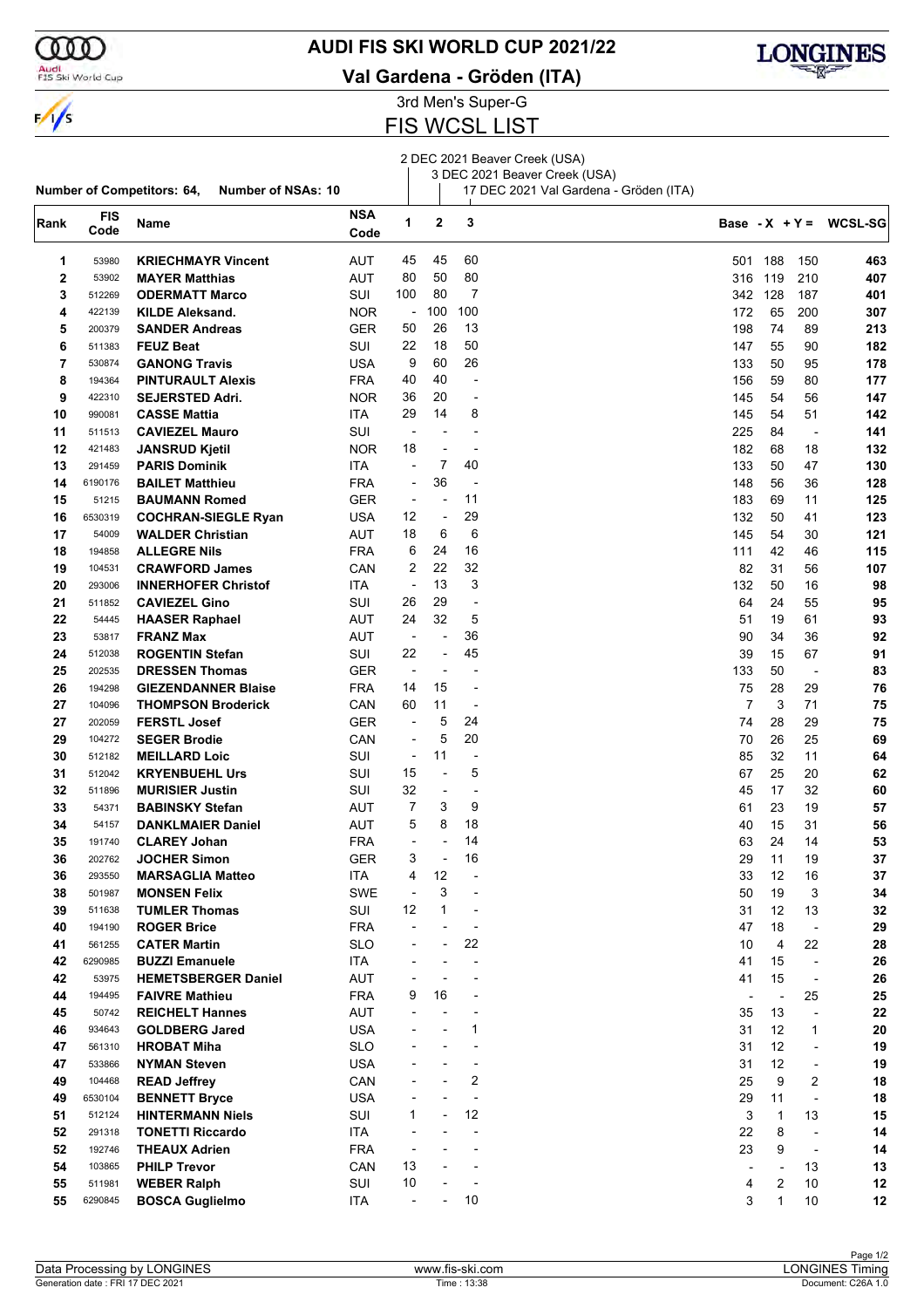

 $\frac{1}{\sqrt{2}}$ 

### Audi<br>FIS Ski World Cup

### **AUDI FIS SKI WORLD CUP 2021/22**

**Val Gardena - Gröden (ITA)**

# 3rd Men's Super-G

## FIS WCSL LIST

#### 2 DEC 2021 Beaver Creek (USA)

 $\mathcal{L}$ 3 DEC 2021 Beaver Creek (USA)

|      |                    | <b>Number of Competitors: 64,</b>           | <b>Number of NSAs: 10</b> |                    |                          |                |                          |      |   | 17 DEC 2021 Val Gardena - Gröden (ITA) |                  |   |                          |                     |
|------|--------------------|---------------------------------------------|---------------------------|--------------------|--------------------------|----------------|--------------------------|------|---|----------------------------------------|------------------|---|--------------------------|---------------------|
| Rank | <b>FIS</b><br>Code | <b>Name</b>                                 |                           | <b>NSA</b><br>Code |                          | $\overline{2}$ | 3                        |      |   |                                        | Base - $X + Y =$ |   |                          | WCSL-SG             |
| 57   | 104539             | <b>SEGER Riley</b>                          |                           | CAN                | $\overline{\phantom{0}}$ | 9              | $\overline{\phantom{0}}$ |      |   |                                        |                  |   | 9                        | 9                   |
| 57   | 194650             | <b>PICCARD Roy</b>                          |                           | <b>FRA</b>         | -                        |                |                          |      |   |                                        | 15               | 6 |                          | 9<br>$\blacksquare$ |
| 57   | 202345             | <b>SCHWAIGER Dominik</b>                    |                           | <b>GER</b>         |                          |                |                          |      |   |                                        | 14               | 5 | $\overline{\phantom{0}}$ | 9                   |
| 57   | 561216             | <b>KLINE Bostjan</b>                        |                           | <b>SLO</b>         |                          |                |                          |      |   |                                        | 15               | 6 | $\overline{\phantom{a}}$ | 9                   |
| 61   | 194368             | <b>RAFFORT Nicolas</b>                      |                           | <b>FRA</b>         |                          |                |                          |      |   |                                        | 8                | 3 | $\overline{\phantom{a}}$ | 5                   |
| 62   | 202525             | <b>SCHMID Manuel</b>                        |                           | <b>GER</b>         |                          |                |                          |      |   |                                        | 4                | 2 | $\overline{\phantom{a}}$ | 2                   |
| 63   | 6531444            | <b>ARVIDSSON Erik</b>                       |                           | <b>USA</b>         |                          |                |                          |      |   |                                        |                  |   | $\overline{\phantom{0}}$ | 1                   |
| 63   | 54209              | <b>KRENN Christoph</b>                      |                           | <b>AUT</b>         |                          |                |                          |      |   |                                        | 2                |   |                          | 1<br>$\blacksquare$ |
|      |                    | Number of competitors per NSA in the top 60 |                           |                    |                          |                |                          |      |   |                                        |                  |   |                          |                     |
| AUT: | 9                  | CAN:                                        | 6                         | FRA:               | 9                        |                |                          | GER: | 6 | ITA:                                   | 7                |   | NOR:                     | 3                   |
| SLO: | 3                  | SUI:                                        | 11                        | SWE:               |                          |                |                          | USA: | 5 |                                        |                  |   |                          |                     |

| Legend: |                                                            |                                                                                                         |
|---------|------------------------------------------------------------|---------------------------------------------------------------------------------------------------------|
|         | No points<br>Base                                          | Last season FIS World Cup Start List points                                                             |
|         | <b>WCSL-SG</b> FIS World Cup Start List points for Super-G |                                                                                                         |
|         |                                                            | (Base/number of planned races in the current season) *(number of completed races in the current season) |
| lv      | FIS World Cup points won in the current season             |                                                                                                         |
|         |                                                            |                                                                                                         |

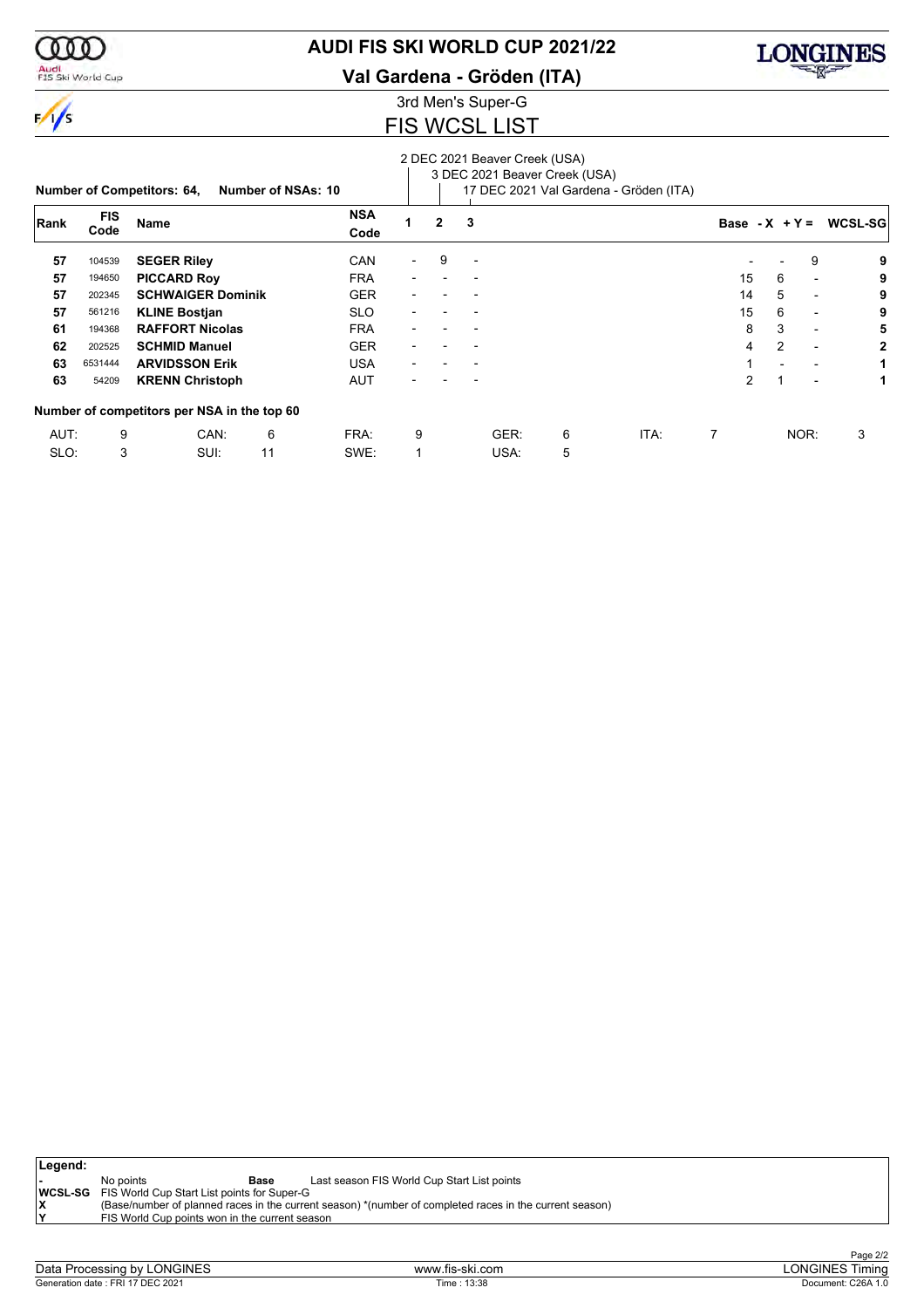$\alpha\sigma$ 

 $\frac{1}{\sqrt{2}}$ 

## **AUDI FIS SKI WORLD CUP 2021/22**

Audi<br>FIS Ski World Cup

**Val Gardena - Gröden (ITA)**



3rd Men's Super-G OVERALL FIS WCSL LIST

| Rank         | <b>FIS</b>       | Name                                              | <b>NSA</b>               | <b>WCSL</b> | Diff.        | DН                                                   | <b>SL</b>                                  | GS                                     | SG                                                   | <b>AC</b>                | <b>PAR</b>               |
|--------------|------------------|---------------------------------------------------|--------------------------|-------------|--------------|------------------------------------------------------|--------------------------------------------|----------------------------------------|------------------------------------------------------|--------------------------|--------------------------|
|              | Code             |                                                   | Code                     |             |              | 2 races                                              | 1 race                                     | 2 races                                | 3 races                                              | 0 races                  | 1 race                   |
| 1            | 512269           | <b>ODERMATT Marco</b>                             | SUI                      | 1319        |              | 213 (10)                                             |                                            | 705<br>(1)                             | 401<br>(3)                                           |                          |                          |
| $\mathbf{2}$ | 194364           | <b>PINTURAULT Alexis</b>                          | <b>FRA</b>               | 1290        | 29           | ÷,                                                   | 364<br>(7)                                 | (2)<br>669                             | (8)<br>177                                           | 80<br>(2)                |                          |
| 3            | 53902            | <b>MAYER Matthias</b>                             | AUT                      | 940         | 379          | 528<br>(2)                                           |                                            | 5<br>(59)                              | 407<br>(2)                                           |                          |                          |
| 4            | 54320            | <b>SCHWARZ Marco</b>                              | AUT                      | 888         | 431          | $\overline{\phantom{a}}$                             | 605<br>(1)                                 | 183 (16)                               | $\overline{\phantom{a}}$                             | 100<br>(1)               |                          |
| 5            | 53980            | <b>KRIECHMAYR Vincent</b>                         | <b>AUT</b>               | 883         | 436          | 415<br>(3)                                           | $\blacksquare$                             | 5<br>(59)                              | 463<br>(1)                                           | $\blacksquare$           |                          |
| 6            | 512182           | <b>MEILLARD Loic</b>                              | SUI                      | 813         | 506          | $\overline{\phantom{a}}$                             | 297<br>(9)                                 | 392<br>(5)                             | 64 (30)                                              | 60<br>(3)                | $\overline{\phantom{0}}$ |
| 7<br>8       | 422304<br>511383 | <b>KRISTOFFERSEN Henrik</b><br><b>FEUZ Beat</b>   | <b>NOR</b><br>SUI        | 767<br>757  | 552<br>562   | $\overline{a}$<br>575<br>(1)                         | (5)<br>448<br>$\blacksquare$               | 269<br>(8)<br>٠                        | ٠<br>182<br>(6)                                      |                          | 50<br>(4)                |
| 9            | 422139           | <b>KILDE Aleksand.</b>                            | <b>NOR</b>               | 734         | 585          | 287<br>(5)                                           | $\overline{\phantom{a}}$                   | 140<br>(21)                            | 307<br>(4)                                           |                          |                          |
| 10           | 380335           | <b>ZUBCIC Filip</b>                               | CRO                      | 726         | 593          | $\overline{\phantom{a}}$                             | 180 (17)                                   | (3)<br>539                             |                                                      |                          | 7 (24)                   |
| 11           | 6190403          | <b>NOEL Clement</b>                               | <b>FRA</b>               | 604         | 715          | $\overline{\phantom{a}}$                             | 603<br>(2)                                 | 1<br>(65)                              |                                                      |                          |                          |
| 12           | 54063            | <b>FELLER Manuel</b>                              | AUT                      | 603         | 716          | $\overline{\phantom{a}}$                             | 444<br>(6)                                 | 159 (18)                               |                                                      |                          |                          |
| 13           | 291459           | <b>PARIS Dominik</b>                              | ITA                      | 530         | 789          | 400<br>(4)                                           | $\overline{\phantom{a}}$                   |                                        | 130 (13)                                             |                          |                          |
| 14           | 422082           | <b>FOSS-SOLEVAAG S</b>                            | <b>NOR</b>               | 523         | 796          | ÷,                                                   | 523<br>(3)                                 | ٠                                      |                                                      |                          |                          |
| 15           | 511902           | ZENHAEUSERN Ramon                                 | SUI                      | 488         | 831          | $\overline{a}$                                       | 488<br>(4)                                 | $\overline{\phantom{a}}$               |                                                      |                          |                          |
| 16<br>17     | 194495<br>200379 | <b>FAIVRE Mathieu</b><br><b>SANDER Andreas</b>    | <b>FRA</b><br><b>GER</b> | 453<br>436  | 866<br>883   | 223<br>(8)                                           | $\overline{\phantom{a}}$<br>$\overline{a}$ | 428<br>(4)<br>$\overline{\phantom{a}}$ | 25 (44)<br>213<br>(5)                                | $\blacksquare$           |                          |
| 18           | 193967           | <b>MUFFAT-JEANDET Victor</b>                      | <b>FRA</b>               | 422         | 897          | $\overline{\phantom{a}}$                             | 282 (10)                                   | 88 (27)                                | ٠                                                    | 40<br>(6)                | 12 (19)                  |
| 19           | 202451           | <b>STRASSER Linus</b>                             | <b>GER</b>               | 352         | 967          | $\overline{a}$                                       | 330<br>(8)                                 |                                        |                                                      |                          | 22 (12)                  |
| 20           | 561244           | <b>KRANJEC Zan</b>                                | <b>SLO</b>               | 351         | 968          |                                                      | 13 (48)                                    | 312<br>(7)                             |                                                      |                          | 26 (10)                  |
| 20           | 51215            | <b>BAUMANN Romed</b>                              | <b>GER</b>               | 351         | 968          | 226<br>(7)                                           | ÷                                          |                                        | 125(15)                                              |                          |                          |
| 22           | 511852           | <b>CAVIEZEL Gino</b>                              | SUI                      | 337         | 982          |                                                      |                                            | (9)<br>231                             | 95 (21)                                              |                          | 11 (20)                  |
| 23           | 6530319          | <b>COCHRAN-SIEGLE Ryan</b>                        | <b>USA</b>               | 332         | 987          | 179 (13)                                             |                                            | 30<br>(34)                             | 123 (16)                                             |                          |                          |
| 24           | 990116           | de ALIPRANDINI Luca                               | ITA                      | 322         | 997          | $\overline{\phantom{a}}$                             | $\blacksquare$                             | 322<br>(6)                             |                                                      |                          |                          |
| 25           | 511896           | <b>MURISIER Justin</b>                            | SUI                      | 321         | 998          | $\overline{\phantom{a}}$                             |                                            | 229 (10)                               | 60 (32)                                              | 32<br>(8)                |                          |
| 26<br>27     | 53817<br>191740  | <b>FRANZ Max</b><br><b>CLAREY Johan</b>           | <b>AUT</b><br><b>FRA</b> | 315<br>303  | 1004<br>1016 | 223<br>(8)<br>250                                    |                                            | $\overline{\phantom{a}}$<br>٠          | 92 (23)                                              |                          |                          |
| 28           | 54348            | <b>PERTL Adrian</b>                               | AUT                      | 301         | 1018         | (6)<br>$\overline{\phantom{a}}$                      | 244 (13)                                   | 17 (41)                                | 53 (35)                                              |                          | 40<br>(6)                |
| 29           | 530874           | <b>GANONG Travis</b>                              | <b>USA</b>               | 298         | 1021         | 120 (20)                                             | $\overline{a}$                             | ٠                                      | 178<br>(7)                                           |                          |                          |
| 30           | 6190176          | <b>BAILET Matthieu</b>                            | <b>FRA</b>               | 294         | 1025         | 166 (15)                                             |                                            | $\overline{\phantom{0}}$               | 128 (14)                                             |                          |                          |
| 31           | 293006           | <b>INNERHOFER Christof</b>                        | ITA                      | 291         | 1028         | 175 (14)                                             |                                            |                                        | 98 (20)                                              | 18 (14)                  |                          |
| 32           | 202535           | <b>DRESSEN Thomas</b>                             | <b>GER</b>               | 284         | 1035         | 201 (11)                                             |                                            |                                        | 83 (25)                                              |                          |                          |
| 33           | 6293171          | <b>VINATZER Alex</b>                              | ITA                      | 260         | 1059         | $\overline{\phantom{a}}$                             | 240 (14)                                   | $\overline{\phantom{0}}$               |                                                      |                          | 20 (13)                  |
| 34           | 421483           | <b>JANSRUD Kjetil</b>                             | <b>NOR</b>               | 254         | 1065         | 122 (18)                                             |                                            |                                        | 132 (12)                                             |                          |                          |
| 35           | 511996           | <b>YULE Daniel</b>                                | SUI                      | 250         | 1069         | $\overline{\phantom{a}}$                             | 245 (12)                                   | 5<br>(59)                              | $\blacksquare$                                       |                          |                          |
| 36           | 54027            | <b>BRENNSTEINER Stefan</b>                        | AUT                      | 247         | 1072         | $\overline{\phantom{a}}$                             | $\overline{a}$                             | 223 (11)                               |                                                      |                          | 24 (11)                  |
| 37<br>38     | 220689<br>561322 | <b>RYDING Dave</b><br><b>HADALIN Stefan</b>       | <b>GBR</b><br><b>SLO</b> | 246<br>241  | 1073<br>1078 | $\blacksquare$<br>$\overline{\phantom{a}}$           | 246 (11)<br>159 (20)                       | $\blacksquare$<br>50<br>(30)           |                                                      |                          | 32<br>(8)                |
| 39           | 422729           | <b>BRAATHEN Lucas</b>                             | <b>NOR</b>               | 235         | 1084         | $\overline{a}$                                       | 26 (41)                                    | 209 (12)                               |                                                      |                          |                          |
| 40           | 54170            | <b>MATT Michael</b>                               | <b>AUT</b>               | 234         | 1085         | $\overline{a}$                                       | 234 (15)                                   |                                        |                                                      |                          |                          |
| 41           | 194858           | <b>ALLEGRE Nils</b>                               | <b>FRA</b>               | 227         | 1092         | 112 (22)                                             | $\overline{\phantom{a}}$                   |                                        | 115(18)                                              |                          |                          |
| 41           | 511513           | <b>CAVIEZEL Mauro</b>                             | SUI                      | 227         | 1092         | 68 (29)                                              |                                            |                                        | 141 (11)                                             | 18 (14)                  |                          |
| 43           | 202597           | <b>SCHMID Alexander</b>                           | GER                      | 216         | 1103         |                                                      | $\overline{\phantom{a}}$                   | 198 (14)                               |                                                      |                          | 18 (14)                  |
| 44           | 53889            | <b>HIRSCHBUEHL Christian</b>                      | <b>AUT</b>               | 215         | 1104         | $\overline{\phantom{a}}$                             | 115 (25)                                   | $\overline{\phantom{a}}$               |                                                      |                          | 100(1)                   |
| 45           | 502015           | <b>JAKOBSEN Kristoffer</b>                        | <b>SWE</b>               | 212         | 1107         | $\overline{\phantom{a}}$                             | 212 (16)                                   | $\overline{\phantom{a}}$               |                                                      |                          | $\overline{a}$           |
| 45           | 194935           | <b>FAVROT Thibaut</b>                             | <b>FRA</b>               | 212         | 1107         | $\overline{\phantom{a}}$                             | $\overline{\phantom{a}}$                   | 199 (13)                               |                                                      |                          | 13 (18)                  |
| 47           | 103729           | <b>READ Erik</b>                                  | CAN                      | 202         | 1117         | $\overline{\phantom{a}}$                             | 49 (34)                                    | 117 (23)                               | $\overline{a}$                                       | $\overline{\phantom{a}}$ | 36<br>(7)                |
| 48           | 422732           | <b>McGRATH Atle Lie</b>                           | <b>NOR</b>               | 201         | 1118         | $\overline{\phantom{a}}$                             | 44 (37)                                    | 97 (25)                                | $\overline{a}$                                       |                          | (3)<br>60                |
| 49<br>50     | 422310<br>54031  | <b>SEJERSTED Adri.</b><br><b>LEITINGER Roland</b> | <b>NOR</b><br><b>AUT</b> | 199<br>193  | 1120<br>1126 | 52 (31)<br>$\overline{\phantom{a}}$                  | $\overline{a}$<br>$\overline{\phantom{a}}$ | $\overline{\phantom{a}}$<br>193 (15)   | 147<br>(9)<br>$\blacksquare$                         |                          | -                        |
| 51           | 512042           | <b>KRYENBUEHL Urs</b>                             | SUI                      | 188         | 1131         | 126 (17)                                             | ÷,                                         | $\overline{\phantom{a}}$               | 62 (31)                                              |                          |                          |
| 52           | 54005            | <b>STRIEDINGER Otmar</b>                          | <b>AUT</b>               | 185         | 1134         | 185 (12)                                             | $\overline{a}$                             | $\overline{\phantom{a}}$               | ÷,                                                   |                          |                          |
| 53           | 511983           | <b>AERNI Luca</b>                                 | SUI                      | 179         | 1140         | $\overline{\phantom{a}}$                             | 179 (18)                                   | $\overline{\phantom{a}}$               | $\overline{\phantom{a}}$                             |                          | -                        |
| 54           | 421669           | <b>NESTVOLD-HAUGEN</b>                            | <b>NOR</b>               | 178         | 1141         | $\overline{\phantom{a}}$                             | 4 (54)                                     | 166 (17)                               | $\overline{a}$                                       |                          | 8(23)                    |
| 55           | 104531           | <b>CRAWFORD James</b>                             | CAN                      | 172         | 1147         | 15 (44)                                              | $\overline{\phantom{a}}$                   | -                                      | 107 (19)                                             | 50<br>(4)                |                          |
| 56           | 54444            | <b>GSTREIN Fabio</b>                              | <b>AUT</b>               | 170         | 1149         | $\overline{\phantom{a}}$                             | 170 (19)                                   | $\overline{\phantom{a}}$               | $\overline{\phantom{a}}$                             |                          |                          |
| 57           | 990081           | <b>CASSE Mattia</b>                               | ITA                      | 165         | 1154         | 23 (41)                                              | $\overline{\phantom{a}}$                   | $\overline{\phantom{a}}$               | 142 (10)                                             |                          |                          |
| 58           | 292491           | <b>MOELGG Manfred</b>                             | ITA                      | 163         | 1156         | $\overline{\phantom{a}}$                             | 149 (21)                                   | 14 (43)                                | $\overline{\phantom{a}}$                             |                          |                          |
| 59           | 531799           | <b>FORD Tommy</b>                                 | <b>USA</b>               | 156         | 1163         | $\overline{\phantom{a}}$                             | $\overline{\phantom{a}}$                   | 156 (19)                               | $\overline{\phantom{a}}$                             |                          |                          |
| 60           | 53975            | <b>HEMETSBERGER Daniel</b>                        | AUT                      | 148         | 1171         | 122 (18)                                             | $\overline{\phantom{a}}$                   | $\overline{\phantom{a}}$               | 26 (42)                                              |                          |                          |
| 60<br>62     | 202437           | <b>LUITZ Stefan</b><br><b>NEF Tanguy</b>          | <b>GER</b><br>SUI        | 148<br>144  | 1171         | $\overline{\phantom{a}}$<br>$\overline{\phantom{a}}$ | $\overline{\phantom{a}}$                   | 148 (20)                               | $\overline{\phantom{a}}$<br>$\overline{\phantom{a}}$ |                          | ٠                        |
| 63           | 512203<br>54157  | <b>DANKLMAIER Daniel</b>                          | AUT                      | 140         | 1175<br>1179 | 84 (27)                                              | 144 (22)<br>÷,                             | -<br>$\overline{a}$                    | 56 (34)                                              |                          |                          |
| 63           | 561255           | <b>CATER Martin</b>                               | <b>SLO</b>               | 140         | 1179         | 112 (22)                                             |                                            |                                        | 28 (41)                                              |                          |                          |
|              |                  |                                                   |                          |             |              |                                                      |                                            |                                        |                                                      |                          |                          |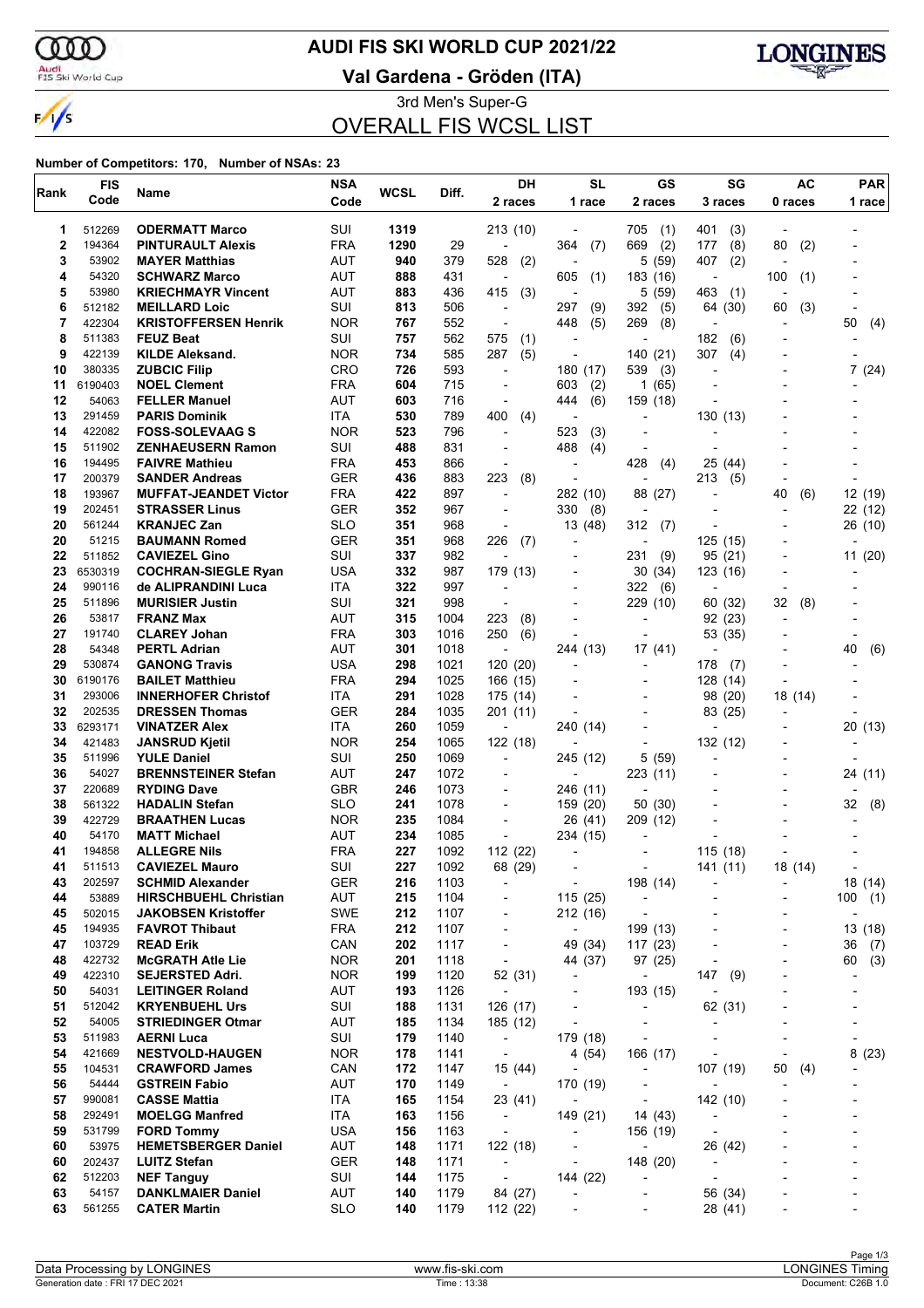ഞ

 $\frac{1}{\sqrt{2}}$ 

## **AUDI FIS SKI WORLD CUP 2021/22**

Audi<br>FIS Ski World Cup

**Val Gardena - Gröden (ITA)**



3rd Men's Super-G OVERALL FIS WCSL LIST

| Rank       | <b>FIS</b>        | Name                                                | <b>NSA</b>               | <b>WCSL</b> | Diff.        | DH                             | <b>SL</b>                           | GS                                   | SG                       | <b>AC</b>                 | <b>PAR</b>               |
|------------|-------------------|-----------------------------------------------------|--------------------------|-------------|--------------|--------------------------------|-------------------------------------|--------------------------------------|--------------------------|---------------------------|--------------------------|
|            | Code              |                                                     | Code                     |             |              | 2 races                        | 1 race                              | 2 races                              | 3 races                  | 0 races                   | 1 race                   |
| 65         | 511313            | <b>JANKA Carlo</b>                                  | SUI                      | 138         | 1181         | 138 (16)                       |                                     |                                      |                          |                           |                          |
| 66         | 6530104           | <b>BENNETT Bryce</b>                                | <b>USA</b>               | 137         | 1182         | 119 (21)                       |                                     |                                      | 18 (49)                  |                           |                          |
| 67         | 512038            | <b>ROGENTIN Stefan</b>                              | SUI                      | 135         | 1184         | 44 (34)                        |                                     | $\overline{a}$                       | 91 (24)                  |                           |                          |
| 68         | 192665            | <b>GRANGE Jean-Baptiste</b>                         | <b>FRA</b>               | 133         | 1186         | $\overline{\phantom{a}}$       | 133 (23)                            |                                      |                          |                           |                          |
| 68         | 480736            | <b>KHOROSHILOV Alexander</b>                        | <b>RUS</b>               | 133         | 1186         | $\overline{\phantom{a}}$       | 133 (23)                            |                                      |                          |                           |                          |
| 70         | 293550            | <b>MARSAGLIA Matteo</b>                             | ITA.                     | 132         | 1187         | 95 (24)                        | $\overline{a}$                      |                                      | 37 (36)                  |                           |                          |
| 70         | 54009             | <b>WALDER Christian</b>                             | AUT                      | 132         | 1187         | 11 (48)                        |                                     |                                      | 121 (17)                 |                           |                          |
| 72         | 103865            | <b>PHILP Trevor</b>                                 | CAN                      | 128         | 1191         | $\overline{\phantom{a}}$       |                                     | 44 (31)                              | 13 (54)                  | 26 (10)                   | 45<br>(5)                |
| 73         | 291318            | <b>TONETTI Riccardo</b>                             | ITA.                     | 127         | 1192         | -                              | $\overline{\phantom{a}}$            | 77 (28)                              | 14 (52)                  | 36<br>(7)                 |                          |
| 74         | 6532084           | <b>RADAMUS River</b>                                | <b>USA</b>               | 123         | 1196         |                                |                                     | 123 (22)                             |                          |                           |                          |
| 75<br>75   | 60253<br>700830   | <b>MARCHANT Armand</b><br>ZAMPA Adam                | <b>BEL</b><br><b>SVK</b> | 115<br>115  | 1204<br>1204 | $\overline{a}$                 | 84 (27)                             | $\overline{\phantom{a}}$<br>115 (24) | $\blacksquare$           | 16 (16)                   | 15 (16)                  |
| 77         | 202059            | <b>FERSTL Josef</b>                                 | <b>GER</b>               | 112         | 1207         | 37 (37)                        | $\overline{\phantom{a}}$            |                                      | 75 (27)                  |                           |                          |
| 78         | 512124            | <b>HINTERMANN Niels</b>                             | SUI                      | 110         | 1209         | 95 (24)                        |                                     |                                      | 15(51)                   |                           |                          |
| 79         | 54445             | <b>HAASER Raphael</b>                               | AUT                      | 109         | 1210         | $\overline{a}$                 | $\overline{a}$                      | 16 (42)                              | 93 (22)                  |                           |                          |
| 80         | 104096            | <b>THOMPSON Broderick</b>                           | CAN                      | 99          | 1220         |                                |                                     |                                      | 75 (27)                  | 24 (11)                   |                          |
| 81         | 202345            | <b>SCHWAIGER Dominik</b>                            | <b>GER</b>               | 98          | 1221         | 89 (26)                        |                                     |                                      | (57)<br>9                |                           |                          |
| 82         | 92720             | <b>POPOV Albert</b>                                 | <b>BUL</b>               | 97          | 1222         | $\overline{\phantom{a}}$       | 97 (26)                             | $\blacksquare$                       | Ĭ.                       |                           |                          |
| 83         | 990048            | <b>BORSOTTI Giovanni</b>                            | ITA                      | 95          | 1224         | $\blacksquare$                 |                                     | 94 (26)                              |                          |                           | 1(30)                    |
| 84         | 202762            | <b>JOCHER Simon</b>                                 | <b>GER</b>               | 92          | 1227         | 10(50)                         |                                     |                                      | 37 (36)                  | 45<br>(5)                 |                          |
| 85         | 54252             | <b>RASCHNER Dominik</b>                             | <b>AUT</b>               | 91          | 1228         | $\overline{\phantom{a}}$       |                                     | 11 (51)                              |                          |                           | 80<br>(2)                |
| 86         | 934643            | <b>GOLDBERG Jared</b>                               | <b>USA</b>               | 89          | 1230         | 69 (28)                        |                                     |                                      | 20 (46)                  |                           |                          |
| 87         | 501987            | <b>MONSEN Felix</b>                                 | <b>SWE</b>               | 86          | 1233         | 52 (31)                        | $\blacksquare$                      |                                      | 34 (38)                  |                           |                          |
| 88         | 422507            | <b>HAUGAN Timon</b>                                 | <b>NOR</b>               | 78          | 1241         | $\overline{\phantom{a}}$       | 78 (28)                             | $\overline{\phantom{a}}$             | Ĭ.                       |                           |                          |
| 88         | 194298            | <b>GIEZENDANNER Blaise</b>                          | <b>FRA</b>               | 78          | 1241         | 2(57)                          | $\overline{\phantom{a}}$            |                                      | 76 (26)                  |                           |                          |
| 90         | 293797            | <b>GROSS Stefano</b>                                | <b>ITA</b>               | 77          | 1242         | $\overline{\phantom{a}}$       | 77 (29)                             | $\overline{\phantom{0}}$             |                          |                           |                          |
| 91         | 293098            | <b>RAZZOLI Giuliano</b>                             | ITA.                     | 75          | 1244         | $\overline{\phantom{a}}$       | 75 (30)                             | $\overline{\phantom{a}}$             |                          |                           |                          |
| 92<br>93   | 561216<br>104272  | <b>KLINE Bostjan</b><br><b>SEGER Brodie</b>         | <b>SLO</b><br>CAN        | 74<br>73    | 1245<br>1246 | 65 (30)<br>4 (56)              |                                     |                                      | (57)<br>9<br>69 (29)     |                           |                          |
| 93         | 512138            | <b>SIMONET Sandro</b>                               | SUI                      | 73          | 1246         | $\overline{\phantom{a}}$       | 73 (31)                             |                                      | $\overline{\phantom{a}}$ |                           |                          |
| 95         | 380334            | <b>VIDOVIC Matej</b>                                | <b>CRO</b>               | 72          | 1247         | $\overline{\phantom{a}}$       | 72 (32)                             |                                      |                          |                           |                          |
| 96         | 533866            | <b>NYMAN Steven</b>                                 | <b>USA</b>               | 65          | 1254         | 46 (33)                        | $\blacksquare$                      | $\overline{\phantom{a}}$             | 19 (47)                  |                           |                          |
| 97         | 6291430           | <b>MAURBERGER Simon</b>                             | ITA                      | 58          | 1261         | $\overline{\phantom{a}}$       | 42 (38)                             | 11 (51)                              |                          |                           | 5 (26)                   |
| 98         | 54371             | <b>BABINSKY Stefan</b>                              | AUT                      | 57          | 1262         |                                |                                     |                                      | 57 (33)                  |                           |                          |
| 99         | 511863            | <b>SETTE Daniele</b>                                | SUI                      | 54          | 1265         |                                |                                     | 51 (29)                              | $\overline{a}$           |                           | 3(28)                    |
| 100        | 380361            | <b>RODES Istok</b>                                  | <b>CRO</b>               | 52          | 1267         | $\overline{a}$                 | 52 (33)                             |                                      | Ĭ.                       |                           |                          |
| 101        | 511638            | <b>TUMLER Thomas</b>                                | SUI                      | 51          | 1268         | $\blacksquare$                 | $\blacksquare$                      | 19 (38)                              | 32 (39)                  |                           |                          |
| 101        | 194190            | <b>ROGER Brice</b>                                  | <b>FRA</b>               | 51          | 1268         | 22 (43)                        | $\blacksquare$                      |                                      | 29 (40)                  |                           |                          |
| 101        | 192746            | <b>THEAUX Adrien</b>                                | <b>FRA</b>               | 51          | 1268         | 37 (37)                        | $\overline{\phantom{a}}$            | $\overline{a}$                       | 14 (52)                  |                           |                          |
| 104        | 202584            | <b>RAUCHFUSS Julian</b>                             | <b>GER</b>               | 50          | 1269         |                                | 12 (49)                             | 9<br>(55)                            |                          |                           | 29<br>(9)                |
| 105        | 511899            | <b>ROCHAT Marc</b>                                  | SUI                      | 47          | 1272         | $\blacksquare$                 | 47 (35)                             | $\overline{\phantom{a}}$             |                          |                           |                          |
| 106        | 511981            | <b>WEBER Ralph</b>                                  | SUI                      | 45          | 1274         | 33 (39)                        |                                     |                                      | 12 (55)                  |                           |                          |
| 106        | 202520<br>422278  | <b>HOLZMANN Sebastian</b>                           | GER                      | 45<br>42    | 1274<br>1277 | $\overline{\phantom{a}}$<br>÷, | 45 (36)<br>$\overline{\phantom{a}}$ | -                                    | ۰                        |                           |                          |
| 108<br>109 | 194167            | <b>WINDINGSTAD Rasmus</b><br><b>MUZATON Maxence</b> | <b>NOR</b><br>FRA        | 41          | 1278         | 41 (35)                        | $\overline{a}$                      | 42 (32)<br>$\overline{\phantom{a}}$  |                          |                           |                          |
| 109        | 422403            | <b>ROEA Henrik</b>                                  | <b>NOR</b>               | 41          | 1278         | 41 (35)                        |                                     |                                      |                          |                           |                          |
| 111        | 194873            | <b>SARRAZIN Cyprien</b>                             | <b>FRA</b>               | 36          | 1283         | $\overline{\phantom{a}}$       | $\overline{\phantom{a}}$            | 20 (36)                              |                          |                           | 16 (15)                  |
| 111        | 54093             | <b>STROLZ Johannes</b>                              | AUT                      | 36          | 1283         | $\overline{\phantom{a}}$       | 36 (39)                             | $\overline{\phantom{a}}$             |                          |                           |                          |
|            | 113 6291574       | <b>SALA Tommaso</b>                                 | ITA                      | 35          | 1284         | $\overline{a}$                 | 35 (40)                             |                                      |                          |                           |                          |
| 113        | 50742             | <b>REICHELT Hannes</b>                              | <b>AUT</b>               | 35          | 1284         | 13 (47)                        | $\overline{\phantom{a}}$            | $\overline{\phantom{a}}$             | 22 (45)                  |                           |                          |
| 115        | 6290985           | <b>BUZZI Emanuele</b>                               | ITA                      | 34          | 1285         | 8(54)                          | ٠                                   | $\overline{\phantom{a}}$             | 26 (42)                  |                           |                          |
| 116        | 512274            | <b>BISSIG Semyel</b>                                | SUI                      | 32          | 1287         | $\overline{\phantom{a}}$       |                                     | 32 (33)                              | $\overline{\phantom{a}}$ |                           |                          |
| 117        | 104468            | <b>READ Jeffrey</b>                                 | CAN                      | 29          | 1290         | 11 (48)                        | -                                   | $\overline{\phantom{0}}$             | 18 (49)                  | $\overline{a}$            |                          |
| 117        | 151238            | <b>ZABYSTRAN Jan</b>                                | CZE                      | 29          | 1290         | $\overline{\phantom{a}}$       | ٠                                   | $\overline{\phantom{0}}$             |                          | 29<br>(9)                 |                          |
| 119        | 6531444           | <b>ARVIDSSON Erik</b>                               | <b>USA</b>               | 28          | 1291         | 27 (40)                        |                                     |                                      | 1(63)                    |                           |                          |
| 119        | 194368            | <b>RAFFORT Nicolas</b>                              | <b>FRA</b>               | 28          | 1291         | 23 (41)                        | $\overline{a}$                      | $\overline{a}$                       | 5(61)                    |                           |                          |
| 121        | 422469            | <b>SOLHEIM Fabian Wilkens</b>                       | <b>NOR</b>               | 26          | 1293         | $\overline{\phantom{a}}$       | $\overline{\phantom{a}}$            | 26 (35)                              |                          |                           |                          |
| 122        | 501898            | <b>ROENNGREN Mattias</b>                            | <b>SWE</b>               | 24          | 1295         |                                | $\overline{a}$                      | 14 (43)                              |                          |                           | 10(21)                   |
| 122        | 6531936           | <b>WINTERS Luke</b>                                 | <b>USA</b>               | 24          | 1295         | $\overline{\phantom{a}}$       | 24 (42)                             |                                      | ۰                        | $\overline{\phantom{a}}$  |                          |
| 124<br>124 | 6531063<br>492192 | <b>GINNIS Aj</b>                                    | <b>GRE</b><br><b>ESP</b> | 22<br>22    | 1297<br>1297 | $\overline{\phantom{a}}$       | 22 (43)                             | $\overline{\phantom{0}}$             | ٠                        | $\overline{\phantom{a}}$  |                          |
| 126        | 481730            | <b>ORTEGA Albert</b><br><b>KUZNETSOV Ivan</b>       | <b>RUS</b>               | 20          | 1299         | -                              | $\overline{\phantom{a}}$            | 20 (36)                              | $\overline{a}$           | 22 (12)<br>$\blacksquare$ | $\overline{\phantom{0}}$ |
| 126        | 240148            | <b>SZOLLOS Barnabas</b>                             | <b>ISR</b>               | 20          | 1299         | -                              | $\overline{a}$                      | $\overline{\phantom{a}}$             |                          | 20 (13)                   | ٠                        |
| 128        | 561310            | <b>HROBAT Miha</b>                                  | <b>SLO</b>               | 19          | 1300         |                                |                                     |                                      | 19 (47)                  |                           |                          |
|            |                   |                                                     |                          |             |              |                                |                                     |                                      |                          |                           |                          |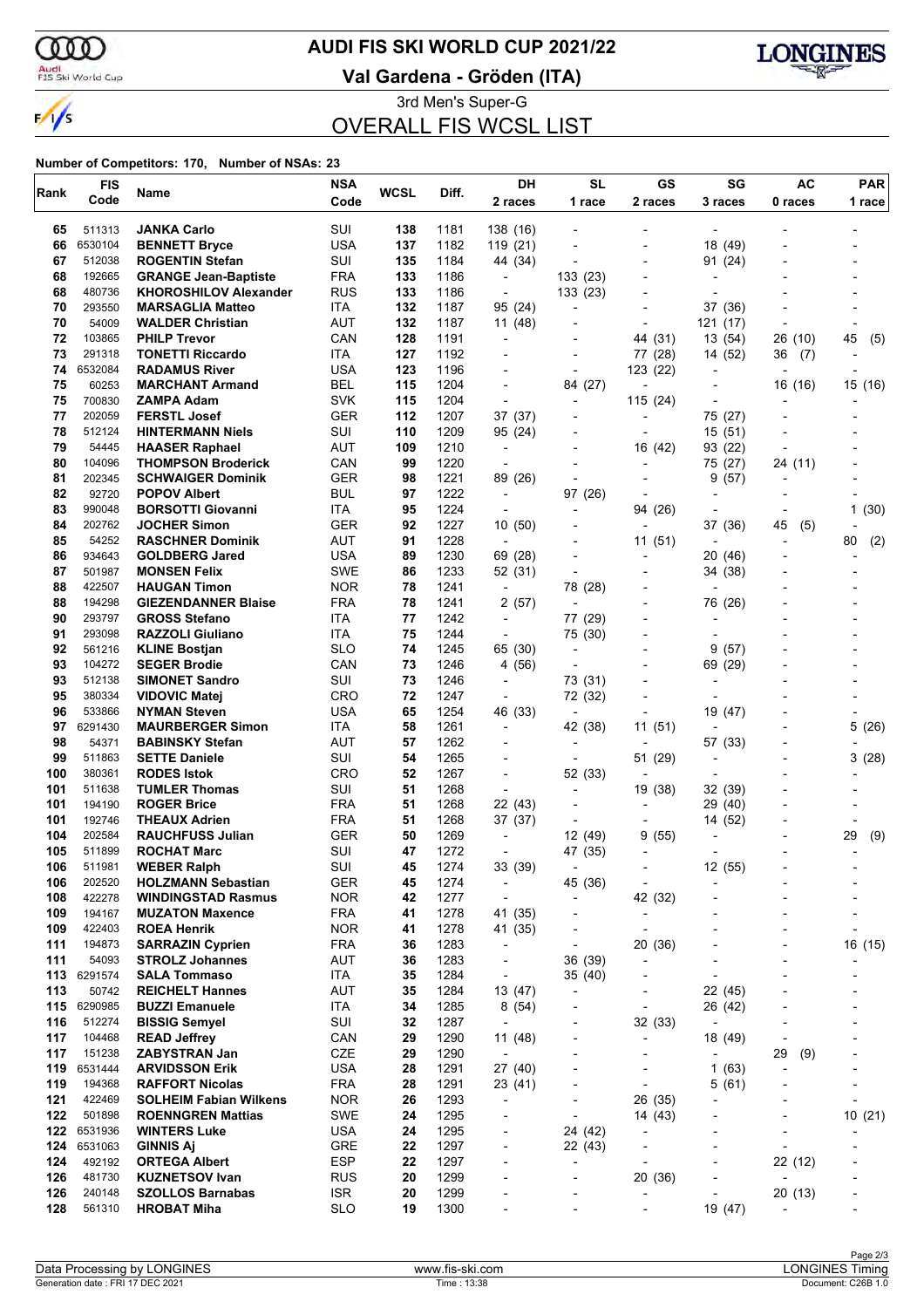w

## **AUDI FIS SKI WORLD CUP 2021/22**

Audi<br>FIS Ski World Cup

 $\frac{1}{\sqrt{2}}$ 

### **Val Gardena - Gröden (ITA)**



3rd Men's Super-G OVERALL FIS WCSL LIST

| Rank | <b>FIS</b> |                               | <b>NSA</b> | <b>WCSL</b> | Diff. | DH                       | <b>SL</b>                | GS                       | SG             | <b>AC</b>                | <b>PAR</b> |
|------|------------|-------------------------------|------------|-------------|-------|--------------------------|--------------------------|--------------------------|----------------|--------------------------|------------|
|      | Code       | Name                          | Code       |             |       | 2 races                  | 1 race                   | 2 races                  | 3 races        | 0 races                  | 1 race     |
| 128  | 481103     | <b>ANDRIENKO Aleksander</b>   | <b>RUS</b> | 19          | 1300  | $\blacksquare$           |                          | 19 (38)                  |                |                          |            |
| 130  | 180666     | <b>TORSTI Samu</b>            | <b>FIN</b> | 18          | 1301  | $\overline{\phantom{a}}$ | $\blacksquare$           | 18 (40)                  | $\blacksquare$ | $\blacksquare$           |            |
| 130  | 6532592    | <b>RITCHIE Benjamin</b>       | <b>USA</b> | 18          | 1301  |                          | 18 (44)                  | $\overline{a}$           |                |                          |            |
| 132  | 491879     | <b>SALARICH Joaquim</b>       | <b>ESP</b> | 16          | 1303  | $\blacksquare$           | 16 (45)                  |                          |                |                          |            |
| 132  | 481327     | <b>TRIKHICHEV Pavel</b>       | <b>RUS</b> | 16          | 1303  | $\overline{\phantom{a}}$ | $\overline{\phantom{a}}$ | $\overline{a}$           |                | 16 (16)                  |            |
| 134  | 54359      | <b>FEURSTEIN Patrick</b>      | <b>AUT</b> | 15          | 1304  | $\overline{a}$           |                          | 13 (47)                  |                |                          | 2<br>(29)  |
| 134  | 194542     | <b>GIRAUD MOINE Valentin</b>  | <b>FRA</b> | 15          | 1304  | 15 (44)                  |                          |                          |                |                          |            |
| 134  | 380377     | <b>KOLEGA Samuel</b>          | <b>CRO</b> | 15          | 1304  | $\overline{\phantom{a}}$ | 15 (46)                  | $\overline{a}$           |                |                          |            |
| 134  | 6291625    | <b>SCHIEDER Florian</b>       | <b>ITA</b> | 15          | 1304  | 15 (44)                  |                          |                          |                |                          |            |
| 138  | 221213     | <b>RAPOSO Charlie</b>         | <b>GBR</b> | 14          | 1305  | $\overline{\phantom{a}}$ |                          |                          |                |                          | 14 (17)    |
| 138  | 6291374    | <b>HOFER Alex</b>             | ITA        | 14          | 1305  | $\blacksquare$           | $\blacksquare$           | 14 (43)                  |                | $\overline{a}$           |            |
| 138  | 51395      | <b>DIGRUBER Marc</b>          | <b>AUT</b> | 14          | 1305  |                          | 14 (47)                  | $\overline{a}$           |                |                          |            |
| 138  | 6293831    | <b>FRANZONI Giovanni</b>      | <b>ITA</b> | 14          | 1305  | $\overline{a}$           |                          | 14 (43)                  |                | $\overline{a}$           |            |
| 142  | 534562     | <b>LIGETY Ted</b>             | <b>USA</b> | 13          | 1306  | $\overline{a}$           | $\overline{a}$           | 13 (47)                  |                |                          |            |
| 143  | 6290845    | <b>BOSCA Guglielmo</b>        | ITA        | 12          | 1307  |                          |                          | ÷                        | 12 (55)        |                          |            |
| 143  | 54368      | <b>BORGNAES Christian</b>     | AUT        | 12          | 1307  |                          |                          | 12 (49)                  | $\overline{a}$ |                          |            |
| 143  | 6293775    | <b>DELLA VITE Filippo</b>     | ITA        | 12          | 1307  | L,                       |                          | 12 (49)                  |                |                          |            |
| 143  | 202525     | <b>SCHMID Manuel</b>          | <b>GER</b> | 12          | 1307  | 10 (50)                  |                          | $\overline{a}$           | (62)<br>2      |                          |            |
| 147  | 511867     | <b>NOGER Cedric</b>           | SUI        | 11          | 1308  | $\overline{a}$           |                          | 2<br>(64)                |                |                          | (22)<br>9  |
| 147  | 512120     | von GRUENIGEN Noel            | SUI        | 11          | 1308  | ÷,                       | 11 (50)                  |                          |                |                          |            |
| 149  | 6291725    | <b>ZINGERLE Hannes</b>        | ITA        | 10          | 1309  | $\overline{\phantom{a}}$ | $\overline{\phantom{a}}$ | 10(53)                   |                |                          |            |
| 149  | 511847     | <b>MANI Nils</b>              | SUI        | 10          | 1309  | 10 (50)                  |                          | $\overline{a}$           |                |                          |            |
| 149  | 60261      | <b>MAES Sam</b>               | BEL        | 10          | 1309  | ٠                        |                          | 10 (53)                  |                |                          |            |
| 152  | 104539     | <b>SEGER Riley</b>            | CAN        | 9           | 1310  |                          |                          | $\overline{\phantom{0}}$ | 9<br>(57)      |                          |            |
| 152  | 194650     | <b>PICCARD Rov</b>            | <b>FRA</b> | 9           | 1310  |                          |                          | L,                       | 9<br>(57)      |                          |            |
| 152  | 700879     | <b>ZAMPA Andreas</b>          | <b>SVK</b> | 9           | 1310  | $\overline{a}$           |                          | (55)<br>9                |                |                          |            |
| 152  | 54080      | <b>NEUMAYER Christopher</b>   | AUT        | 9           | 1310  | 9(53)                    |                          |                          |                |                          |            |
| 156  | 511908     | <b>SCHMIDIGER Reto</b>        | SUI        | 8           | 1311  | $\overline{\phantom{a}}$ | 8(51)                    |                          |                |                          |            |
| 156  | 202615     | <b>TREMMEL Anton</b>          | GER        | 8           | 1311  |                          | 8(51)                    | $\overline{\phantom{a}}$ |                |                          |            |
| 156  | 54104      | <b>WALCH Magnus</b>           | <b>AUT</b> | 8           | 1311  |                          |                          | 8<br>(57)                |                |                          |            |
| 159  | 512039     | <b>ROULIN Gilles</b>          | SUI        | 7           | 1312  | 7 (55)                   |                          |                          |                |                          |            |
| 160  | 54471      | <b>DORNER Thomas</b>          | <b>AUT</b> | 6           | 1313  |                          |                          |                          |                |                          | 6<br>(25)  |
| 160  | 6531160    | <b>LEEVER Alex</b>            | USA        | 6           | 1313  |                          | 6(53)                    |                          |                | $\overline{\phantom{0}}$ |            |
| 160  | 294890     | <b>NANI Roberto</b>           | <b>ITA</b> | 6           | 1313  | $\overline{\phantom{a}}$ |                          | 6<br>(58)                |                | $\overline{a}$           |            |
| 163  | 6290062    | <b>BARUFFALDI Stefano</b>     | ITA        | 5           | 1314  |                          |                          | (59)<br>5                |                |                          |            |
| 164  | 6300451    | <b>KATO Seigo</b>             | <b>JPN</b> | 4           | 1315  |                          |                          |                          |                |                          | 4(27)      |
| 164  | 400237     | <b>MEINERS Maarten</b>        | <b>NED</b> | 4           | 1315  | $\blacksquare$           | $\blacksquare$           | (63)<br>4                |                | $\overline{a}$           |            |
| 164  | 421860     | <b>NORDBOTTEN Jonathan</b>    | <b>NOR</b> | 4           | 1315  |                          | 4(54)                    |                          |                |                          |            |
| 167  | 6531520    | <b>MORSE Sam</b>              | USA        | 2           | 1317  | 2(57)                    |                          |                          |                |                          |            |
| 167  | 104537     | <b>ALEXANDER Cameron</b>      | CAN        | 2           | 1317  | 2 (57)                   |                          |                          |                |                          |            |
| 169  | 54209      | <b>KRENN Christoph</b>        | <b>AUT</b> | 1           | 1318  | $\overline{a}$           |                          |                          | (63)<br>1      |                          |            |
| 169  | 54340      | <b>LAHNSTEINER Maximilian</b> | <b>AUT</b> | 1           | 1318  | 1(60)                    |                          | $\overline{\phantom{a}}$ | $\blacksquare$ | $\overline{a}$           |            |

| Legend:                   |                                                    |                  |                             |          |                     |             |                      |  |
|---------------------------|----------------------------------------------------|------------------|-----------------------------|----------|---------------------|-------------|----------------------|--|
| . .<br> GS<br><b>WCSL</b> | No points<br><b>Giant Slalom</b><br>Overall points | AC<br><b>PAR</b> | Alpine Combined<br>Parallel | DH<br>SG | Downhill<br>Super-G | Diff.<br>SL | Difference<br>Slalom |  |
|                           |                                                    |                  |                             |          |                     |             |                      |  |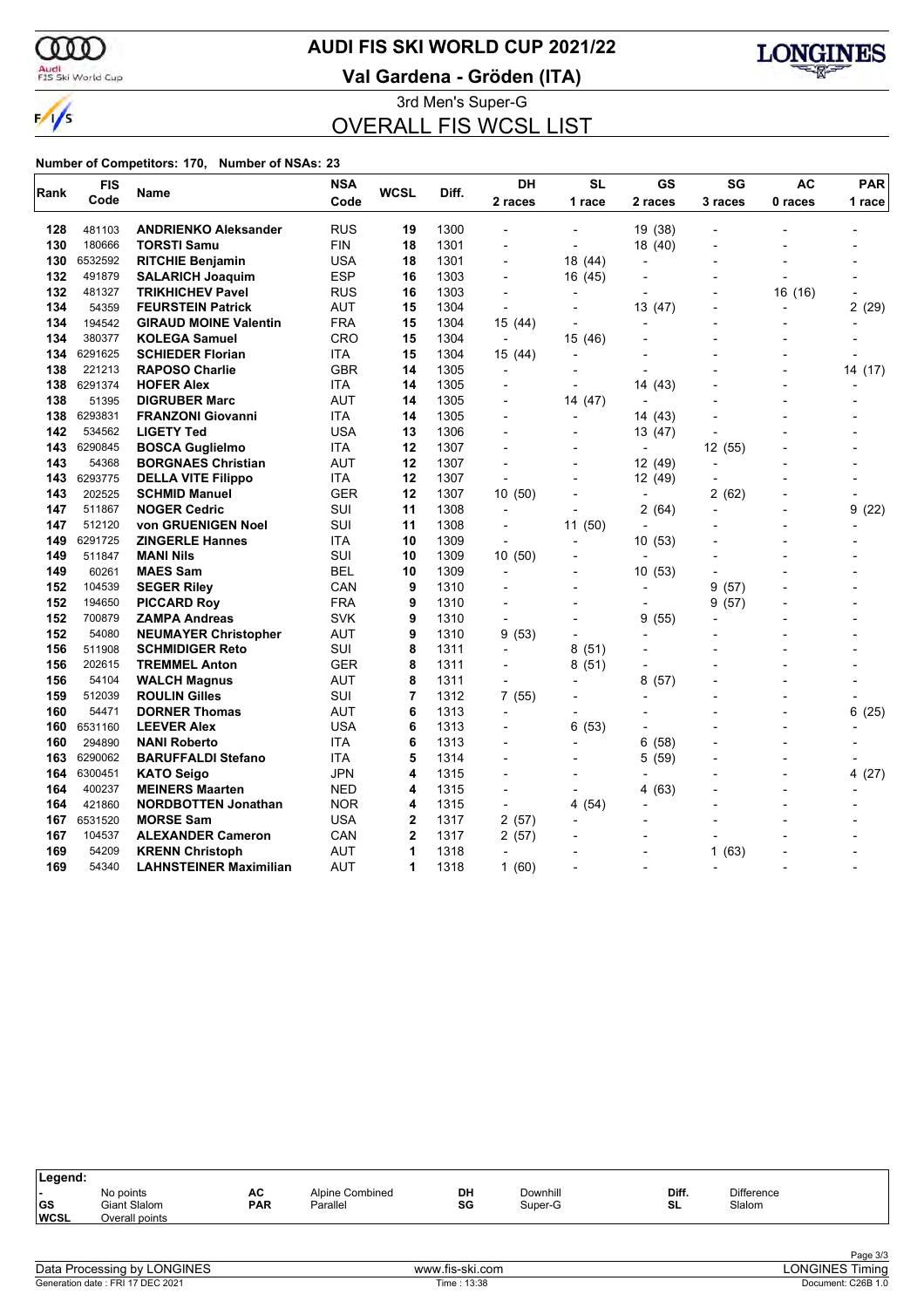

## **AUDI FIS SKI WORLD CUP 2021/22**

**Val Gardena - Gröden (ITA)**



3rd Men's Super-G FIS NATION CUP

#### **Number of Nations: 17**

| Rank NSA    |            | <b>Name</b>                     | <b>Points</b> | Diff. | <b>DH</b> | <b>SL</b>                | GS  | SG  | AC | <b>PAR</b> | TE |
|-------------|------------|---------------------------------|---------------|-------|-----------|--------------------------|-----|-----|----|------------|----|
| $\mathbf 1$ | AUT        | Austria                         | 1497          |       | 464       | 28                       | 216 | 537 | -  | 252        |    |
| 2           | SUI        | <b>Switzerland</b>              | 1266          | 231   | 276       | 67                       | 402 | 498 | -  | 23         |    |
| 3           | <b>NOR</b> | Norway                          | 871           | 626   | 170       | 142                      | 167 | 274 | -  | 118        |    |
| 4           | <b>FRA</b> | <b>France</b>                   | 671           | 826   | 68        | 100                      | 232 | 230 |    | 41         |    |
| 5           | <b>ITA</b> | Italy                           | 501           | 996   | 151       | 63                       | 121 | 140 |    | 26         |    |
| 6           | <b>GER</b> | Germany                         | 419           | 1078  | 120       |                          | 75  | 148 | -  | 69         |    |
|             | <b>USA</b> | <b>United States of America</b> | 308           | 1189  | 105       | 6                        | 60  | 137 | -  |            |    |
| 8           | CAN        | Canada                          | 307           | 1190  | 8         | 14                       | 28  | 176 | -  | 81         |    |
| 9           | <b>SLO</b> | Slovenia                        | 243           | 1254  | 58        | 13                       | 92  | 22  |    | 58         |    |
| 10          | <b>SWE</b> | <b>Sweden</b>                   | 113           | 1384  | 20        | 80                       |     | 3   |    | 10         |    |
| 11          | <b>CRO</b> | Croatia                         | 108           | 1389  | -         | 72                       | 29  |     |    |            |    |
| 12          | <b>GBR</b> | <b>Great Britain</b>            | 59            | 1438  | -         | 45                       |     |     | -  | 14         |    |
| 13          | <b>BEL</b> | <b>Belgium</b>                  | 51            | 1446  | -         | 36                       | -   |     | Ξ. | 15         |    |
| 14          | <b>ESP</b> | Spain                           | 16            | 1481  | -         | 16                       |     |     |    |            |    |
| 15          | <b>BUL</b> | <b>Bulgaria</b>                 | 15            | 1482  | -         | 15                       |     |     |    |            |    |
| 16          | <b>SVK</b> | Slovakia                        | 8             | 1489  | -         | $\overline{\phantom{0}}$ | 8   | -   | -  |            |    |
| 17          | <b>JPN</b> | Japan                           | 4             | 1493  |           |                          |     |     |    | 4          |    |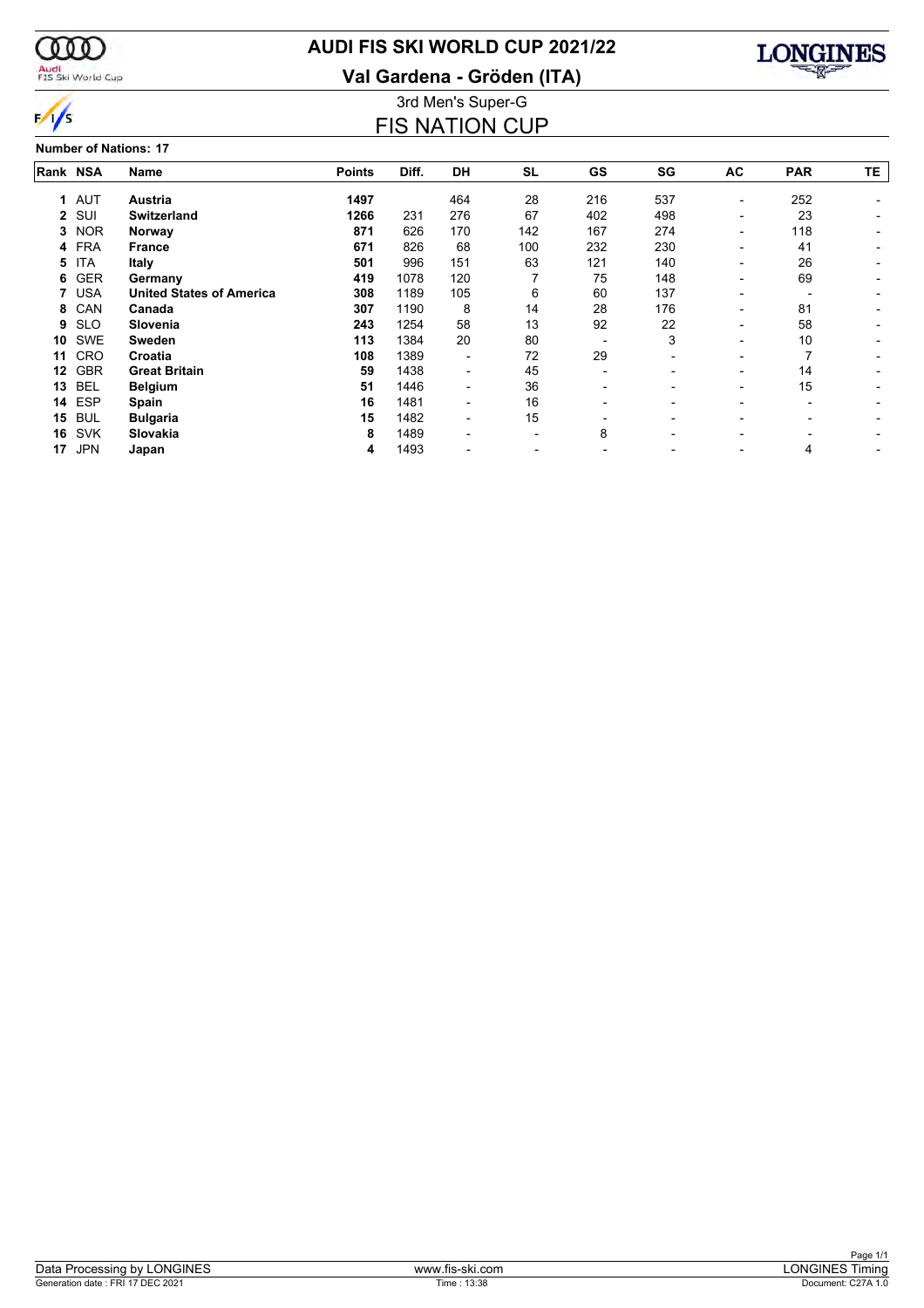$\infty$ Audi<br>FIS Ski World Cup

 $\frac{1}{s}$ 

## **AUDI FIS SKI WORLD CUP 2021/22**

**Val Gardena - Gröden (ITA)**



### 3rd Men's Super-G OVERALL FIS NATION CUP

**Number of Nations: 23**

|  |               |                | Overall |         |       | <b>DH Points</b> |     |     | <b>SL Points</b> |        |     | <b>GS Points</b> |         |       | <b>SG Points</b> |                          |       | <b>AC Points</b> |   |     | <b>PAR Points</b> | <b>TE Points</b> |       |  |
|--|---------------|----------------|---------|---------|-------|------------------|-----|-----|------------------|--------|-----|------------------|---------|-------|------------------|--------------------------|-------|------------------|---|-----|-------------------|------------------|-------|--|
|  | Rk NSA        | M+W            | м       | W       | $M+W$ | м                | W   | M+W | М                | W      | M+W | м                | W       | $M+W$ | М                | W                        | $M+W$ | м                | W | M+W | м                 | W                | $M+W$ |  |
|  | 1 AUT         | 2746 1497 1249 |         |         |       | 874 464 410      |     | 291 | 28               | 263    | 326 |                  | 216 110 |       | 915 537 378      |                          |       |                  |   | 340 | 252               | 88               |       |  |
|  | 2 SUI         | 2402 1266 1136 |         |         | 474   | 276              | 198 | 340 | 67               | 273    | 495 | 402              | 93      | 990   | 498              | 492                      |       |                  |   | 103 | 23                | 80               |       |  |
|  | 3 ITA         | 1709 501 1208  |         |         | 546   | 151              | 395 | 97  | 63               | 34     | 136 | 121              | 15      | 854   | 140              | 714                      |       |                  |   | 76  | 26                | 50               |       |  |
|  | 4 NOR         | 1327           |         | 871 456 | 196   | 170              | 26  | 235 | 142              | 93     | 239 | 167              | 72      | 352   | 274              | 78                       |       |                  |   | 305 | 118               | 187              |       |  |
|  | 5 USA         | 1160 308 852   |         |         | 284   | 105              | 179 | 309 | 6                | 303    | 208 | 60               | 148     | 353   | 137              | 216                      |       |                  |   | 6   |                   | 6                |       |  |
|  | 6 FRA         | 899            | 671     | 228     | 109   | 68               | 41  | 121 | 100              | -21    | 274 | 232              | 42      | 319   | 230              | 89                       |       |                  |   | 76  | 41                | 35               |       |  |
|  | 7 GER         |                | 784 419 | 365     | 182   | 120              | 62  | 226 |                  | 219    | 78  | 75               | 3       | 168   | 148              | 20                       |       |                  |   | 130 | 69                | 61               |       |  |
|  | 8 SLO         |                | 711 243 | 468     | 90    | 58               | 32  | 235 | 13               | 222    | 159 | 92               | 67      | 37    | 22               | 15                       |       |                  |   | 190 | 58                | 132              |       |  |
|  | 9 CAN         | 520            | 307     | 213     | 52    | 8                | 44  | 98  | 14               | 84     | 64  | 28               | 36      | 225   | 176              | 49                       |       |                  |   | 81  | 81                |                  |       |  |
|  | <b>10 SWE</b> | 428            | 113     | 315     | 40    | 20               | 20  | 293 | 80               | 213    | 27  | $\blacksquare$   | 27      | 3     | 3                | $\overline{\phantom{a}}$ |       |                  |   | 65  | 10                | 55               |       |  |
|  | <b>11 SVK</b> | 348            | 8       | 340     |       |                  |     | 280 |                  | $-280$ | 68  | 8                | 60      |       |                  |                          |       |                  |   |     |                   |                  |       |  |
|  | <b>12 CRO</b> | 149            | 108     | 41      |       |                  |     | 113 | 72               | 41     | 29  | 29               |         |       |                  |                          |       |                  |   |     | 7                 |                  |       |  |
|  | <b>13 CZE</b> | 124            |         | 124     | 31    |                  | 31  | 73  |                  | 73     |     |                  |         | 20    |                  | 20                       |       |                  |   |     |                   |                  |       |  |
|  | 14 GBR        | 98             | 59      | 39      |       |                  |     | 64  | 45               | 19     | 20  |                  | 20      |       |                  |                          |       |                  |   | 14  | 14                |                  |       |  |
|  | <b>15 NZL</b> | 92             |         | 92      |       |                  |     |     |                  |        | 24  | $\blacksquare$   | 24      | 68    |                  | 68                       |       |                  |   |     |                   |                  |       |  |
|  | <b>16 BEL</b> | 51             | 51      |         |       |                  |     | 36  | 36               |        |     |                  |         |       |                  |                          |       |                  |   | 15  | 15                |                  |       |  |
|  | 17 POL        | 26             |         | 26      |       |                  |     |     |                  |        |     |                  |         | 2     |                  | 2                        |       |                  |   | 24  |                   | 24               |       |  |
|  | <b>18 ESP</b> | 16             | 16      |         |       |                  |     | 16  | 16               |        |     |                  |         |       |                  |                          |       |                  |   |     |                   |                  |       |  |
|  | <b>19 BUL</b> | 15             | 15      |         |       |                  |     | 15  | 15               |        |     |                  |         |       |                  |                          |       |                  |   |     |                   |                  |       |  |
|  | <b>20 RUS</b> | 14             |         | 14      | 6     |                  | 6   |     |                  |        |     |                  |         | 8     |                  | 8                        |       |                  |   |     |                   |                  |       |  |
|  | <b>21 BIH</b> | 13             |         | 13      |       |                  |     |     |                  |        |     |                  |         | 13    |                  | 13                       |       |                  |   |     |                   |                  |       |  |
|  | <b>22 FIN</b> | 10             |         | 10      |       |                  |     | 10  |                  | 10     |     |                  |         |       |                  |                          |       |                  |   |     |                   |                  |       |  |
|  | <b>23 JPN</b> | 4              |         |         |       |                  |     |     |                  |        |     |                  |         |       |                  |                          |       |                  |   |     |                   |                  |       |  |
|  |               |                |         |         |       |                  |     |     |                  |        |     |                  |         |       |                  |                          |       |                  |   |     |                   |                  |       |  |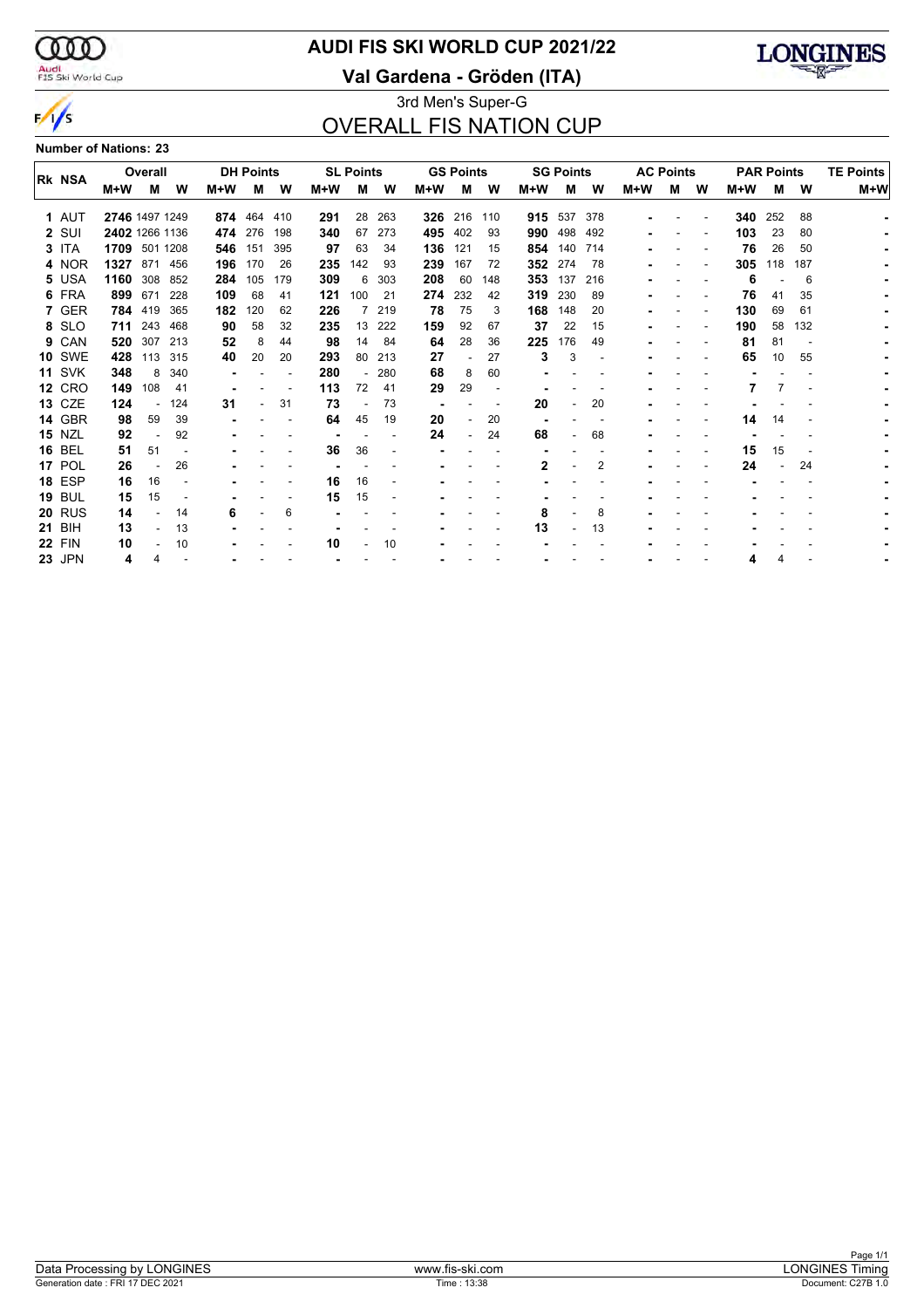

## Audi<br>FIS Ski World Cup

## **AUDI FIS SKI WORLD CUP 2021/22**

**Val Gardena - Gröden (ITA)**



### 3rd Men's Super-G BRANDS STANDINGS

#### **Number of Brands: 9**

| Rank Name   | <b>Points</b> | Diff. | DH  | <b>SL</b>                | GS                       | SG                       | AC                       | <b>PAR</b> |
|-------------|---------------|-------|-----|--------------------------|--------------------------|--------------------------|--------------------------|------------|
| Head        | 1195          |       | 420 | $\overline{\phantom{a}}$ | 165                      | 550                      | $\overline{\phantom{0}}$ | 60         |
| 2 Atomic    | 530           | 665   | 100 | 60                       | 60                       | 310                      |                          |            |
| 3 Stoeckli  | 430           | 765   | 50  | $\overline{\phantom{a}}$ | 200                      | 180                      |                          |            |
| 4 Rossignol | 420           | 775   | ۰   | $\overline{\phantom{a}}$ | 145                      | $\overline{\phantom{a}}$ | $\overline{\phantom{a}}$ | 275        |
| 5 Fischer   | 315           | 880   | 95  | 175                      | $\overline{\phantom{a}}$ | 45                       |                          |            |
| 6 Salomon   | 170           | 1025  | 40  | $\overline{\phantom{a}}$ | 130                      | $\overline{\phantom{a}}$ |                          |            |
| 7 Dynastar  | 150           | 1045  | -   | 100                      | 50                       | $\overline{\phantom{0}}$ |                          |            |
| 8 Nordica   | 85            | 1110  | 45  | $\overline{\phantom{a}}$ | $\overline{\phantom{a}}$ | 40                       |                          |            |
| 9 Voelkl    | 80            | 1115  | -   | 40                       | $\blacksquare$           | $\overline{\phantom{a}}$ | $\overline{\phantom{0}}$ | 40         |
|             |               |       |     |                          |                          |                          |                          |            |